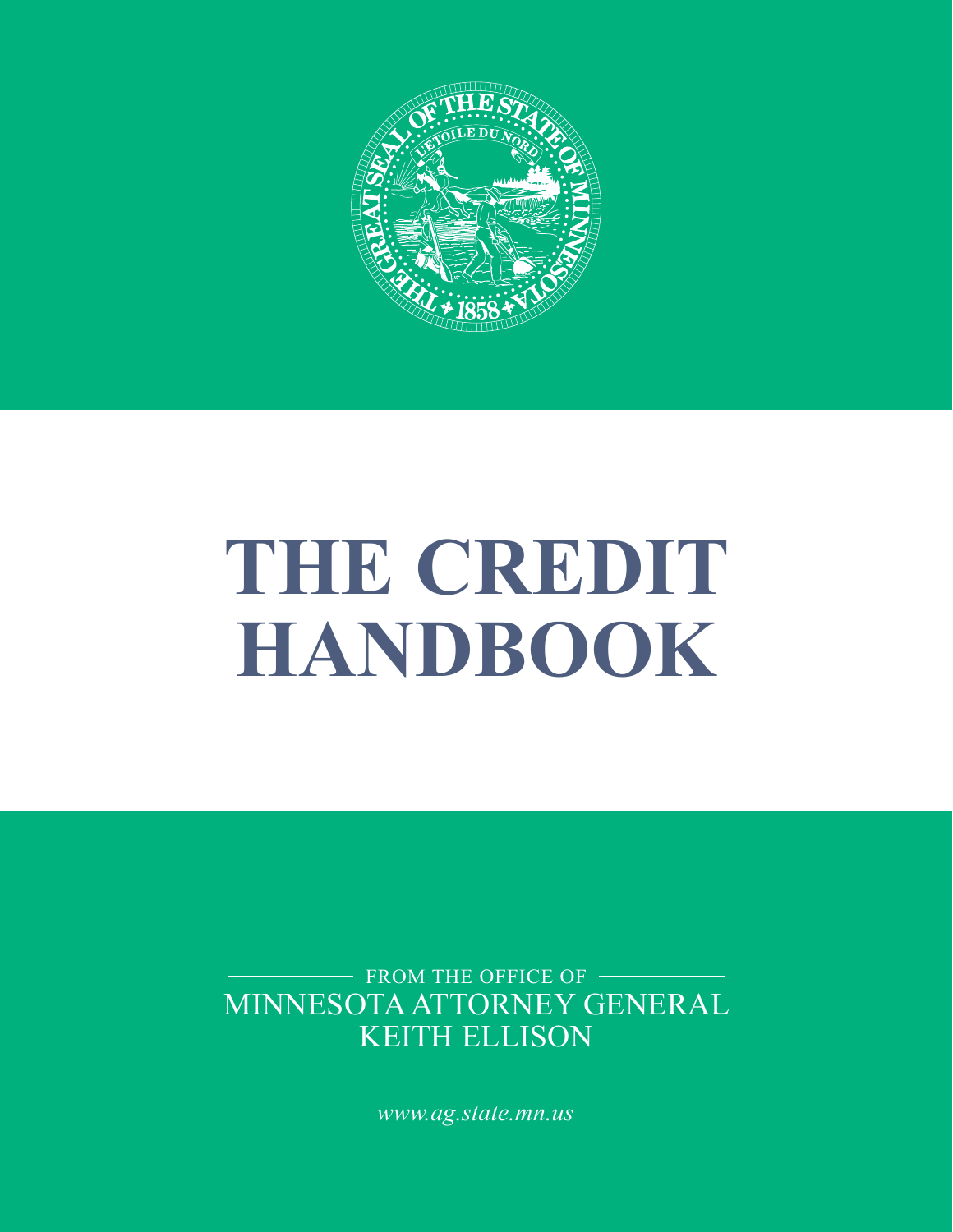**This brochure is intended to be used as a source for general information and is not provided as legal advice.**

**The Credit Handbook** is written and published by the Minnesota Attorney General's Office.

This document is available in alternative formats to individuals with disabilities by calling (651) 296-3353 (Twin Cities Calling Area), (800) 657-3787 (Outside the Twin Cities), or through the Minnesota Relay Service at (800) 627-3529.

The Minnesota Attorney General's Office values diversity and is an equal opportunity employer.

**Office of Minnesota Attorney General Keith Ellison**

445 Minnesota Street, Suite 1400, St. Paul, MN 55101 (651) 296-3353 (Twin Cities Calling Area) (800) 657-3787 (Outside the Twin Cities) (800) 627-3529 (Minnesota Relay) *www.ag.state.mn.us*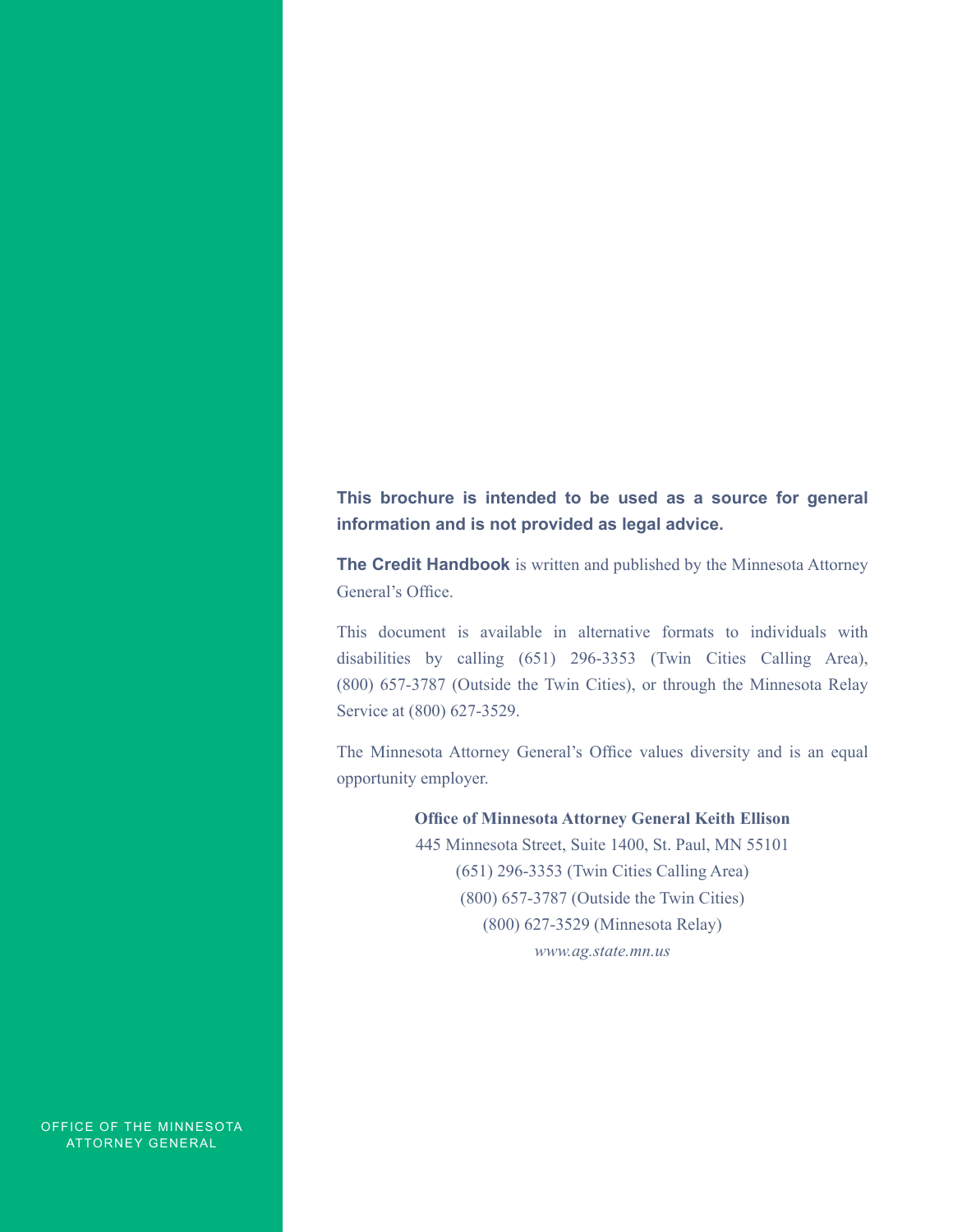# Table of Contents —

| What Debts Cannot Be Discharged in Bankruptcy? 41 |
|---------------------------------------------------|
|                                                   |

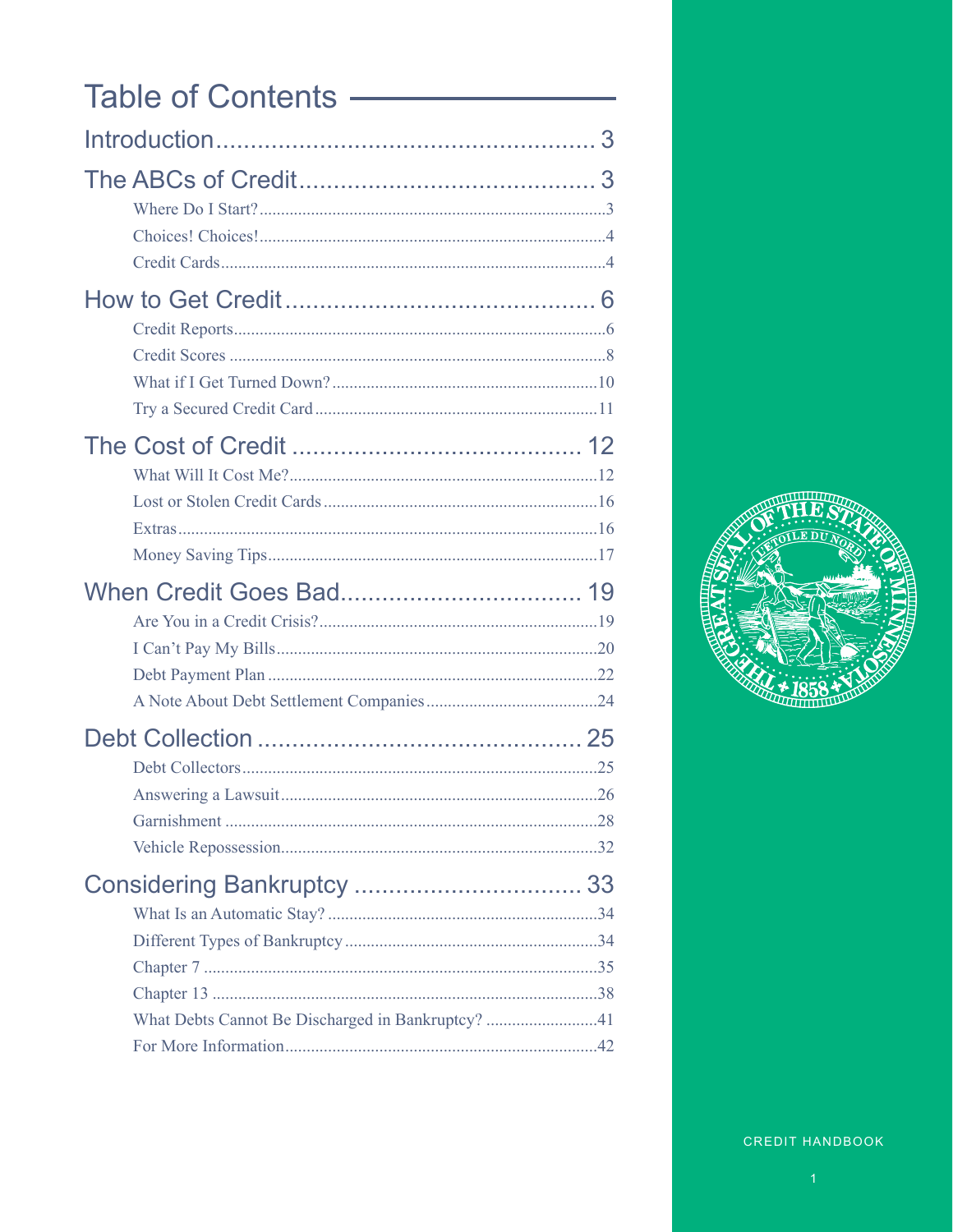| Credit Laws and Your Credit Rights 49 |  |
|---------------------------------------|--|
|                                       |  |
|                                       |  |
|                                       |  |
|                                       |  |
|                                       |  |
|                                       |  |
|                                       |  |
|                                       |  |
|                                       |  |
|                                       |  |
|                                       |  |
|                                       |  |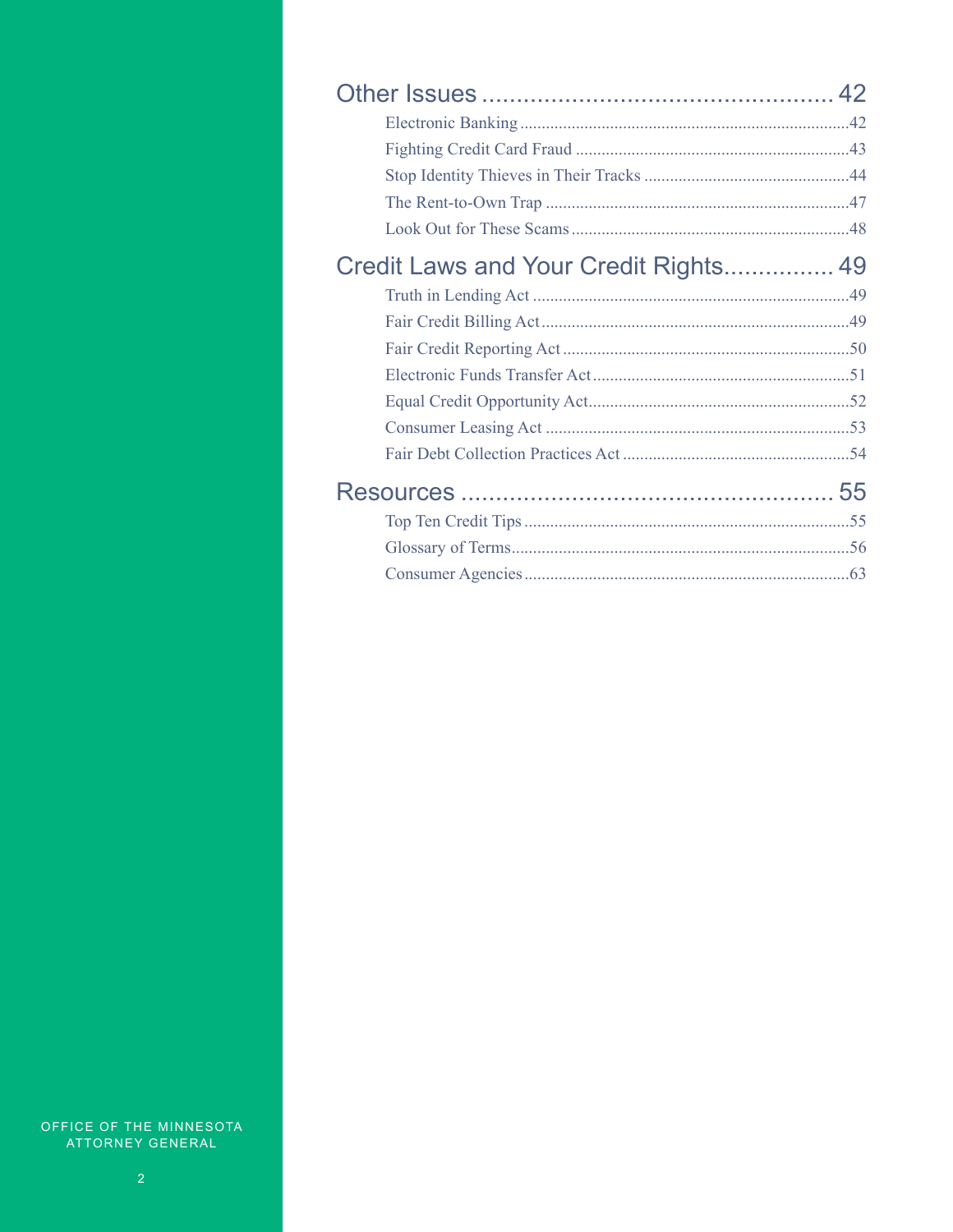# Introduction -

Credit seems to be the American way of life: **today, the average consumer has 13 credit obligations**—including revolving credit accounts (e.g., credit cards and home equity lines of credit) and installment loans (e.g., student, mortgage, car, and personal loans). Credit can be an excellent tool when it's used well. But unfortunately, the road to easy credit contains some potholes.

**This handbook is a guide to using credit.** It will explain why most of us choose to use credit, provide tips to help you choose the right credit for you, detail the fees and terms to know, explain common pitfalls, and clarify your credit rights.

# The ABCs of Credit

Credit offers convenience. And, in today's economy, using consumer credit has become a major element of personal money management. Credit allows you to buy and use items now, but pay for them later. With credit, you can enjoy a purchase while you're paying for it—or you can make a purchase when you lack ready cash. There is usually a charge to borrow money, however. And, money borrowed is money that must be paid back. You can gain a lot from using credit. You can also lose a lot if you don't handle credit well.

### Where Do I Start?

**If you don't have a credit history, your first step will be to start building one.** Consider applying for a local store's charge card or a small loan at a local lending institution. Although most institutions that offer credit (called "creditors") report their accounts to the credit reporting agencies (companies that keep track of a person's credit history), be sure to ask before opening an account. If the creditor does report to the reporting agencies and you pay back your debts on time, you will begin building a good credit history. Be sure to consider how much the card or loan will cost you and look out for hidden fees.

If you are applying for a loan or credit card from a local bank, you may want to sit down with a banker. The banker may know you personally and can better judge your individual situation. Of course, this is less feasible for most people today, since computers have taken over much of the guesswork involved in granting credit.

If you don't have a credit history, your first step will be to start building one.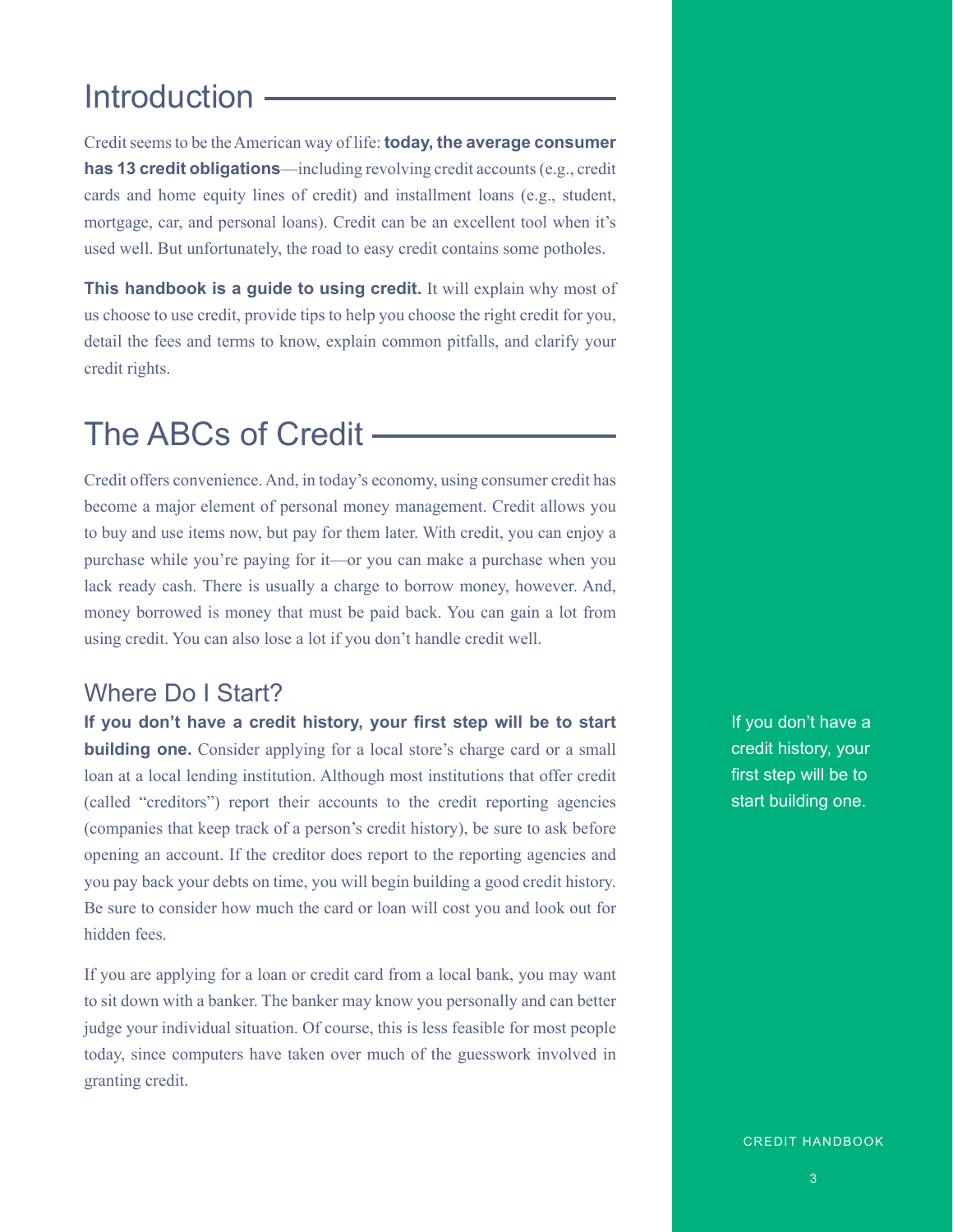The three basic types of credit are revolving credit, open 30-day agreements, and installment loans.

> Revolving credit is the most common type of credit card account.

Choices! Choices!

There are three basic types of credit available. These are:

- **1. Revolving Credit:** Most credit cards are revolving credit accounts. You have a credit limit or "line," (the total amount you can borrow or owe at one time) and your monthly payments are based on how much credit you've used at any time. Most revolving credit is unsecured.
- **2. Open 30-day Agreements:** Charge cards require you to pay off your balance at the end of each month (or 30-day agreement period). Your balance depends on your ability to pay and your past usage. Interest is only charged on late payments. If you make too many late payments, you may lose the card.
- **3. Installment Loans:** Mortgage, car, furniture, and personal loans are types of installment loans. You borrow a fixed amount of money and are given a period of time to pay it back, usually in equal monthly payments. Most installment loans are secured by the property you are purchasing.

### Credit Cards

Many of us enter into our first consumer credit transaction when we open a credit card account. Below is a list of some of the advantages and disadvantages of using credit cards.

### The Case for Credit Cards

Today it's hard to live without credit. Reasons people use credit cards include:

- **1. It's a safety net.** Having a credit card helps many of us pay expenses in case of an emergency.
- **2. It's flexible.** Credit cards may be used almost everywhere in the world, and are often more accepted than a personal check, or even cash.
- **3. It offers protections against theft.** If a card is lost or stolen, federal law limits how much you will owe if it is stolen and used by the thief.
- **4. It's leverage.** Chargeback protections are helpful if you are not successful in resolving a complaint about faulty merchandise or poor service. You may be able to tell your credit card issuer that you refuse to pay for a service or product that did not arrive or disappointed you.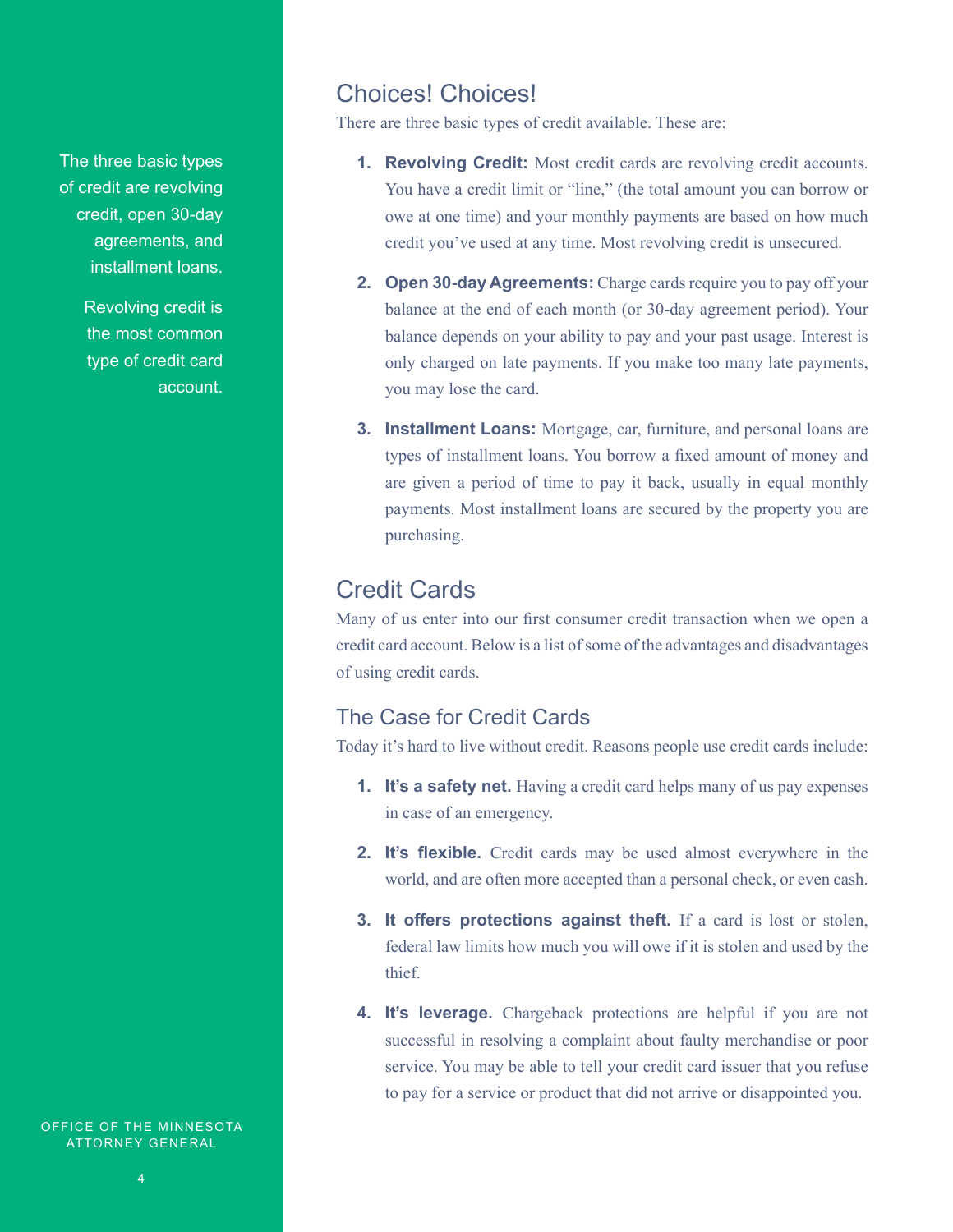- **5. It's the way of the world.** Credit cards guarantee reservations for hotels and rental cars, and let you purchase items by phone or online.
- **6. It's convenient.** It's easier to carry one or two credit cards than a lot of cash. This is especially true when traveling.
- **7.** It can help with money management. You can use your monthly credit card statements to help you budget and track expenses.
- **8. It can help you get more credit. Before granting you more credit, credit issuers like to see that you have managed money well in the past.** If you have, and your credit report shows it, a creditor is more likely to give you a loan or a new credit card.

### There Are Disadvantages, Too

So, what's not to like? Credit looks easy! Charge it now, pay for it later and just make one easy payment at the end of the month. But there can be drawbacks to using credit. Some credit card users find they've spent too much money on too many things. Some can't pay all their credit card bills—or can't pay their bills on time. **And, those who have trouble paying back their debts may find they can't borrow money when they want to make a really important purchase—like a house or car.** Other disadvantages to using credit cards include:

- **1. It almost always costs money.** If you don't pay off your total balance every month, you will be charged interest that can add up quickly. Credit card issuers sometimes also charge many different fees.
- **2. It can seem too easy.** Credit cards may encourage you to overspend.
- **3. It rewards the impulse for instant gratification.** Credit cards may discourage you from comparison shopping or bargain hunting, or delaying a purchase until your finances improve.
- **4. It can ruin your credit score.** Overuse and a bad repayment record can hurt your ability to get credit in the future.
- **5.** It ties up your future income. If you have debts to repay, today's income is paying for yesterday's bills.

So, after weighing the advantages and disadvantages to using credit cards, most of us will still choose to keep one or two around. But which credit card is the best? And how do you know what credit is really costing you? Stay tuned. We will explore these issues in the next two chapters.

Before granting you more credit, credit issuers like to see that you have managed money well in the past.

Those who have trouble paying back their debts may find they can't borrow money when they want to make a really important purchase.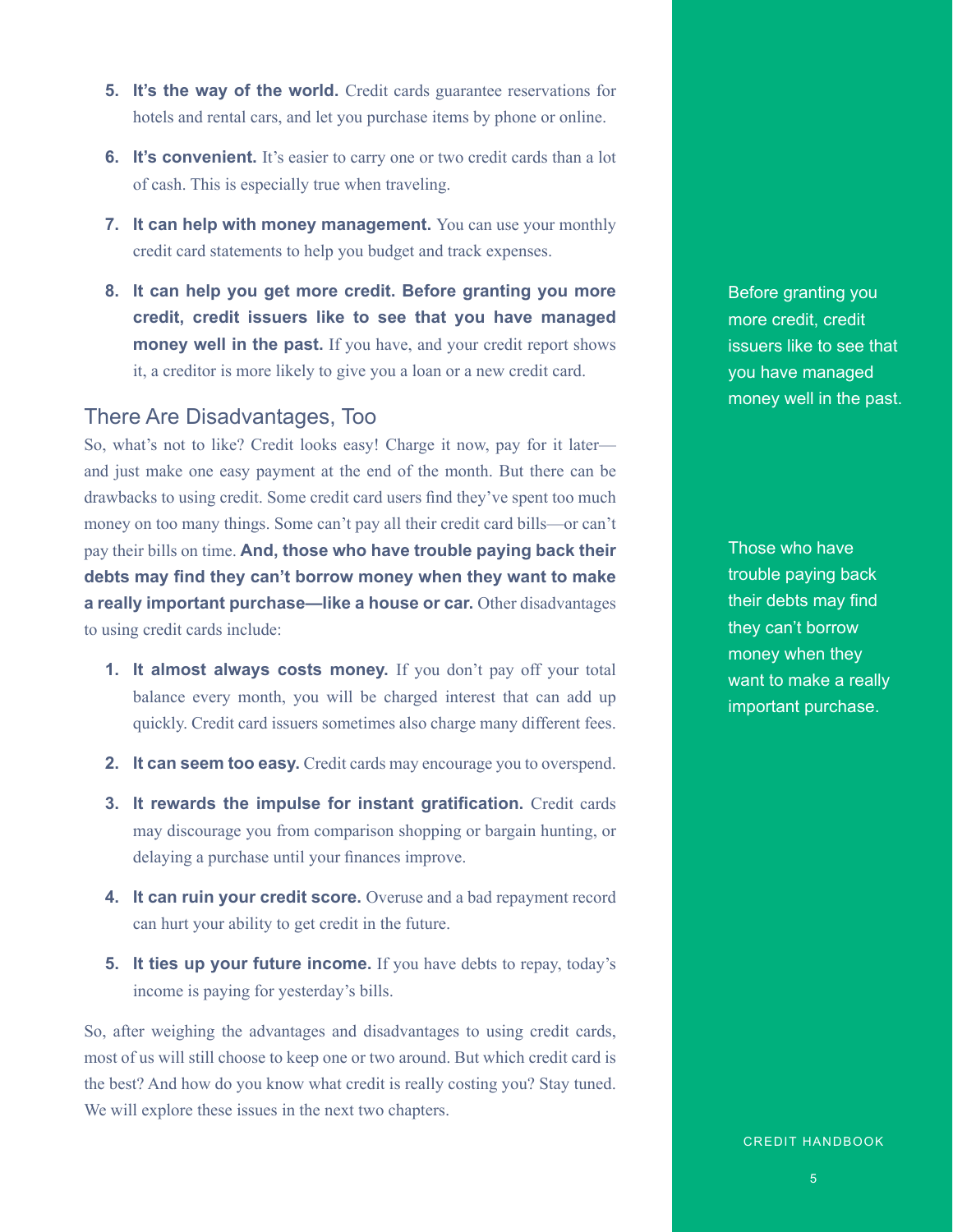In 2017, nearly half of all credit card applications were done online.

Your credit report is a compilation of data gathered by credit reporting agencies about you.

Information in your credit report includes identification and employment data, payment history, inquiries, and public records.

OFFICE OF THE MINNESOTA ATTORNEY GENERAL

Credit cards can be opened online, over the phone, at a store (for a store's charge card), or by sending in an application. Before you do so, review your credit report, too. Then, when you're ready to apply for credit, you've already done your homework.

### Credit Reports

**Simply put, your credit report is a compilation of your credit history data gathered by credit reporting agencies about you.** The credit reporting agencies sell this information to companies and organizations with a legitimate business need to know how you manage credit.

As you've seen earlier in this book, it's important to build a good credit history. How you handle credit today will affect your access to credit later. For example, if you have a major credit card and several store cards and you make payments on time and pay off your bills, your credit report will show that you have been responsible with credit. This will help you when you wish to get a new credit card, finance a car, or get a loan to buy a house. A negative credit rating can hurt your ability to get new credit. This is because most creditors rely on your credit history when deciding whether to grant you credit.

### What Information Is in a Credit Report?

**Your credit report is based on information supplied over time by your creditors. Information in your credit report includes:**

- **• Identification and Employment Data:** Your name, birthdate, address, Social Security number, employer, and your spouse's name are routinely listed. The credit reporting agencies may also provide other information, such as your employment history, home ownership, income, and previous address, if the creditor requests it.
- **• Payment History:** Your accounts with different creditors are listed, along with your credit limits, how much of each limit you've used, and how you've repaid your debts. Related items might include collection actions against you.
- *Inquiries:* Credit reporting agencies maintain a record of all creditors who have requested your credit report within the last six months.
- **Public Records:** Public information that relates to your creditworthiness, such as bankruptcy filings or tax liens, will be listed.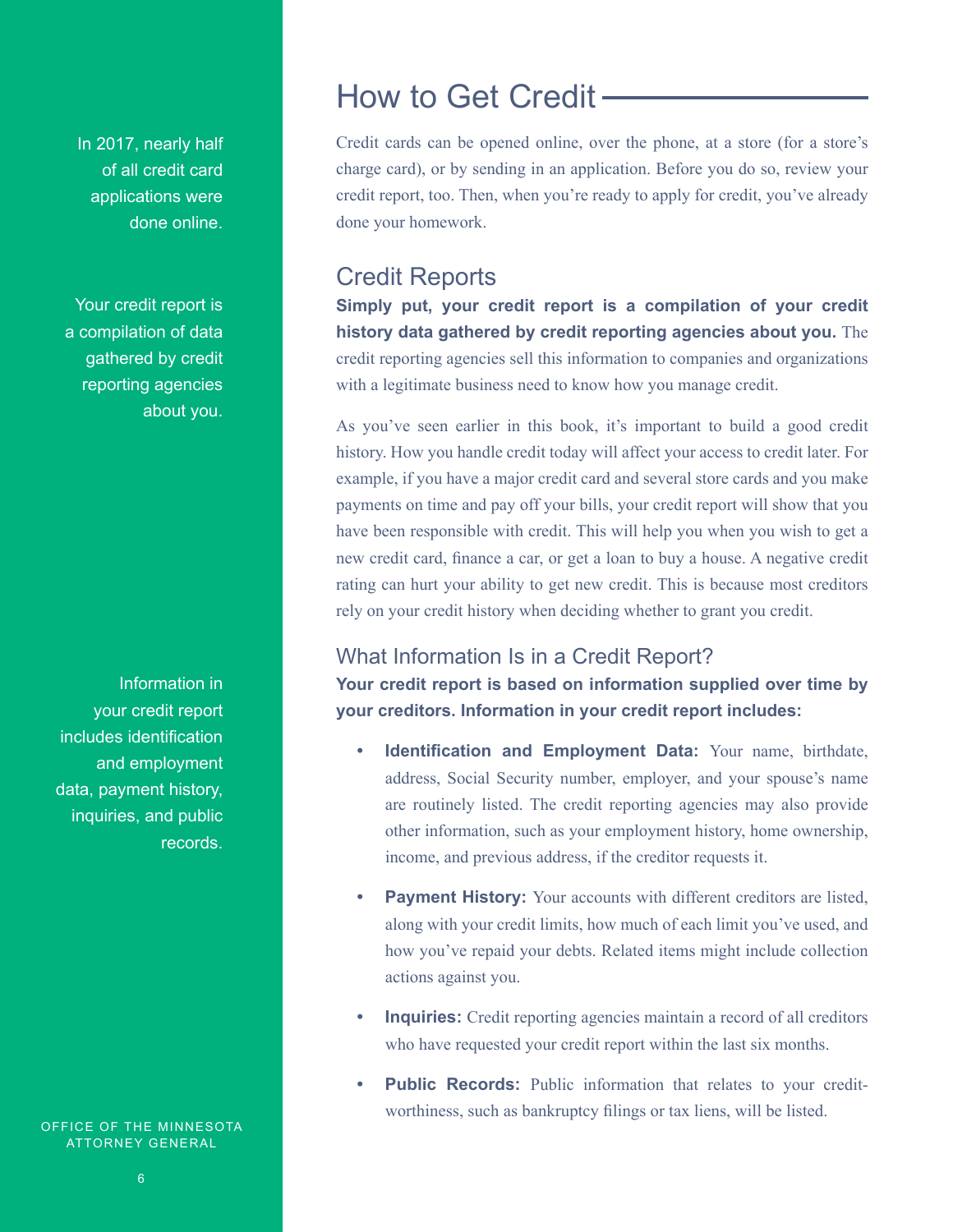Creditors use all of this information to judge whether you are likely to be a good credit risk.

**If a creditor rejects your application for credit because of your credit report, you may ask the credit reporting agency for a copy of your credit report. If you request it within 60 days of being turned down, the report is free.** See page 50 for more information.

### Look at Your Credit Report

**It's a good idea to look at your own report at least once a year.** This way you'll know what the creditors know about you. Even if you have not been denied credit, it's still good to find out what is in your credit file. It is especially good to look at your report if you've never reviewed it or if you are planning a major purchase in the near future. Checking out your credit report in advance could speed up the credit-granting process.

#### **Obtaining Your Report**

**Every year consumers can get one free copy of their credit report from each of the credit reporting agencies—Equifax, Experian, and TransUnion.** The credit reporting agencies have a centralized website, toll-free telephone number, and mailing address for Minnesota consumers to order their free credit report copies:

- 1) Log on to: *www.AnnualCreditReport.com*
- 2) Call: (877) 322-8228
- 3) Write to: Annual Credit Report Request Service P.O. Box 105281, Atlanta, GA, 30348-5281

**Be aware that some companies may try to charge you for your free annual credit report by adding on services that you might not need. You are not obligated to buy these services to obtain a copy of your credit report.** Although consumers can only receive their credit reports for free once per year, consumers may still request additional reports for a fee. Consumers may contact the credit reporting agencies as follows:

| <b>Equifax</b>    | <b>Experian</b>  | <b>TransUnion</b>  |
|-------------------|------------------|--------------------|
| P.O. Box 749241   | P.O. Box 2002    | P.O. Box 1000      |
| Atlanta, GA 30348 | Allen, TX 75013  | Chester, PA 19022  |
| $(866)$ 349-5191  | $(866)$ 200-6020 | $(800) 888 - 4213$ |
| www.equifax.com   | www.experian.com | www.transunion.com |

It's a good idea to look at your own credit report at least once a year.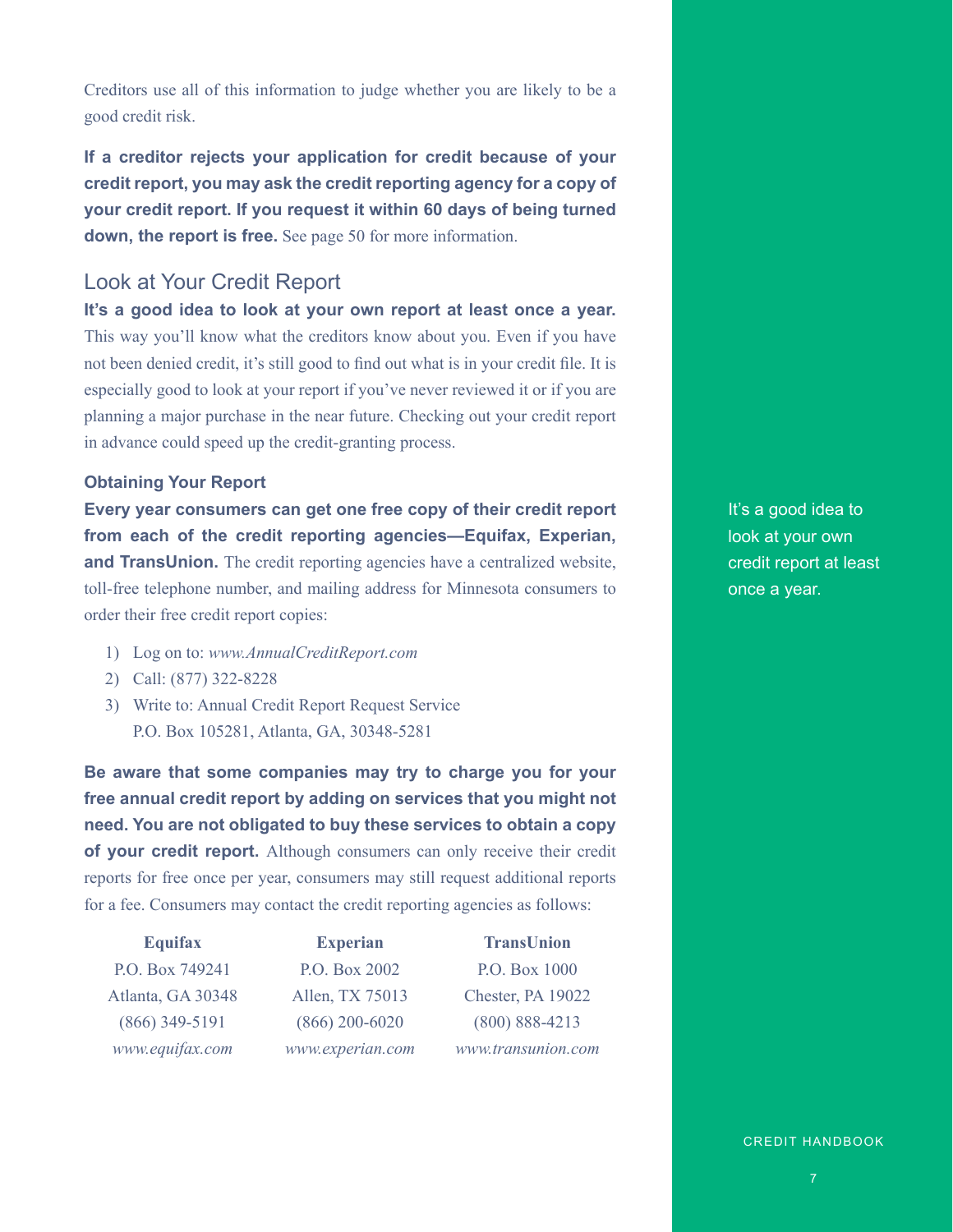### You Can Correct Errors in Your Report

Experts estimate that one in five credit reports contain mistakes, ranging from misspelled names to accounts that the consumer did not open.

**Consumers should dispute such errors in writing with the company and the credit reporting agencies.** Under the Fair Credit Reporting Act, credit reporting agencies must investigate disputes, usually within 30 days, and must remove all inaccuracies. If you disagree with the results of the investigation, you may write a brief statement explaining your side of the story. At your request, your note will be included with future credit reports.

If negative information in your report is accurate, only time will erase it. Credit reporting agencies may report negative information for seven years and some bankruptcies for ten years.

### Credit Scores

Ever wonder how you really rate with creditors? As you know, creditors want to know whether you will be a good credit risk. To help them figure this out, some companies have created credit scoring systems that creditors rely on. The most well-known type of credit score is a FICO credit score. **Your credit score is determined by assigning points to such things as your income, how long you've been in your current job, what your work is, whether you own your home or rent, how much credit you have, and more.** Here's how the system works.

Information about you and how you've used credit in the past (your bill paying history, the types of accounts you have, whether you make late payments, etc.) is collected from your credit report. Scoring models may also consider your job or occupation, length of employment, and whether you own your own home. Credit scorers use a statistical program to compare this information to the credit performance of similar consumers. **A credit scoring system awards points for each factor that helps predict who is most likely to repay a debt. The total number of points—the credit score helps predict how creditworthy you are.**

**It boils down to the three "Cs":**

- **1. Character.** Creditors believe that people with "character" will pay their bills even during difficult times.
- **2. Capacity.** Your ability to get credit is based in part on your ability to repay your debts.
- **3. Collateral.** These assets reflect how you'll repay debts if your capacity fails. Unlike a mortgage or car loan, credit card debt is unsecured. Your signature is your promise to repay the debt.

Your credit score is determined by assigning points to such things as your income, how long you've been in your current job, what your work is, whether you own your home or rent, how much credit you have, and more.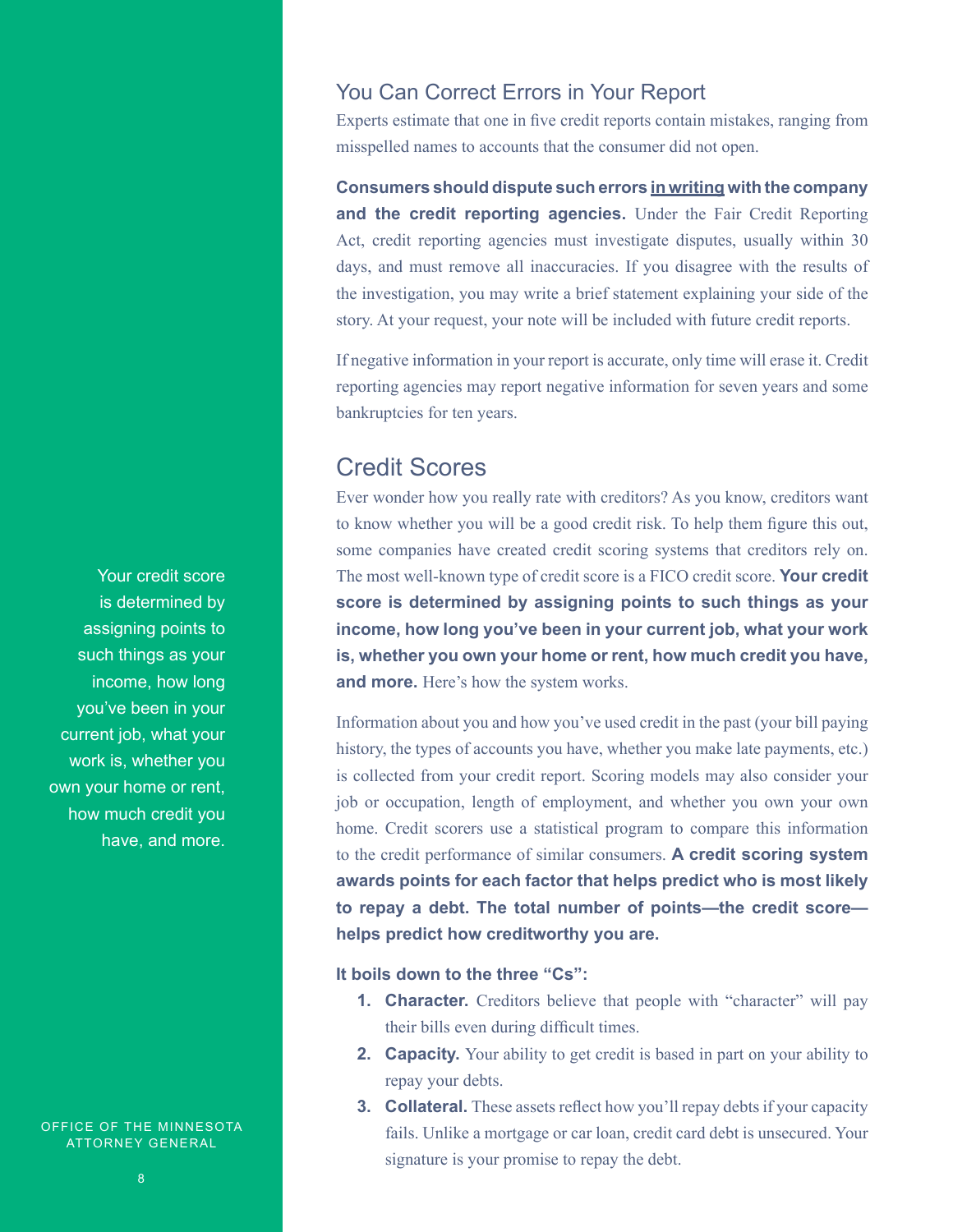Different lenders will look at your situation and may score you differently. Therefore, it is smart to apply again if you've been turned down. But here's an important tip: don't apply to too many places at once for credit cards. When you apply for credit, this is recorded on your credit report as an "inquiry." Your report lists all the inquiries made by creditors, and too many credit card inquiries at once may cause your credit score to go down. Creditors may think that you could have too many open accounts and become overextended.

### How Can I Improve My Score?

You may wonder how you can improve your credit score, perhaps because you hope to get a mortgage soon. These tips can help improve your score:

- **Pay your bills on time.** Payment history is usually a significant factor in your credit score. It will hurt your score if you pay bills late, have had a bill referred to collections, or have declared bankruptcy.
- **• Look at your outstanding debt.** Many scoring models look at the amount of debt you have and compare this to your credit limits. If the amount you owe is close to your credit limits, this may hurt your score. Paying down your outstanding balances can help your score. Also, try to avoid new debt.
- **•• Give it time.** It will help your score if you have a longer track record with credit. Having a fairly new credit history may hurt your score, but this should be offset if you make timely payments and keep low balances.
- **• Don't apply for too many credit cards at once.** If you have too many "inquiries" on your credit report, indicating that you have applied for credit with different creditors, this could hurt your score. Remember, not all inquiries are counted. Inquiries by creditors monitoring your account or offering "prescreened" credit cards are not counted. Most credit scores are not affected by multiple inquiries from auto, mortgage, or student loan lenders within a short period of time. These inquiries are usually treated as a single inquiry and will have little impact on your score.
- **Look at your current accounts.** Although a track record is good, having too many credit card accounts can hurt your score.

Credit card companies that offer very low interest generally only accept applications from people who have the best credit ratings.

To improve your credit score, pay your bills on time, look at outstanding debt, give it time, don't apply for too many credit cards at once, and look at your current accounts.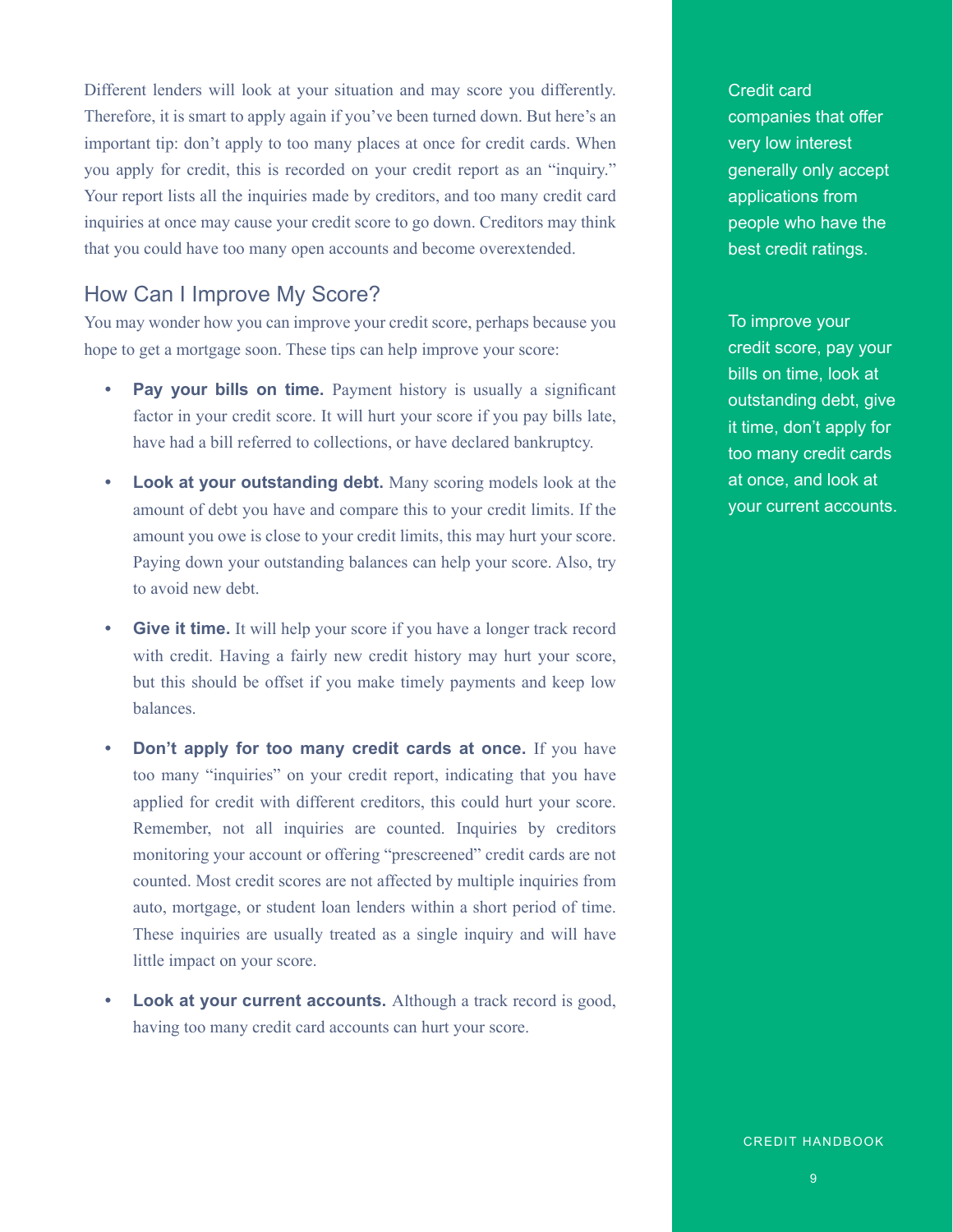Creditors must tell you within 30 days if your credit application is rejected and must provide a written statement explaining why.

> There are many factors you should consider before co-signing a loan.

OFFICE OF THE MINNESOTA ATTORNEY GENERAL

### What if I Get Turned Down?

**If you are turned down for credit, ask why.** The federal Equal Credit Opportunity Act requires that the creditor give you an explanation, though sometimes you have to ask for it. You may find that the creditor believes your salary is too low, your credit score is not high enough, or you haven't been at your current job long enough. Time may resolve these problems, so try again when your situation changes. If you were turned down because of your credit score, ask the creditor how you can best improve your chances if you apply again.

**Sometimes you can be denied credit because of information from a credit report.** In this case, the federal Fair Credit Reporting Act requires the creditor to tell you which credit reporting agency supplied the information. You have the right to contact that credit reporting agency within 60 days to get a free copy of your credit report

If the creditor says you were turned down because you were too close to your credit limits on your current cards or that you have too many accounts, you may want to reapply after paying down your balances or closing some accounts.

### Co-Signers Can Help

If you are applying for credit for the first time, you may be able to get your first credit card by having a relative, such as a parent, co-sign for you. You would qualify for the credit card using your relative's income and good repayment history. You can then make purchases with the credit card, and you or your relatives are responsible for paying the bills. If you use a co-signer, repay your debts promptly and after a short time try again to get credit on your own.

### Do You Really Want To Be a Co-Signer?

When you are asked to co-sign a loan, consider the worst case scenario that you will be repaying the debt. Then ask yourself whether you can handle additional debt right now. People who co-sign a loan often regret it later. For example, if your girlfriend or boyfriend asks you to co-sign a loan, think twice. The debt could be around longer than the significant other. Also, many grandparents agree to co-sign car loans or student loans for their grandchildren. If the grandchild doesn't pay the debt, the grandparent is stuck with it. Before you co-sign, consider this information:

**Be sure you can afford to pay the loan.** If you're asked to pay and can't, you could be sued and your credit rating could be damaged.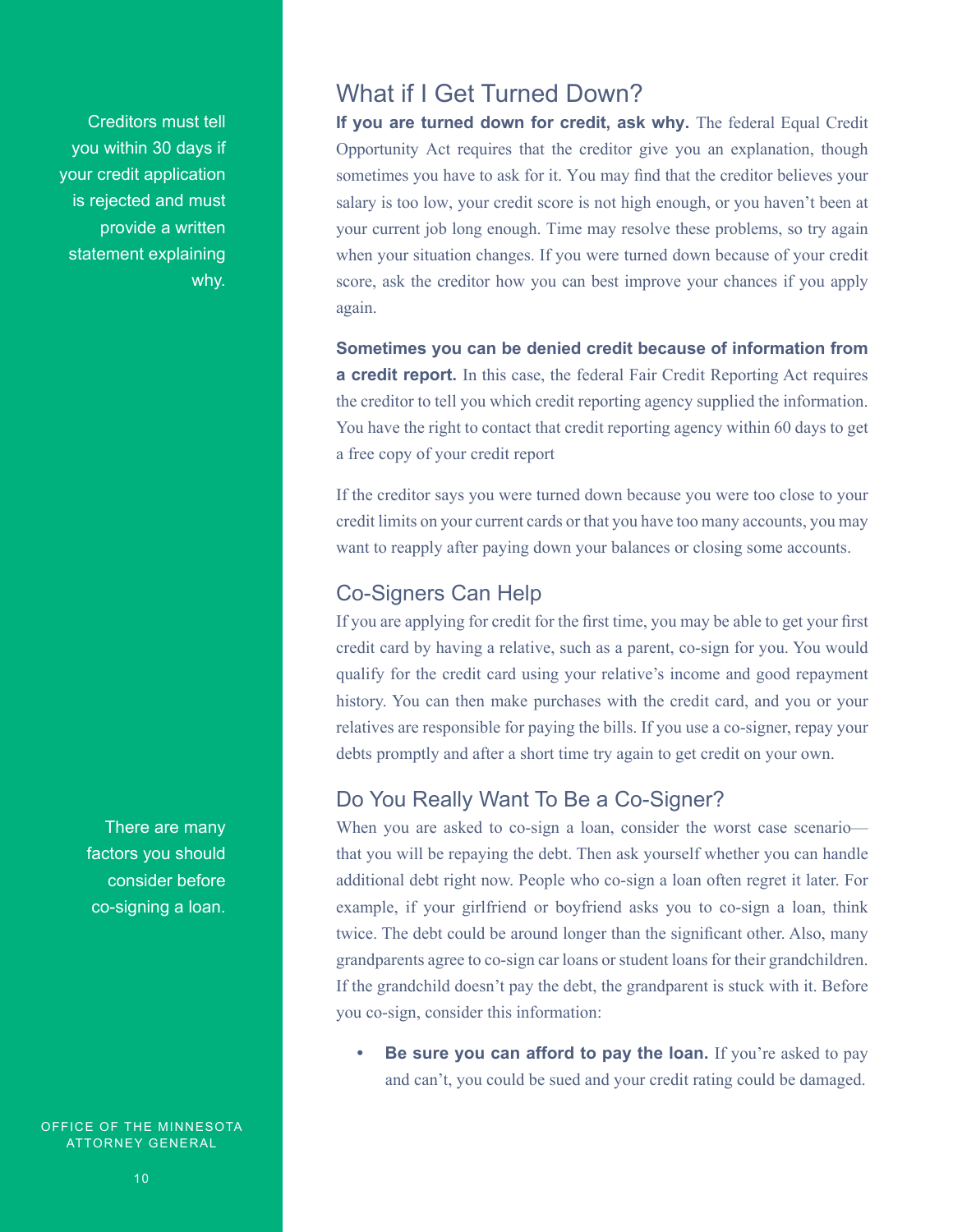- **• Even if you're not asked to repay the debt, your liability for the loan may keep you from getting other credit.** Creditors will consider the co-signed loan as one of your obligations.
- **• Before you pledge property, such as your car or home, to secure the loan, make sure you understand the consequences.** If the borrower defaults, you could lose these items.
- **• Ask the lender to calculate the amount of money you might owe.** The lender isn't required to do this but may if asked. You also may be able to negotiate the specific terms of your obligation. For example, you may want to limit your liability to the principal on the loan, and not include late charges, court costs, or attorney's fees. In this case, ask the lender to include a statement in the contract similar to: "The co-signer will be responsible only for the principal balance on this loan at the time of default."
- **• Ask the lender to agree, in writing, to notify you if the borrower misses a payment.** That will give you time to deal with the problem or make back payments without having to repay the entire amount immediately.
- **• Make sure you get copies of all important papers, such as the loan contract, the Truth-in-Lending Disclosure Statement, and warranties—if you're co-signing for a purchase.** You may need these documents if there's a dispute between the borrower and the seller. The lender is not required to give you these papers; you may have to get copies from the borrower.

### Try a Secured Credit Card

If you don't qualify for a major credit card, and don't want to ask a co-signer for help, consider a secured credit card. These are major bank credit cards tied to a savings account you hold at the same bank. The money in your savings account is your credit limit. The savings account acts as a security deposit for your credit card. Secured credit cards work and look exactly like regular bank cards. One reminder: make sure your lender makes regular reports to the credit reporting agencies, so your secured credit card will help you build a credit history.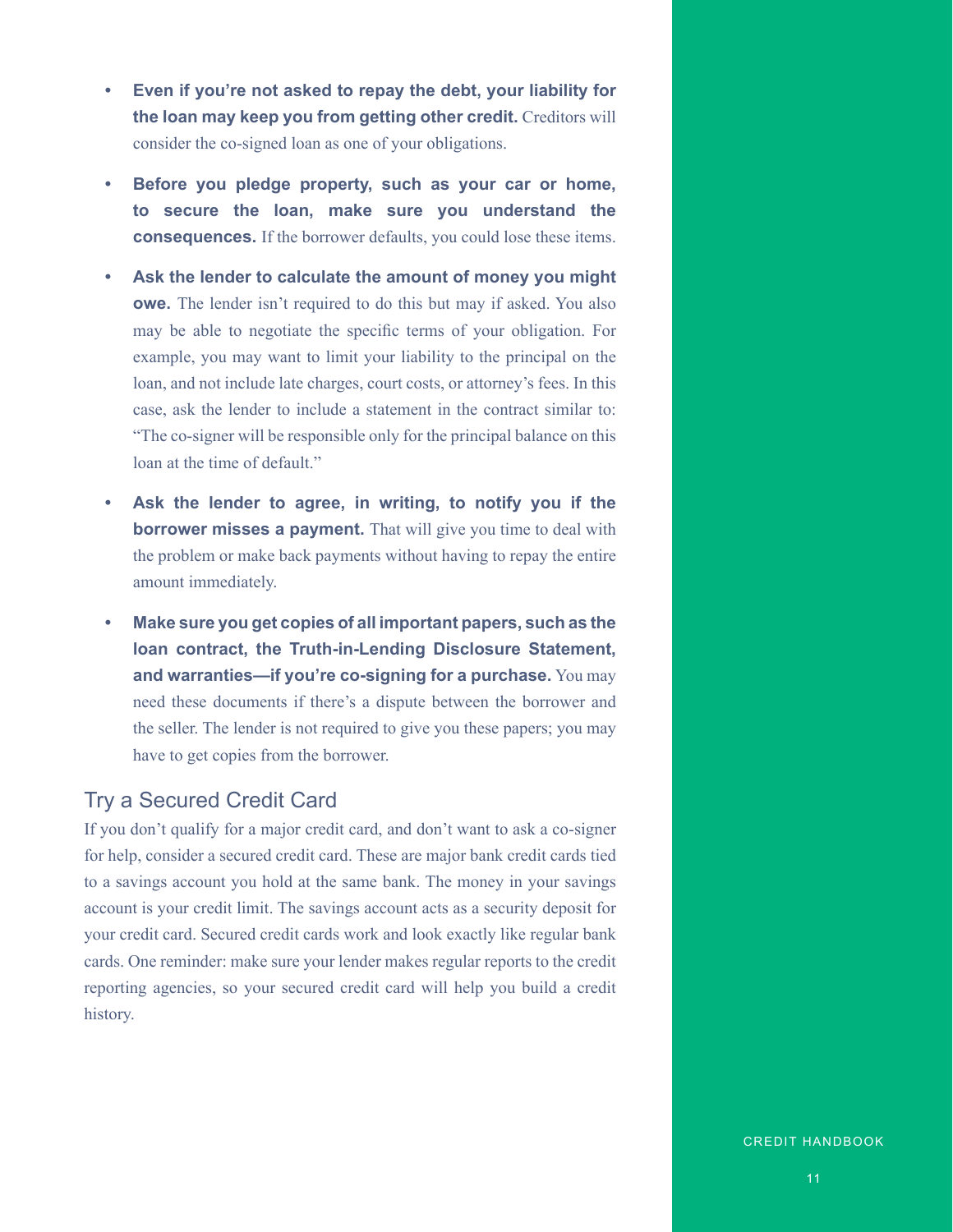Many Americans carry between five and ten credit cards.

Before selecting a credit card, learn which credit terms and conditions apply.

OFFICE OF THE MINNESOTA ATTORNEY GENERAL

# The Cost of Credit

With over 75 percent of Americans using at least one credit card, it's obvious our society is hooked on credit—but we don't always understand what credit costs us. This chapter will help you learn about credit terms and fees and figure out what type of credit card is best for you. Get out the calculator! We might be doing a little math.

### What Will It Cost Me?

The most important consideration when choosing a credit card is the price. Two major items make up the price of a card—one is the annual fee and the other is the interest rate (usually called the "annual percentage rate" or APR). But other fees can add up, too.

### Study These Fees

**Before selecting a credit card, learn which credit terms and conditions apply.** Each affects the overall cost of the credit you will be using. Consider these costs:

- **• Annual Fees:** Many credit issuers charge an annual membership fee. These fees vary quite a bit, ranging from \$15 to \$75 or more. Remember that not all cards charge an annual fee.
- **• Annual Percentage Rate:** The annual percentage rate or APR is disclosed to you when you open the account and is noted on each bill you receive. It is a measure of the cost of credit, expressed as a yearly rate. The card issuer also must disclose the "periodic rate." This tells you how the credit issuer figures the finance charge for each billing period.
- **Fransaction Fees and Other Charges:** Credit card issuers charge other fees, too. For example, some card issuers charge a fee when you use the card to obtain a cash advance, when you are late making your payment, or when you go over your credit limit. Others charge a flat monthly fee whether or not you use the card. If you end up paying these fees regularly, you can wipe out any savings you gained from a card with no annual fee or a low interest rate.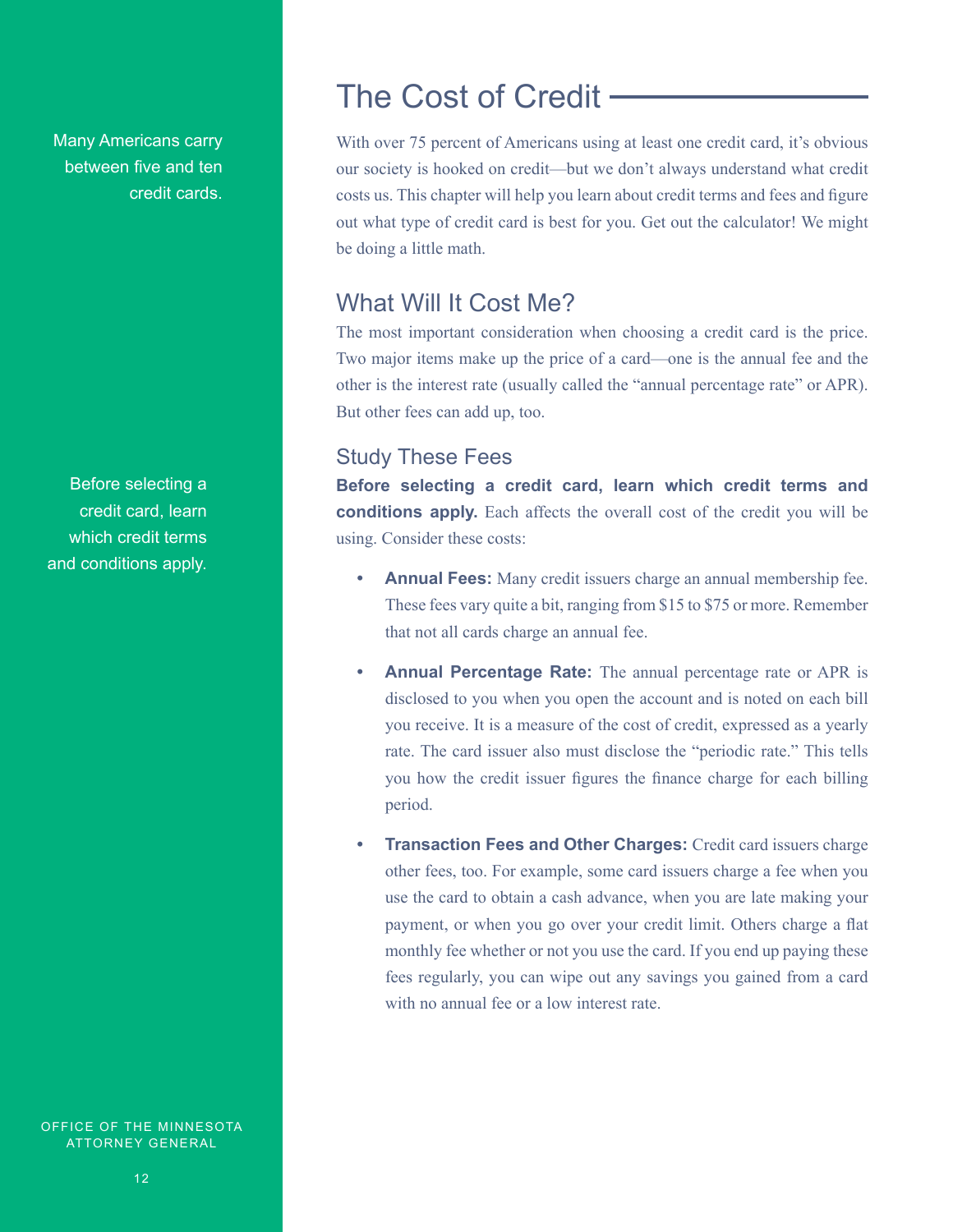**To get the lowest price, look at both annual fees and interest rates. Ideally, you will get a card with no annual fee and a low interest rate. More realistically, look for a card with the best combination for you.** For example, if you pay your balance off every month, look for a card with no annual fee. If you make the full payment within the grace period each month, you will not be charged interest, so you do not need to be as concerned about the APR. If you regularly carry a balance, you will pay interest and finance charges. In this case you should look for a card with a low interest rate, even if it means paying an annual fee.

**A word of warning:** most new credit card users plan to always pay off their balance each month, so they don't worry about the APR on their card. Down the road, many of these same people find they don't always pay off their balance in full each month. So, it pays to consider the APR up front, in case you turn into a typical credit card user.

### How Is the Finance Charge Figured?

If you usually have an outstanding balance on your card, it is important to understand how your finance charge is computed. The method used can make a difference in how much interest you pay. The three main ways card issuers figure finance charges are:

**1. Average Daily Balance:** The average daily balance method gives you credit for your payment from the day the card issuer receives it. To figure the balance due, the card issuer totals the beginning balance for each day in the billing period and deducts any payments credited to your account that day. New purchases may or may not be added to the balance, depending on the plan. Cash advances are typically added to your balance right away. The resulting daily balances are added up for the billing cycle, and then divided by the number of days in the billing period to arrive at the "average daily balance." This is the most commonly used method.

**If you have an outstanding balance on your credit card, send in your payment as soon as you get your bill. Most issuers use the "average daily balance" method to calculate interest charges. That means additional interest charges accumulate every day that your balance goes unpaid.** Even if you aren't paying off the balance in full, you will pay less interest for the month—and over the long run.

In 2017, households that carried a credit card balance owed an average of \$16,883.

If you have an outstanding balance on your credit card, send in your payment as soon as you get your bill.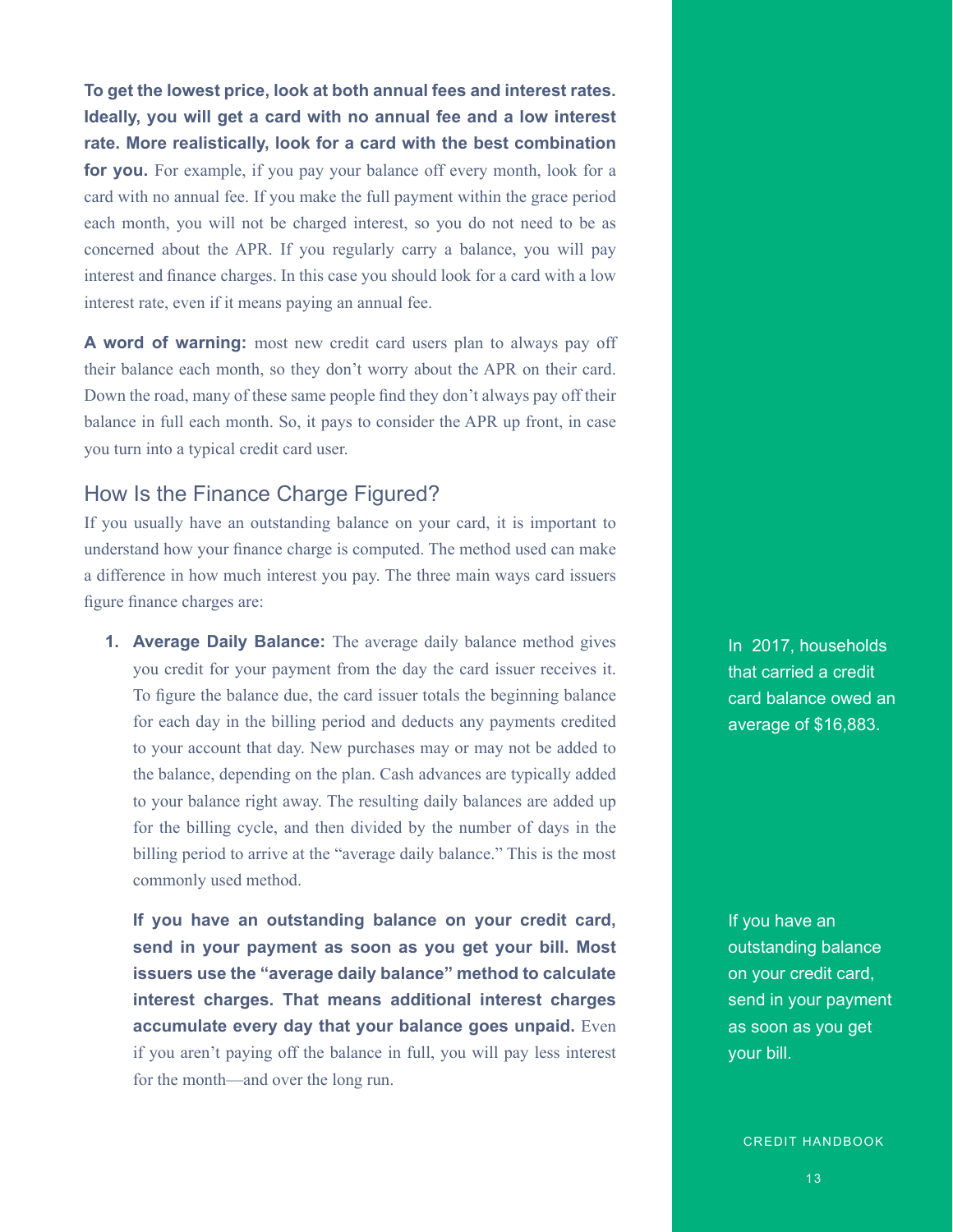Over 70 percent of Americans pay less than the full balance on their cards each month.

OFFICE OF THE MINNESOTA ATTORNEY GENERAL

- **2. Adjusted Balance:** This balance is computed by subtracting the payments you made during a billing period from the balance you owed at the end of the previous billing period. New purchases that you made during the billing period are not included. Under this method, you have until the end of the billing cycle to pay part of your balance and you avoid the interest charges on that portion. This is the most advantageous method for credit users.
- **3. Previous Balance:** This method simply looks at the balance you owed at the end of the previous billing period. Payments or new purchases that you made during the current billing period are not taken into account.

### Beware the Minimum Payment Trap

The longer you take to pay off your credit card balance, the more your credit purchases will cost you. If you make only the minimum payments due every month, you may feel as though you're standing in place, or even losing ground. Your balance won't go down much, even if you're not adding any new charges. This is because when you pay just a little toward your credit card debt, most of the payment you make goes toward interest.

Monthly minimum payments are usually very low—most card issuers only ask for 2-4 percent of the outstanding balance. This helps consumers who are in a pinch—for a month or two you can make a very small payment and still be a customer in good standing. **However, if you make it a habit to only pay the minimum due, interest piles on and you will pay a lot more over time.**

**Do the Math:** Let's say you have a balance of \$1,000 on your credit card, and you do not add any new charges. If you are charged 18 percent interest and you pay only the minimum payment of 3 percent each month, it will take you almost 8 years to pay off the balance. And you will pay almost \$700 in finance charges. If your minimum payment is only 2 percent of the outstanding balance, you will be paying off this debt for almost 13 years and will pay interest charges of \$1,396.76.

### Grace Period

**Also called a "free period," a grace period allows you to avoid finance charges completely by paying your balance in full before the "due date" shown on your bill.** If your credit card plan allows a grace period, the card issuer must send you your bill at least 21 days before your payment is due. This is to ensure that you have enough time to make your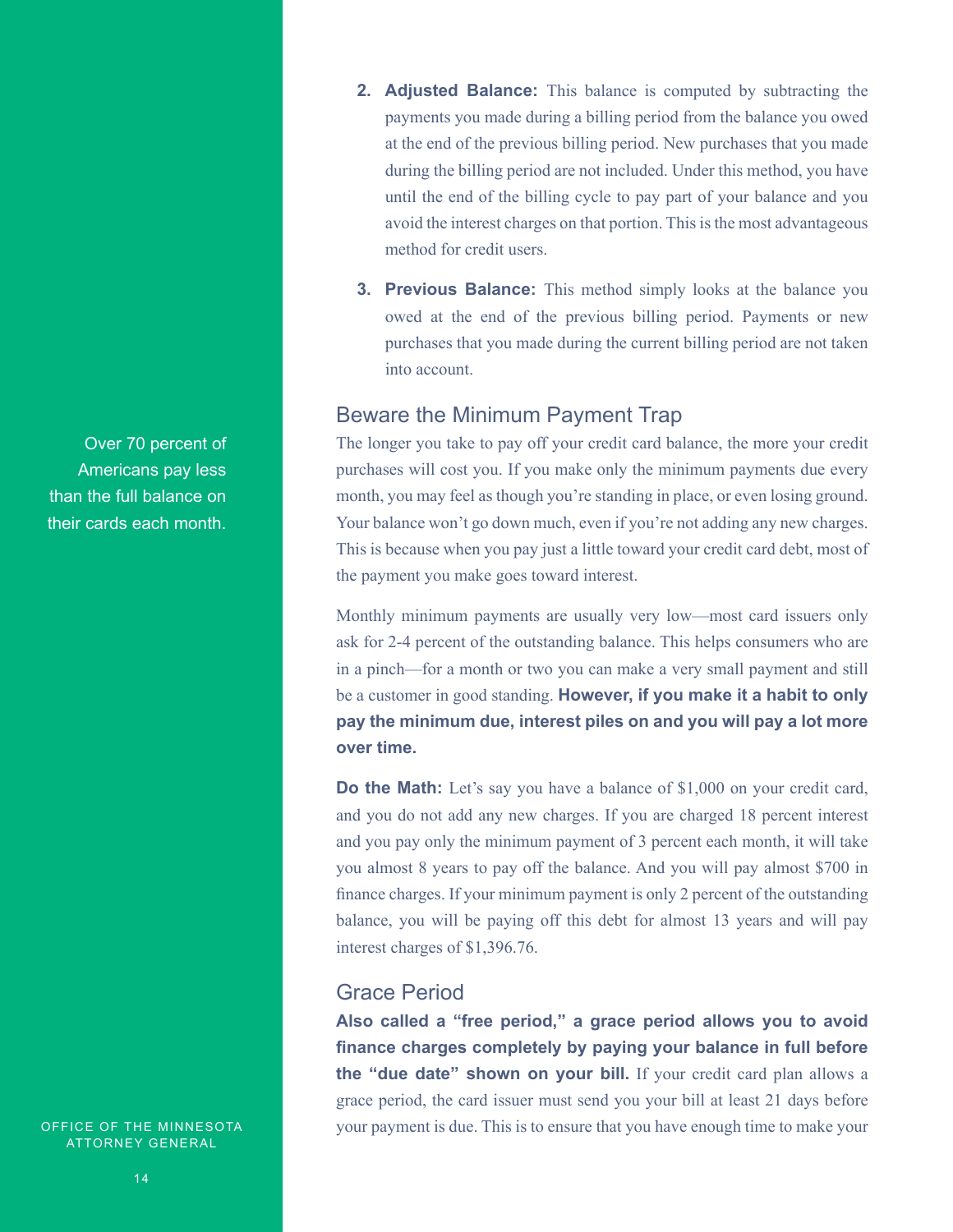payment by the due date. The catch is that if you carry an outstanding balance from one month to the next, you lose your grace period. In this case, most cards charge interest immediately on all new purchases that you make.

**Remember that you usually forfeit your grace period if you have an outstanding balance from one month to the next.** For example, let's say your balance is \$500 this month. You are low on funds, so you just pay \$200. This means you carry a \$300 balance over to next month. By doing this, you really lose twice. You will pay interest on the outstanding balance of \$300, and you will pay interest on all new purchases. And you will pay interest every month until your balance is back to zero.

### Get Interested in Interest

A practice called "compounding of interest" can result in higher than expected interest costs. **When you have an outstanding balance, the interest you are charged is added to the total amount that you owe the creditor.** Last month's interest is included in the balance this month and used to calculate the interest you must pay. This increases the actual rate that you pay.

The difference in interest rates can significantly affect the money you spend on credit in a year, too. For example, let's say you have an outstanding balance of \$1,000 on your credit card. The difference between a credit card with an 8 percent interest rate and a card with a 20 percent interest rate is huge. In one year, with compounding 8 percent interest, you would pay about \$83 in finance charges. In one year, with compounding 20 percent interest, you would pay about \$220 in finance charges.

**Do the Math:** Credit card companies express interest rates as a monthly charge. Monthly rates are often quoted as 1 percent or  $1\frac{1}{2}$  percent. This seems inexpensive, but remember, this is interest only for one month. To find the APR multiply this number by 12. Interest at  $1\frac{1}{2}$  percent per month would be 18 percent per year.

#### **Can interest rates jump?**

**Yes, creditors can change the interest rate on variable-rate cards, but must provide you notice of the change. Be vigilant. Watch for interest rate hikes.** If you have a card with a high interest rate, restrict new purchases, make it a priority to pay down the debt on that card, and consider moving your unpaid balance to another card with a lower interest rate.

A grace period allows you to avoid finance charges completely by paying your balance in full before the "due date" shown on your bill.

When you have an outstanding balance, the interest you are charged is added to the total amount that you owe the creditor.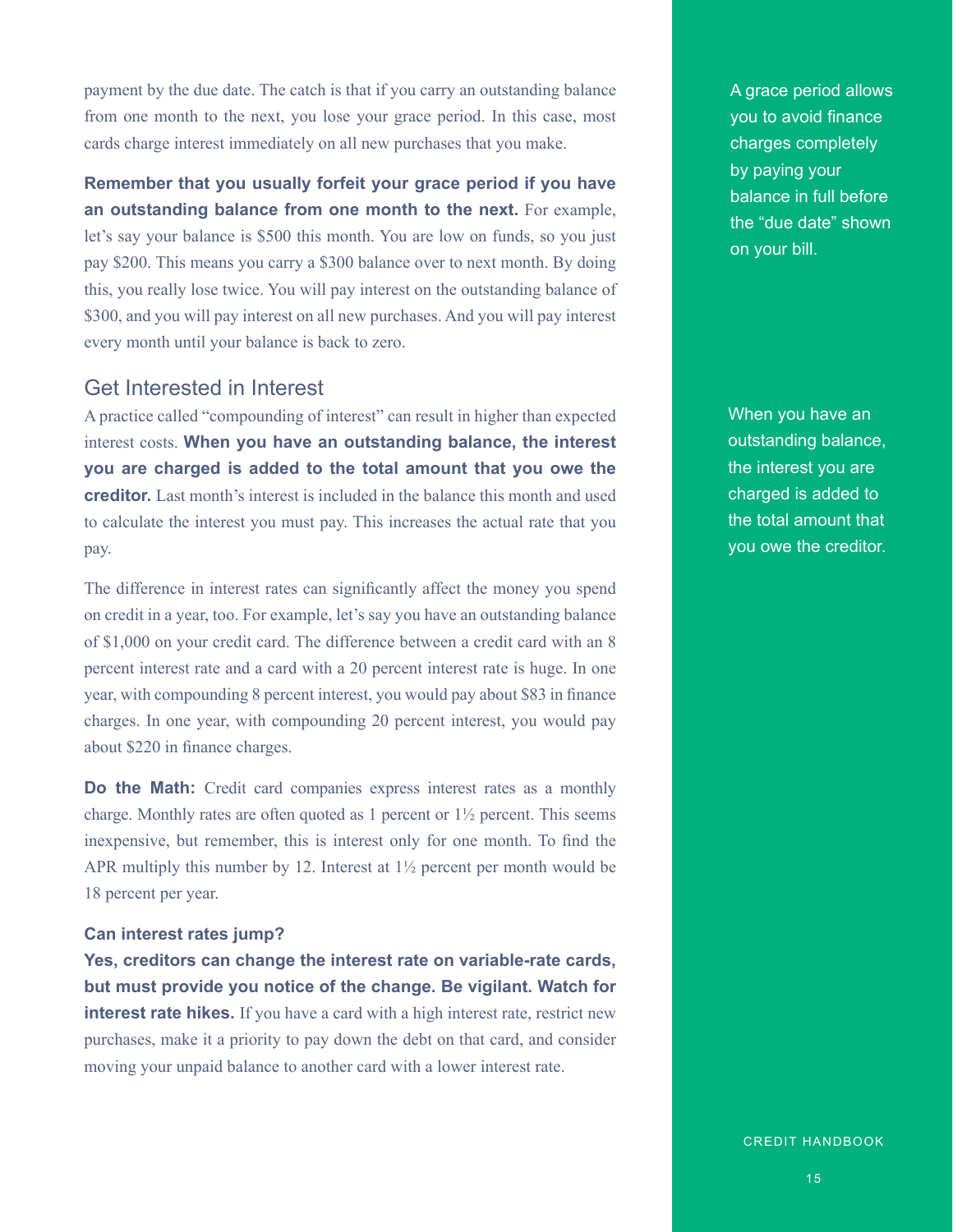### Lost or Stolen Credit Cards

If your credit card is lost or stolen you will be inconvenienced, but federal law caps how much you owe if the thief uses your card. You do not have to pay for any unauthorized charges that are made after you report your card lost or stolen. If your card is used before you report it lost or stolen, the most you have to pay is \$50 per account, as long as you report the loss within 60 days

### **Extras**

"Teasers" and "add-ons" are often offered by credit card companies to entice you to try their card. These gimmicks may include warranty protection, death and disability insurance, free airline insurance, frequent flyer miles, and roadside assistance. Sometimes these extras may really benefit you. Other times you don't get as much value from the so-called benefits as you expect. Remember, the key is to shop for the best card for you.

### Credit Insurance

Some creditors require or encourage you to buy credit insurance when you are purchasing an item on credit or opening a credit card. Basically, if you die, or for some other reason are unable to continue making your credit payments, the insurance company will pay off the loan or credit card debt. This type of insurance is often overpriced and consumers rarely get value for their money. It is estimated that more than 70 percent of the purchase price goes to commissions for salespeople.

### Credit Card Protection Membership Probably Not Worth Your Money

**If you receive a mailing that promises credit card protection, watch out.** The sales pitch probably offers insurance to protect you from fraudulent purchases if your credit cards are lost or stolen. **Most of the promised protections are things you can do for yourself, for free.**

The services these companies offer are either already provided by your credit card companies or mirror protections you have under federal law. Let's look at the fine print:

**• You are promised a free credit report.** Minnesota consumers are eligible to obtain free annual copies of their credit reports. An amendment to the federal Fair Credit Reporting Act requires each of the three national consumer reporting agencies to provide consumers with an annual copy of their credit report for free.

If you receive a mailing that promises credit card protection, watch out. Most of the promised protections are things you can do for yourself, for free.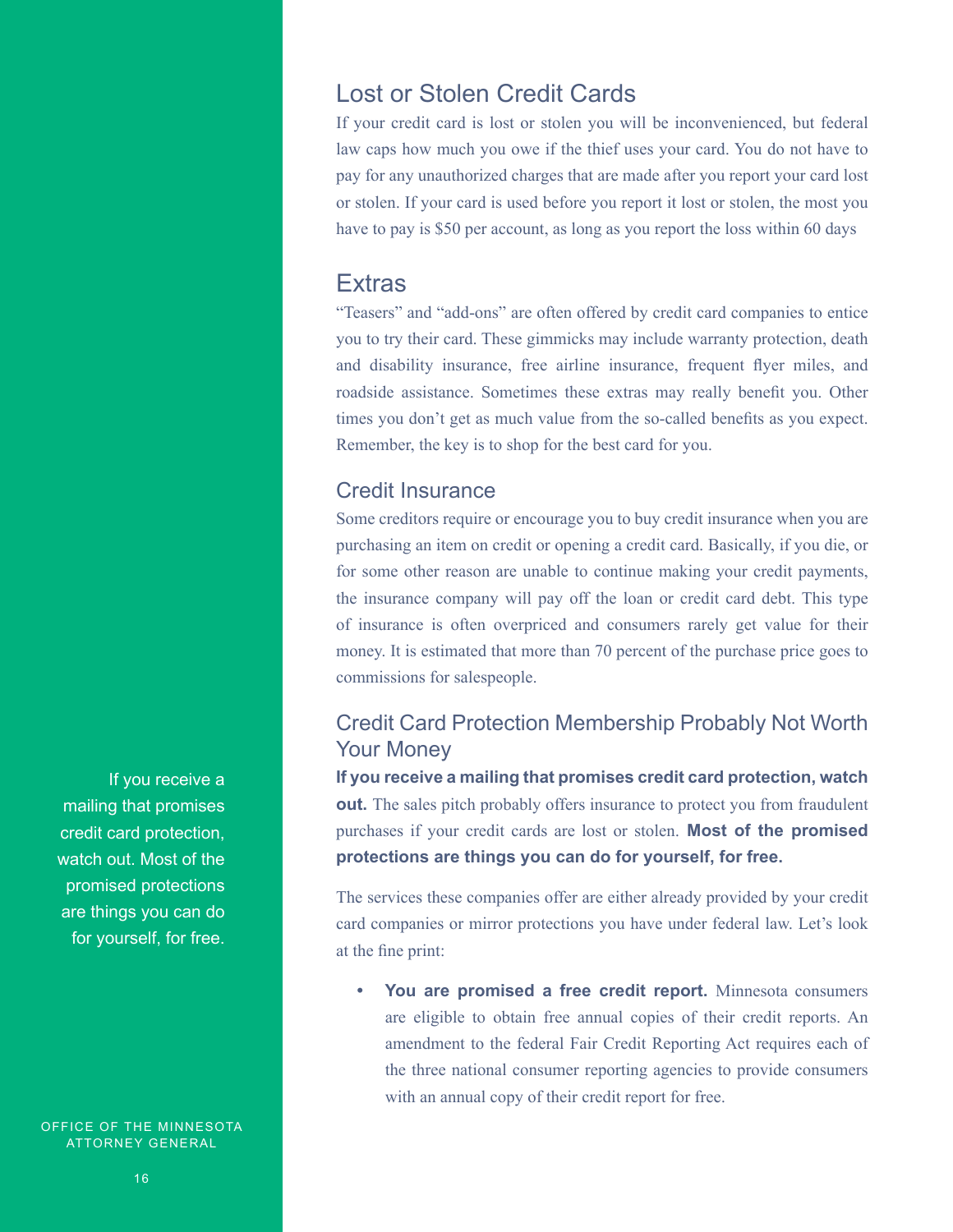You can also obtain a free copy of your report if, in the past 60 days, you were denied credit based on information in the report. If this is the case, just contact the credit reporting agency and ask for a copy.

- **• You are promised registration for all your credit cards.**  You can make a list of your credit cards and their toll-free customer service phone numbers. Then, if a problem occurs, you can quickly call to report lost or stolen credit cards on your own.
- **• You are promised protection against fraudulent charges.** Federal law already protects you against unauthorized charges on your credit cards. The law only allows your credit card company to require you to pay for a maximum of \$50 per card if you report the loss or theft of a card within 60 days. If you report the card lost or stolen before it is used fraudulently, you are not responsible for any future fraudulent charges.
- **• You are promised a 24-hour toll-free hotline.** Your credit card companies already have toll-free hotlines to report loss or theft. In addition, credit card companies say that consumers who lose their cards usually cancel them more quickly than "credit card protection groups."

### Money Saving Tips

Credit is a tool, and when it is used wisely, it can really benefit you. To save yourself money, follow these tips:

- Whenever possible, pay your full balance each month. This way you avoid paying finance charges. When you carry a balance forward from month to month, you lose the grace period and all new charges accrue interest right away. Remember that leaving even a small balance can result in large interest payments the next month.
- If you usually pay your balance in full each month, get a card with no annual fee. The interest rate the issuer charges will matter less because you won't usually pay it.
- Make a payment as soon as you can to reduce the interest you owe and to make sure you won't pay a late fee.
- Ask the card issuer if you can get a lower interest rate on your existing card for being a good customer.
- Always try to pay more than the "minimum payment" to reduce your balance faster.

Always try to pay more than the "minimum payment" to reduce your balance faster.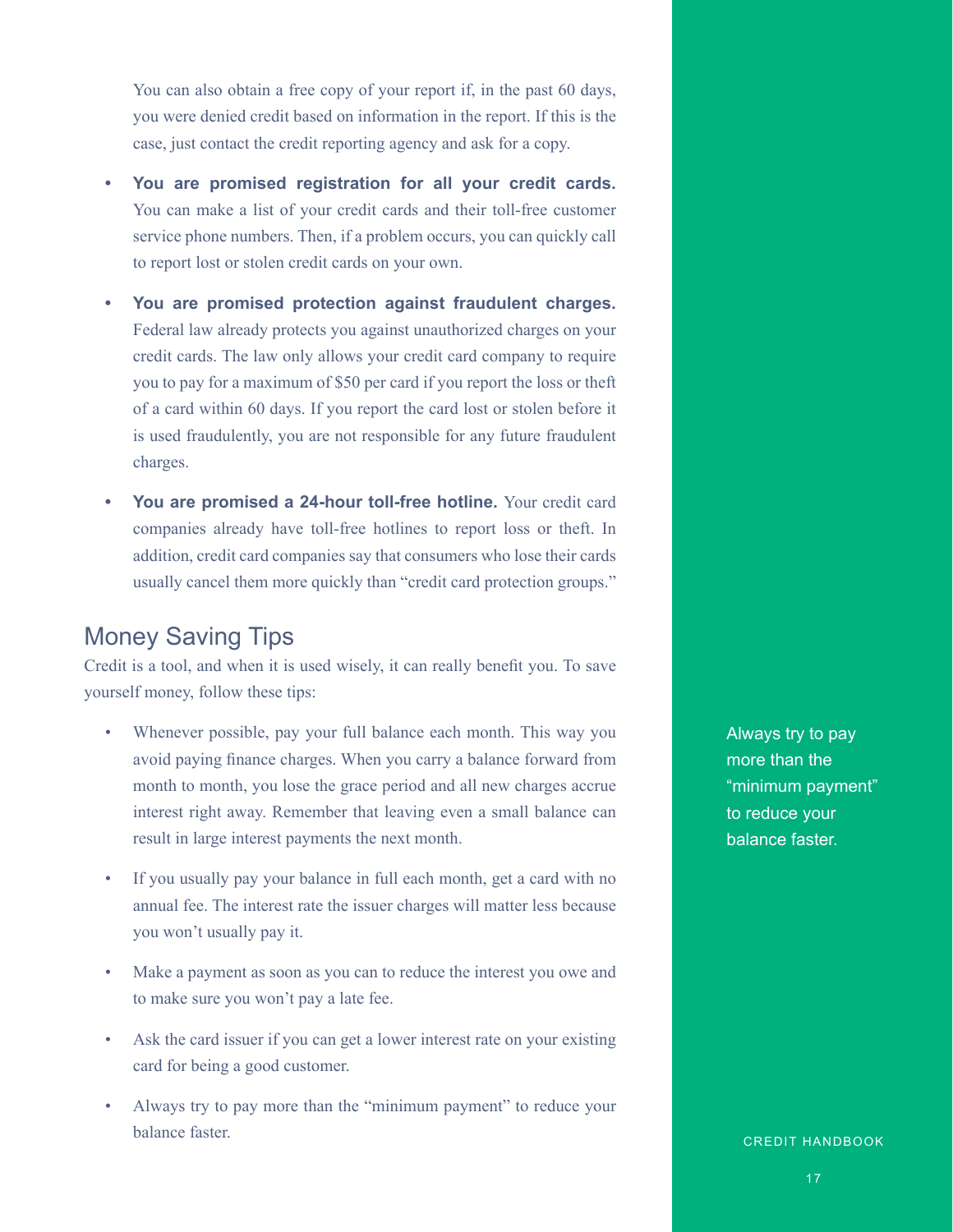If you discover an error on your credit card statement, you must notify the creditor in writing within 60 days.

If you are paying off multiple credit card balances, make your largest payment to the card with the highest interest rate.

- Read the mail you get from your credit card companies to spot changes in policies.
- Save all receipts and compare them with your credit card statement.
- **If you believe there is an error on your statement, contact your credit card company as soon as you can.**
- Know when your bill usually arrives, and contact the company if it's missing. This helps you flag possible fraud.
- **If your credit card is lost or stolen, call your credit card company immediately.** The maximum you can be required to pay for unauthorized charges is \$50 per credit card, if you notify the credit card issuers promptly. Debit cards provide less protection.
- Never give your credit card number to someone you don't know.
- Keep track of the amounts you have charged to avoid a fee for exceeding your credit limit.
- If you have been committing a certain amount of money each month to pay off your credit card debt, don't stop when you get one card paid off. Earmark that same amount of money for another debt, until you are completely paid up.
- **If you have outstanding balances on more than one card, pay off the card with the highest interest rate first.** Be sure to stay in good standing by making monthly payments to each of your credit card issuers, but make your largest payment to the card with the highest interest rate. This will help you pay off your debt more quickly.
- If you have an outstanding balance on a card that is charging you a high rate of interest, switch to a card with a lower interest rate and transfer your unpaid balances. First, ask your credit card issuer for a lower interest rate. Let the issuer know you plan to cancel your card if you can't get a lower rate. Many issuers want to keep their current customers, so they will offer you a lower rate automatically for contacting them. If your lender won't cooperate with you, look for a better deal somewhere else. Just be sure to read the fine print. For example, stipulations may limit the low interest rate to six months, or may not apply at all to transferred balances.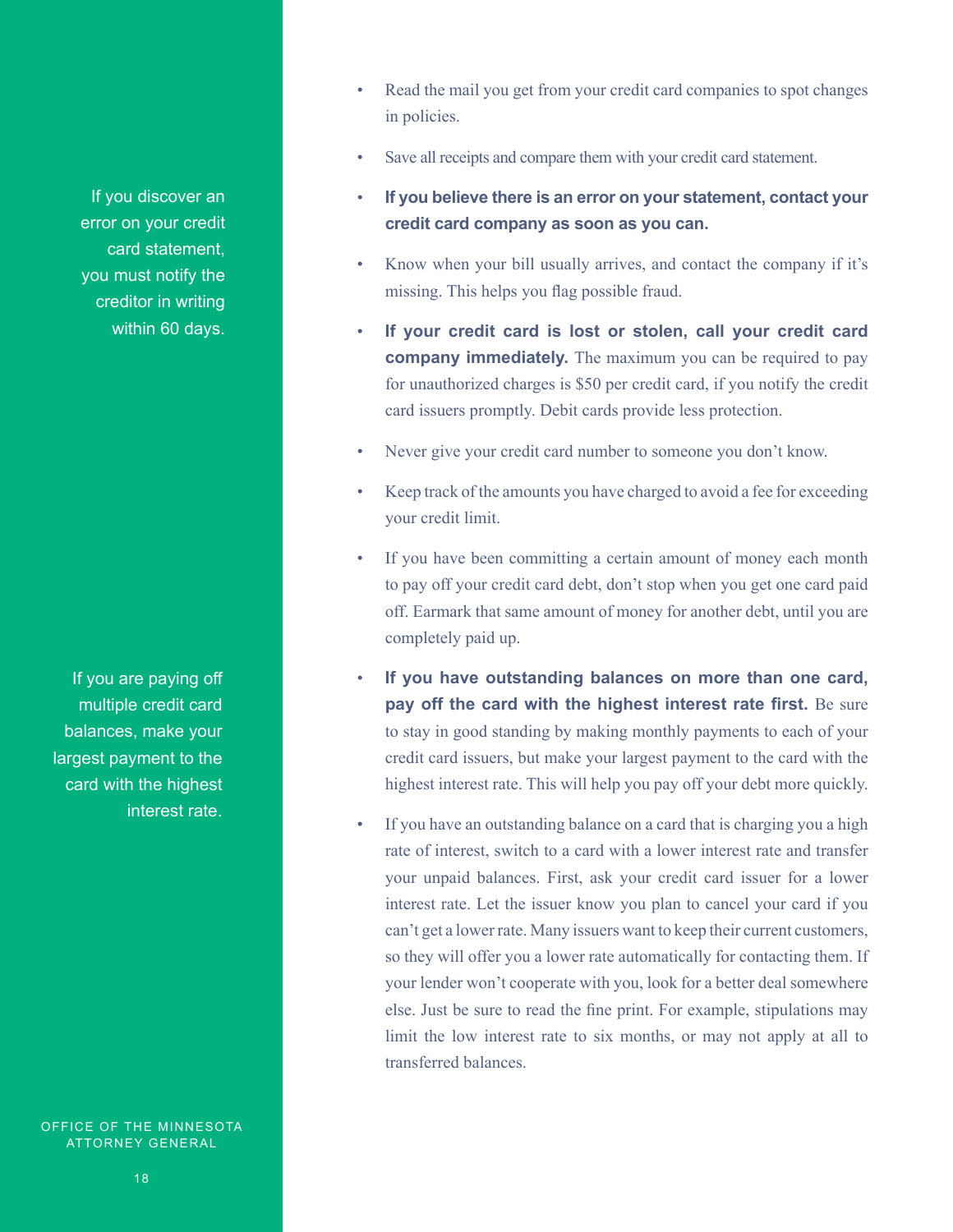• Avoid using your credit card for cash advances. A cash advance is really a loan, and usually has a hefty interest charge attached. The rate may even be higher than the interest charged when you use your card to pay for purchases. **In addition, you usually don't get a grace period with cash advances, so interest starts accruing immediately.**

### Is Credit a Trap?

Credit can work for you or against you. It depends how you use it. Let's look at an example. Let's say a family has \$15,611 of debt on one credit card. The card has an annual percentage rate of 18 percent and requires a minimum payment per month of 4 percent of the outstanding balance. If the family chooses to make just the minimum payment each month, the family will be paying this debt off for 15 years! That's a long time. The double whammy is that the family will pay a lot, too. The total the family will pay is \$24,851. The additional \$9,240 is the interest they will pay!

# When Credit Goes Bad

One drawback to credit is that because it is readily available, it can be easy to get in over your head. Maybe an event in your life left you short of cash for a time. Or, maybe the debts just piled up, and now you're not sure what to do about them.

When you experience a severe credit problem, the problem can compound itself. For example, if you are unable to pay your debts, debt collectors may start calling, your car may be repossessed, your wages may be garnished, and you may begin to worry about keeping your home.

This chapter will walk you through the various options you have when you need help dealing with debt. However you got to the spot you're in, there is hope and there is help.

### Are You in a Credit Crisis?

If you answer yes to two or more of these questions, you may need to scale back your use of credit and consider getting some help managing your money.

- 1. Are you borrowing money to pay for items you used to pay for with cash?
- 2. Is an increasing percentage of your income going to pay off debts?
- 3. Do you have savings to fall back on in an emergency?
- 4. Can you make only the minimum payments on your revolving charge accounts?

You usually don't get a grace period with cash advances, so interest starts accruing immediately.

This chapter will walk you through the various options you have when you need help dealing with debt. However you got to the spot you're in, there is hope and there is help.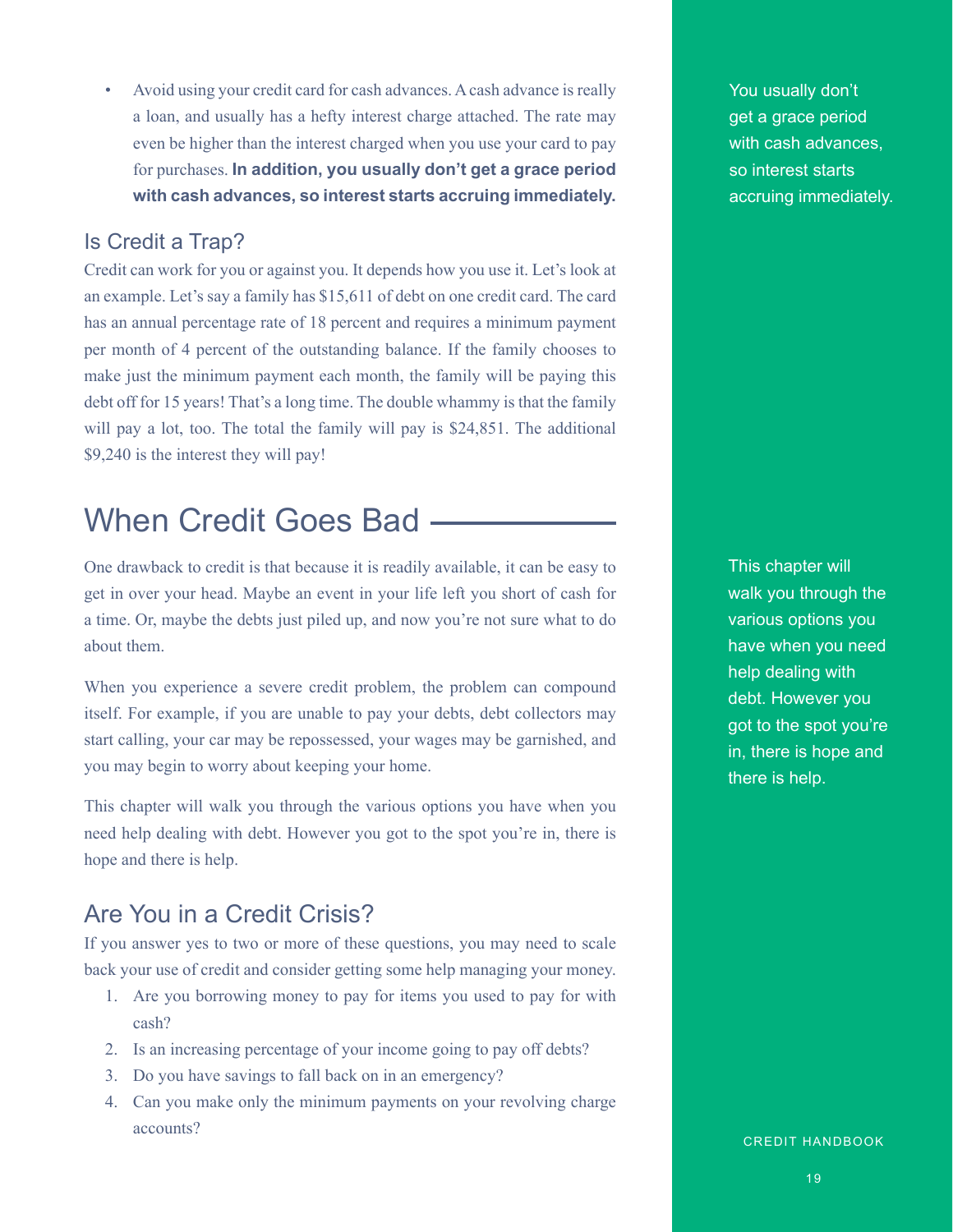If you are having a hard time making payments to creditors, it is best to deal with the problem head-on.

> If you owe money to the government, consider putting this debt toward the top of your list.

OFFICE OF THE MINNESOTA ATTORNEY GENERAL

- 5. Are you at or near the credit limit on your cards?
- 6. Have circumstances forced you to take out a loan to make payments on a previous loan?
- 7. Are you unsure about how much you owe?
- 8. Are your monthly bills more than 20 percent of your take-home pay? (Excluding rent or mortgage payments).
- 9. If you lost your job, would you be in immediate financial difficulty?

### I Can't Pay My Bills

### **If you are having a hard time making payments to creditors, it is best to deal with the problem head-on.**

- **1. Examine your situation.** List all of your debts and your income. See if you can figure out a debt payment plan that will work for you. Remember, you will also need the discipline to follow through with it.
- **2. Talk to your creditors.** Don't wait until your payments are late call right away. Creditors may be willing to work out a revised payment plan with you. But, they cannot help you if you don't contact them. Never ignore your creditors. If you get mail from a creditor, open it and read it. Ignoring your credit problem for awhile will only make it much worse later.
- **3. Get Help.** If you feel you're in over your head, or if you have a lot of different payments to juggle, you may want help. Nonprofit credit counseling services offer low-cost or free counseling. Many of these agencies will help you figure out a debt repayment plan and also work with you on budgeting and other money issues. They will also talk to creditors on your behalf.
- **4. Only as a last resort, you may need to consider bankruptcy to help settle your debts.**

#### **Taxes**

**If you owe money to the government, consider putting this debt toward the top of your list.** Your first choice should be to file your tax returns and pay what you owe. If you cannot pay the full amount, the second best option is to pay as much as you can. If you must take this course, treat the Minnesota Department of Revenue and the Internal Revenue Service like any other creditor. Let them know you will be making a partial payment, and tell them when you plan to make payment in full.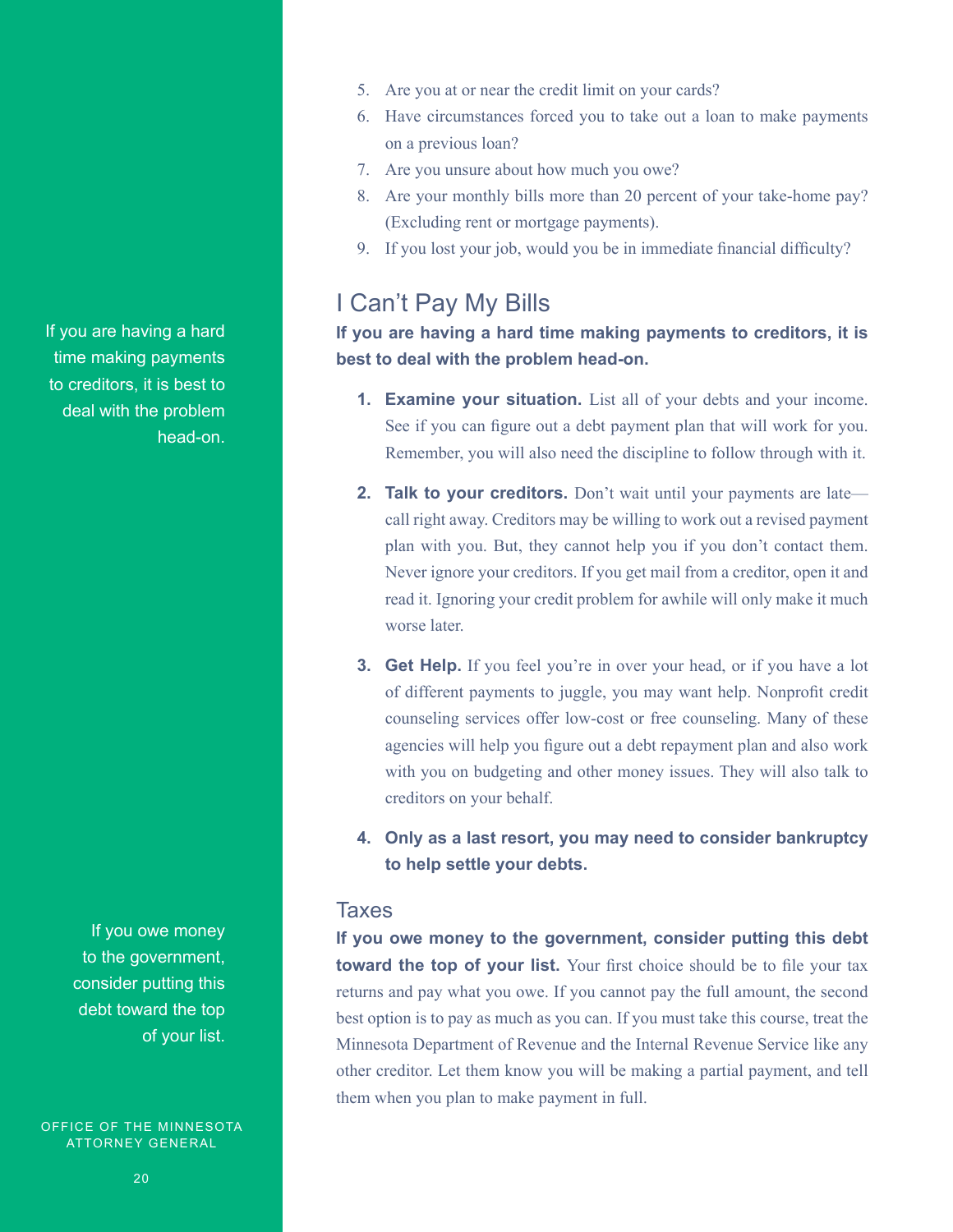If you are unable to pay what you owe, the interest and penalties can really add up. If you file your tax returns but don't pay what you owe, you will be charged a late payment penalty in addition to owing interest. If you don't file at all, you will pay the late payment penalty and a late filing penalty (these penalties are in addition to the interest that will accrue on the amount you owe). If you are unsure whether you owe the government a debt, obtain a copy of your credit report by contacting one of the three national credit reporting agencies. **While the IRS does not currently report unpaid taxes to the credit reporting agencies, tax liens do show up on your credit report.**

#### Student Loans

When you took out your student loan you agreed to be responsible to repay it. You signed a legally binding promissory note and agreed to repay the loan according to its terms. You are responsible for repaying the loan even if you quit school, can't find a job, or didn't like the education you received.

#### **Ask for a Deferment or Forbearance**

**If you are having trouble paying a student loan, work with your lender before you default. Two options include deferment and forbearance.** Deferment is a legal right you have to postpone payment if you meet the criteria for deferment. Examples might include going back to school or the birth of a child. Forbearance is when you ask the lender for a temporary break in payments or a reduction in payments. The lender may grant your request for a forbearance, but is not obligated to do so. Students usually use forbearance if they don't qualify for a deferment. Either of these options buys you a little time to get back on your feet financially. However, you still owe the money you borrowed, and when the deferment or forbearance ends, you will again be making monthly student loan payments.

Work directly with your school or other lender to request a deferment or forbearance. Remember, you must continue to pay your loans until you receive notice that your request has been approved. If you stop paying when you apply for deferment or forbearance, you may end up in default, and then not qualify for the deferment or forbearance.

#### **Defaulting on a Student Loan**

**If you default on your loan, the lender may take action to recover the money. The lender may garnish your wages, seize your tax refunds, garnish your social security in the future, and deny future requests for federal student aid.** In addition, a default will probably be reported to credit reporting agencies and remain on your credit report for seven years. This will hurt your chances to obtain other credit.

If you default on your student loan, the lender may take action to recover the money.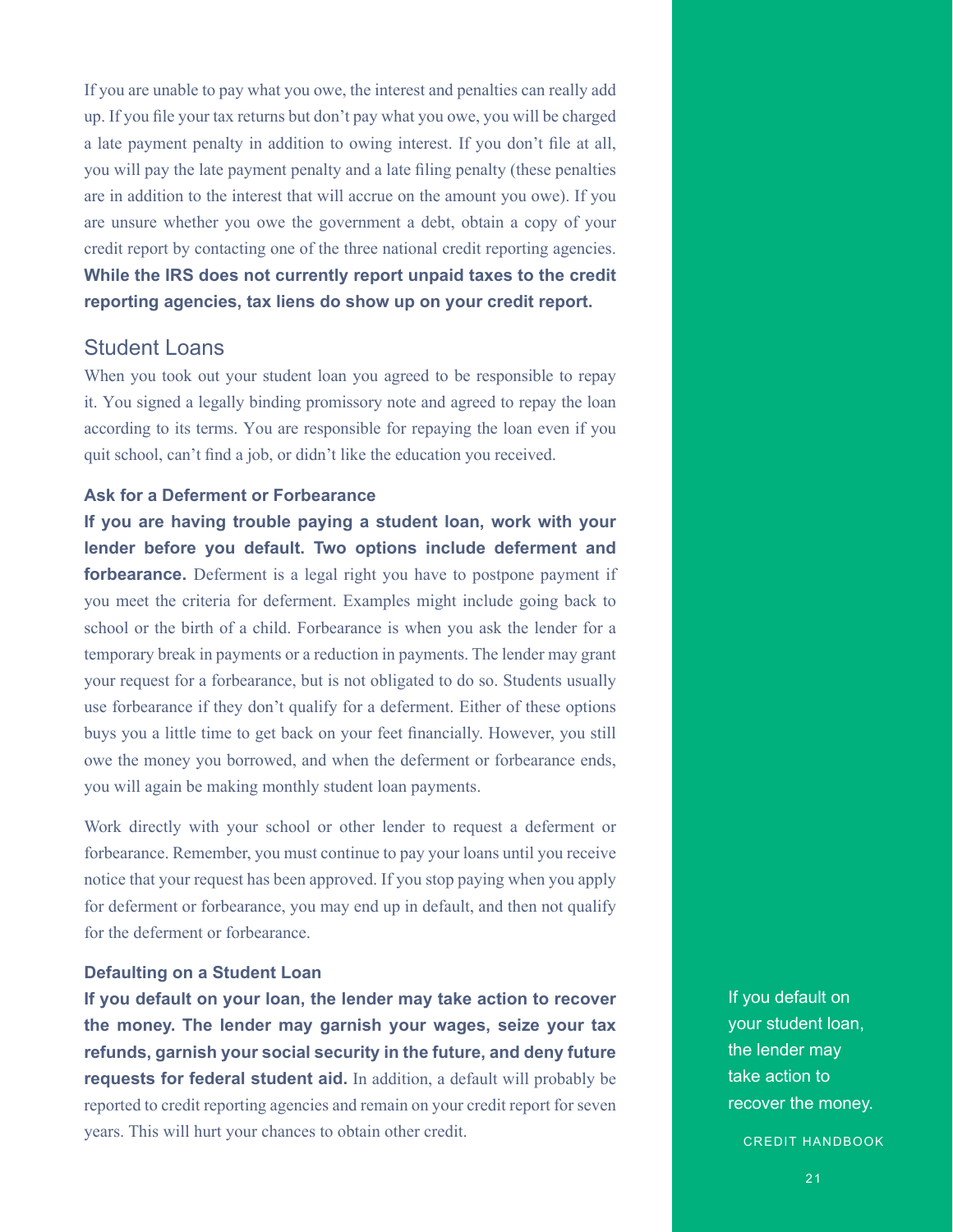If you have defaulted on your student loan, consider a couple of options. First, you may try to rehabilitate your loan. If you successfully rehabilitate your loan, the default notation will be removed from your credit report. To rehabilitate a direct loan or a Federal Family Education Loan (FFEL) you will have to make 9 "affordable," consecutive monthly payments on time. Your loan holder will determine what the payment will be, but will likely use 15 percent of your annual discretionary income divided by 12.

Second, you may consider consolidating a defaulted loan. In certain cases this is allowed. Consolidation helps you combine one or more loans into a new loan. To do this you must make a "satisfactory repayment agreement," usually consisting of three consecutive monthly payments, with the prior lender.

Defaulted loans, even those that have been consolidated, will remain on your credit report for seven years and may still raise a red flag with future creditors.

### Home Loans

**If you fall behind on your mortgage payments, contact your lender right away to avoid foreclosure.** Most lenders will work with you if they believe you're acting in good faith and the situation is temporary. Some lenders may reduce or suspend your payments for a short time. Other lenders may agree to change the terms of the mortgage by extending the repayment period to reduce the monthly debt. If you and your lender are unable to work out a plan, contact a housing counseling agency for help.

**Warning: Think Twice About Using Your Home as Collateral If you need a loan, think twice about using your home as collateral. What you're really doing is putting your home on the line.** If you are thinking about refinancing your mortgage loan or getting a second mortgage or a home equity loan, remember that if you can't make the required payments, you could lose your house and the equity you've gained.

### Debt Payment Plan

If you feel that you're losing ground and not managing your debts as well as you'd like to, set up a debt payment plan. Completing this plan will take patience. You will have to stick to the plan until your debts are repaid. But remember—paying back a little is better than doing nothing or just worrying about the problem. Paying back a little will give you a sense of control. It will also let you begin to resolve your problem.

If you need a loan, think twice about using your home as collateral. What you're really doing is putting your home on the line.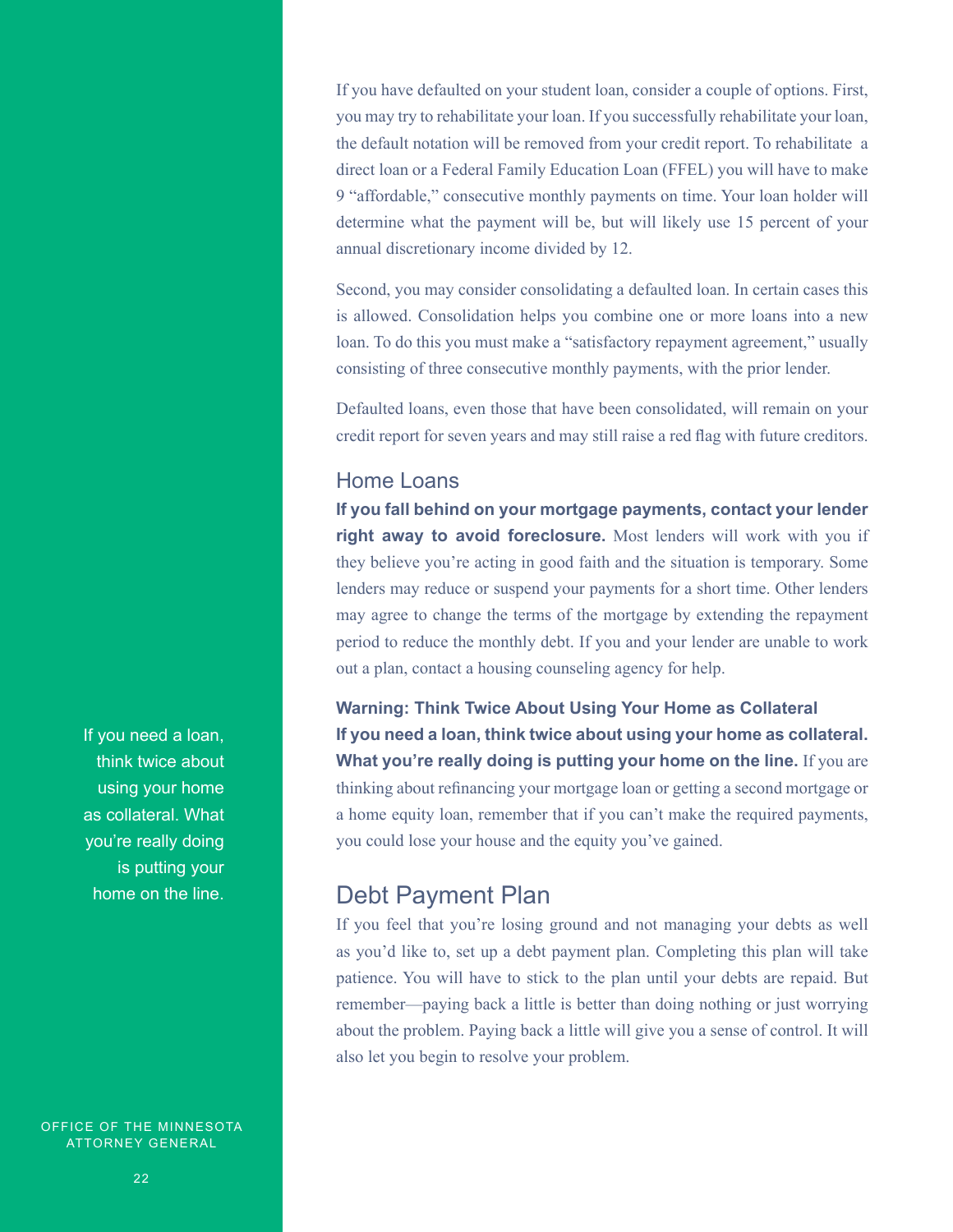#### **To set up your plan, take these steps:**

- 1. Figure out who you owe and how much you owe.
- 2. Decide how much you can pay back and when you can pay it back.
- 3. Set up a plan for repaying your debts.
- 4. Discuss your plan with your creditors.
- 5. Implement some tough belt-tightening measures for a time. Stick to your plan to help you control your spending.
- 6. Occasionally revisit your plan to make sure it is keeping pace with your debts, your daily living expenses, and any pay increases or other new resources.

If you want to attack your debts, there are a few options to increase the money available to repay them.

- First, you may want to examine your daily living expenses and find places you can cut back.
- Second, you may consider selling assets.
- Third, you may wish to get a second job, or have a family member earn additional money that can be used to repay debts.
- Fourth, loan consolidation, home equity loans, or refinancing your home might be options to consider (though the cost of borrowing money this way is generally high, and putting your home on the line is a risky trade-off).

If there is not enough money to repay all of your debts, you'll have to prioritize them. **If you are balancing a car payment, a house payment, and credit card payments, common consensus is to pay the secured debt first. This means your priority will be your house and car payments.** You may also want to stay current on utilities and insurance payments. This is so you will not lose these goods or services. For example, if you are even one day late in making a car payment, the lender who financed your car may repossess it. Most utility service and insurance coverage stops when you stop paying for them. House foreclosures don't move as quickly, but if you get behind in your mortgage payments, you will probably pay penalties and you may lose your house.

#### Talk to Your Creditors

If you don't have the money to cover other debts such as credit card and medical bills, inform these creditors of your current situation and your plans to repay the debts. While most creditors will try to work with you, not paying your bills on time can still result in a negative credit rating, garnishment, or bankruptcy.

If you feel that you're losing ground and not managing your debts as well as you'd like to, set up a debt payment plan.

If you are balancing a car payment, a house payment, and credit card payments, common consensus is to pay the secured debt first. This means your priority will be your house and car payments.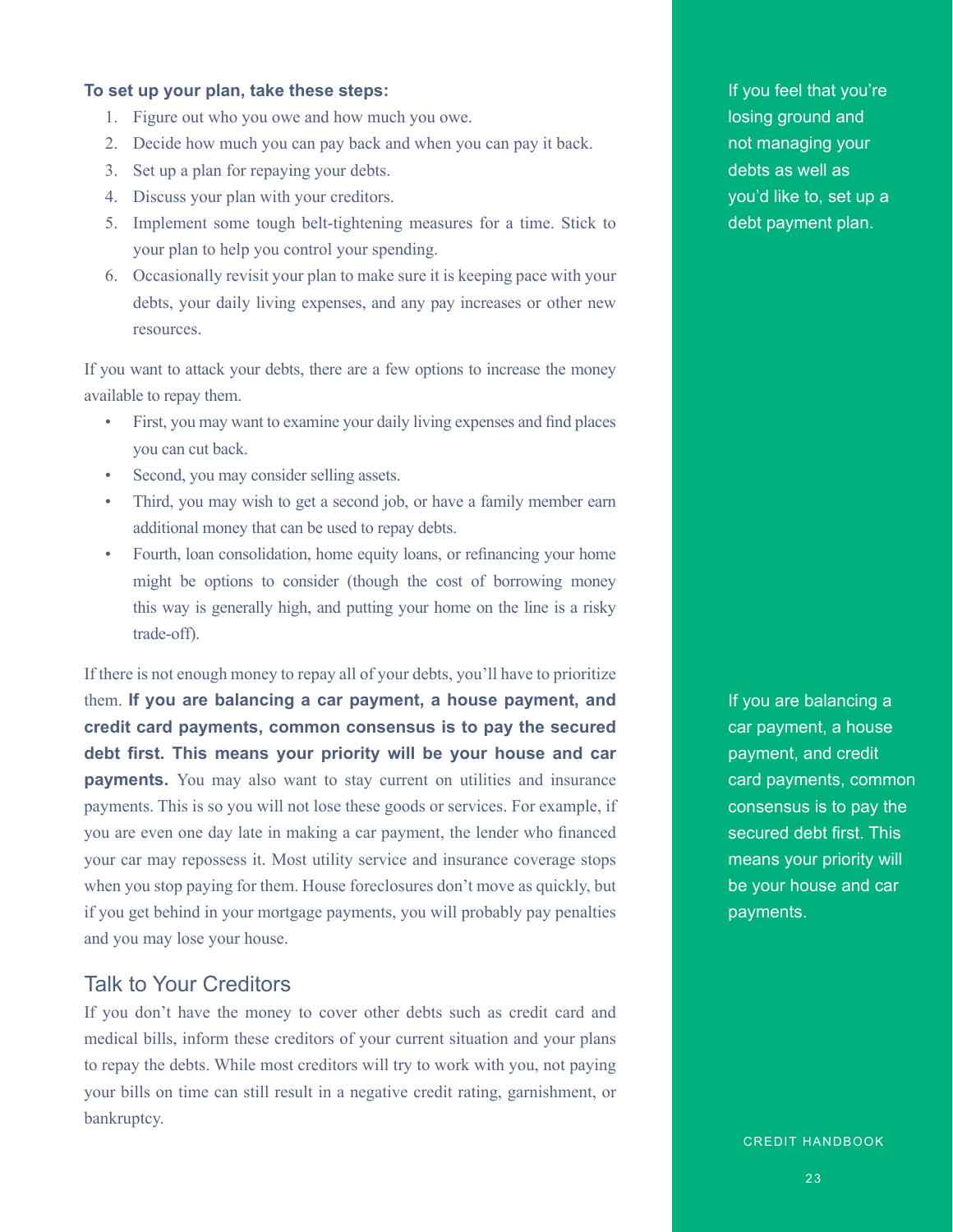### Contact a Credit Counseling Service

**Consumer credit counseling agencies help individuals or families with financial problems.** These nonprofit groups help with budgets, money management, and debt repayment plans. Certified counselors will help you examine ways to solve your current financial problems. They will also help educate you so that you can prevent future difficulties. The counselor will review your financial situation and provide possible solutions. The counselor will also help you develop a spending plan that covers both your living expenses and payments to your creditors.

If you have severe debt, the counselor may help you set up a debt management plan. This is a systematic way to pay down your outstanding debt. You pay money to the consumer credit counseling agency and it sends the money to your creditors. Benefits to you include making just one monthly payment, possibly seeing finance charges reduced or waived, and receiving fewer collection calls. You may find credit counseling agencies listed in the phone book or online. Or, if your employer offers it, contact your employee assistance plan for help. These services are also available through some military bases, universities, credit unions, and housing authorities.

In considering a credit counseling service, get the details about what "counseling" services the company will actually provide. Read the contract carefully before you sign up for a debt management plan offered by such companies to make sure you understand what is being offered. Sometimes, these companies work with for-profit companies in consolidating your loans. Before you pay or "contribute" to any organization, check it out by contacting the National Foundation for Consumer Credit, the Better Business Bureau, or the Attorney General's Office. See page 63 for contact information.

### A Note About Debt Settlement Companies

Debt settlement or negotiation companies promise you quick results to get out of debt, but often don't deliver on their promises. They typically tell you to stop paying your bills altogether and instead save the monthly payments you are making in a savings account. Once you have sufficient funds, the company will supposedly contact your creditors to negotiate a lump-sum payoff of your debt. Debt settlement or negotiation companies often promise you that they can cut your bills in half or more.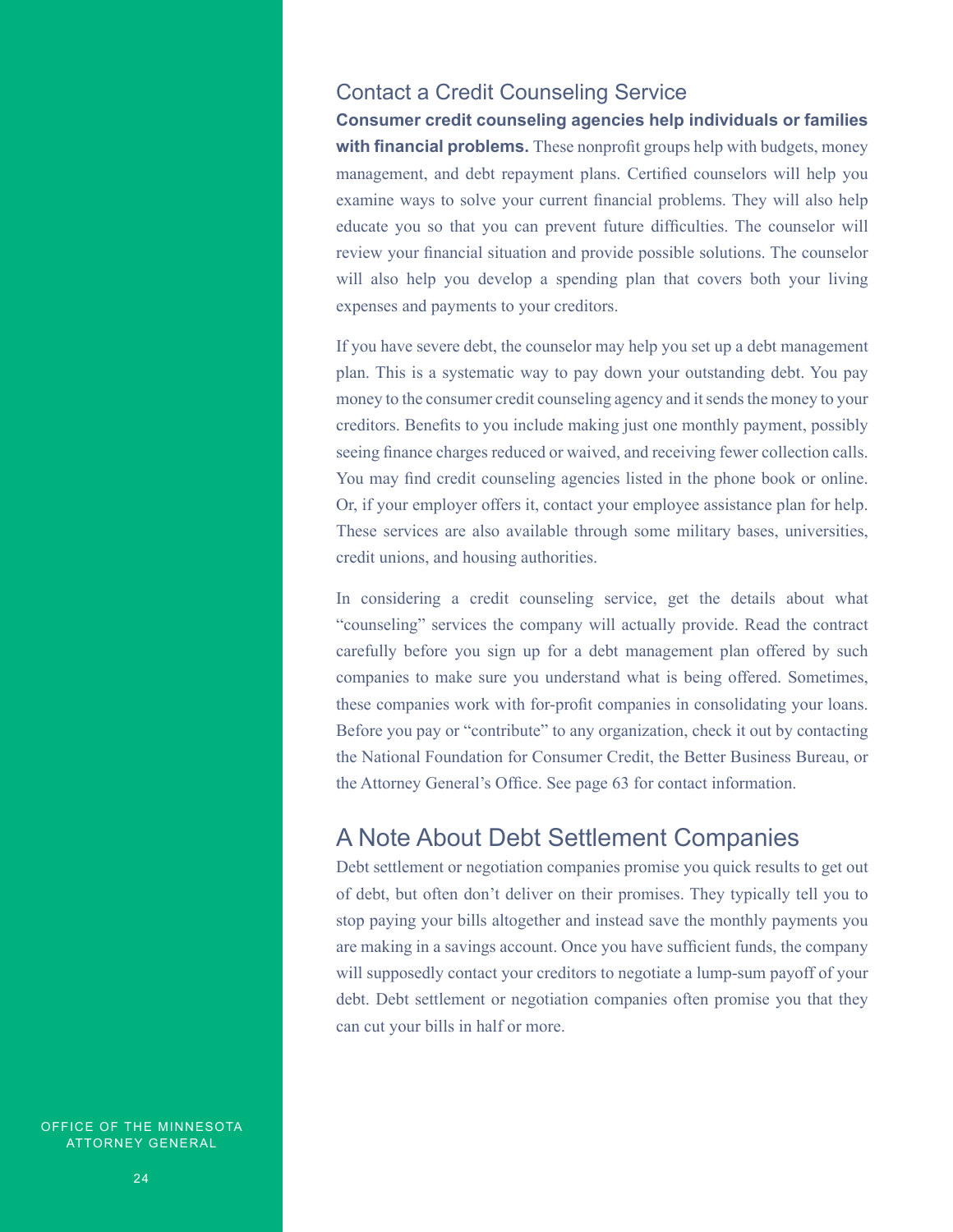#### **Debt settlement companies must register with the Department of**

**Commerce.** Under Minnesota law, debt settlement companies cannot:

- Tell consumers to stop paying their creditors;
- Advise consumers that entering a debt settlement plan will shield them from interest, fees, collection activity, garnishment, or lawsuits;
- Represent to consumers that entering a debt settlement plan will improve their credit score; or
- Falsely represent that the debt settler can negotiate better settlement terms than a debtor could on his or her own.

# Debt Collection -

### Debt Collectors

Knowing your rights can help you deal with collection agencies. If you owe money to a business, the business may try to collect the money itself, or the business may hire a collection agency. Either way, you have the right not to be harassed or abused. But your rights differ depending upon who is collecting the debt. You have more rights if an outside collection agency has been hired.

**The federal Fair Debt Collection Practices Act and state laws govern the practices of debt collectors.** These laws give you protections and set the following rules for collectors:

- Collectors may only call between the hours of 8 a.m. and 9 p.m.
- Collectors may not call you at work if you inform the collector that you can't take personal calls at work.
- Collectors may not make false statements, use unfair practices, or harass you.
- Collectors must stop contacting you if you ask in writing.
- Collectors may not accept cash from you without giving you a receipt.
- Collectors must give you the full name of their agency.
- Collectors may not threaten you with legal action they do not intend to take.
- Collectors cannot contact your neighbors or any other third party except to locate you. (The collector cannot reveal to the other person that the collector is trying to collect a debt.)
- Collectors cannot use postcards or envelopes which obviously come from a collection agency.
- Collectors usually cannot garnish your wages or seize your property unless they have filed a legal action against you.

Debt settlement companies must register with the Department of Commerce.

A debt collector is a person or company that collects the debts owed to another creditor.

Debt collectors must stop contacting you if you ask them to stop in writing.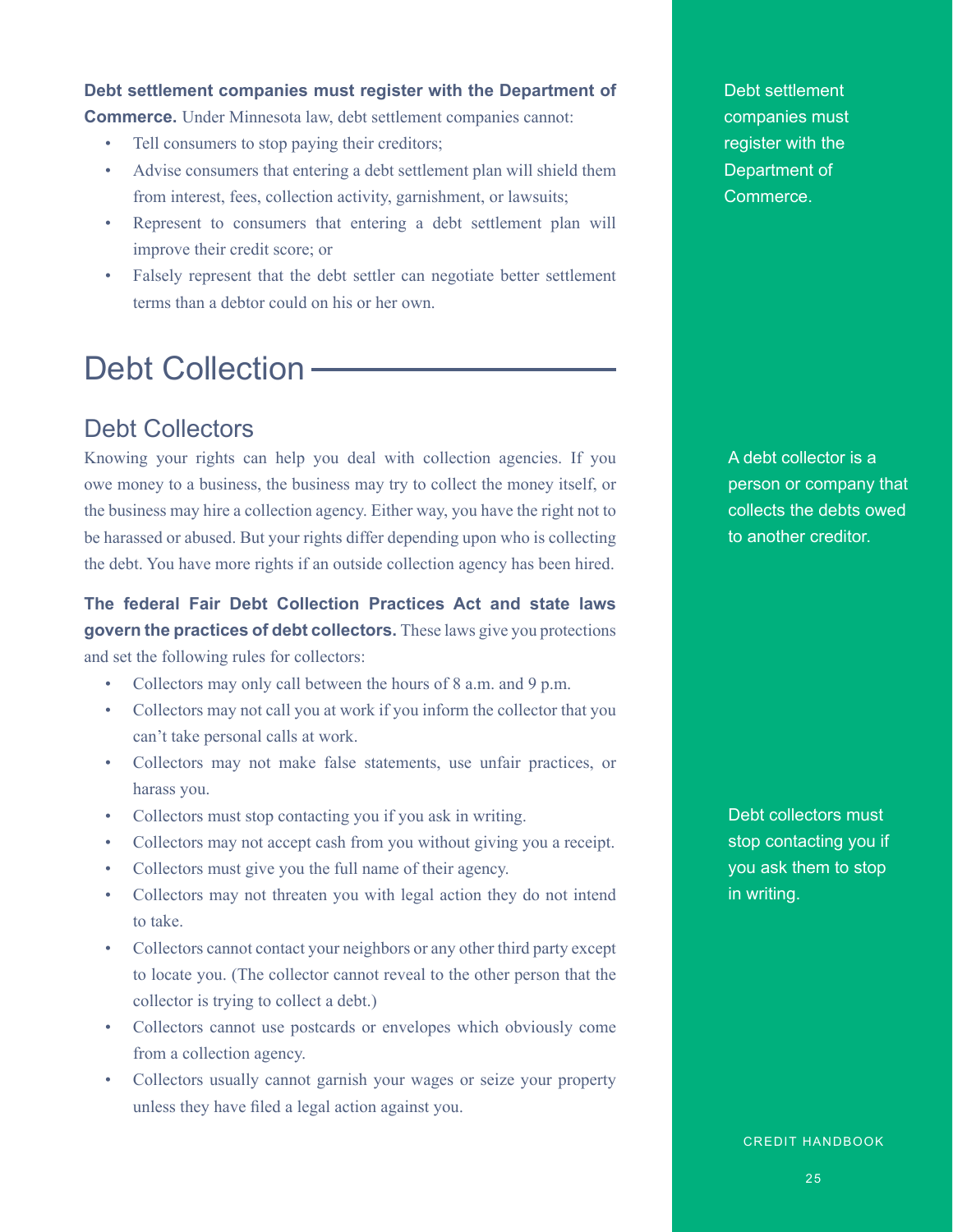If you disagree with the collection agency, you must send the agency a letter within 30 days.

**Within five days of the collector's first call or letter to you, the collector must send you written notice.** This notice details the amount of your debt, the name of the company you owe, and that the agency will assume the information they have is correct unless you disagree within 30 days.

**If you disagree with the collection agency, you must send the agency a letter within 30 days.** If you send a letter, the agency must stop trying to collect the debt until it sends you proof that you owe the debt.

You have the right to stop all collection attempts, at home and at work. Inform the collection agency in writing that you no longer wish to be contacted. Once you do that, the agency can only contact you to tell you that it is discontinuing its collection efforts, or that it is going to take some other action, such as suing you, to recover the debt.

If you are the victim of illegal collection agency tactics, you can sue the collection agency to recover actual damages plus punitive damages. You may also recover attorney's fees if you are successful in your suit against the collection agency (see page 54 for more information).

**The Minnesota Department of Commerce licenses and regulates collection agencies in the state of Minnesota.** If you are interested in information on a collection agency or want to make a complaint against one, you may contact the Minnesota Department of Commerce as follows:

> **Minnesota Department of Commerce** 85 7th Place East, Suite 280 St. Paul, MN 55101 (651) 539-1600 or (800) 657-3602 *www.mn.gov/commerce*

### Answering a Lawsuit

### Start of a Lawsuit

To start a lawsuit against you, a person or company must serve a Summons and Complaint on you either: (a) by delivering it to you personally or leaving it at your home; or (b) by mail, if you agree in writing to accept "service" of the Summons and Complaint by mail and sign a form that so indicates. The person or company starting the lawsuit is known as the "plaintiff." The person being sued is known as the "defendant." The Summons informs you that you must provide a formal, written legal "answer" to the Complaint within 20 days after you receive the legal documents.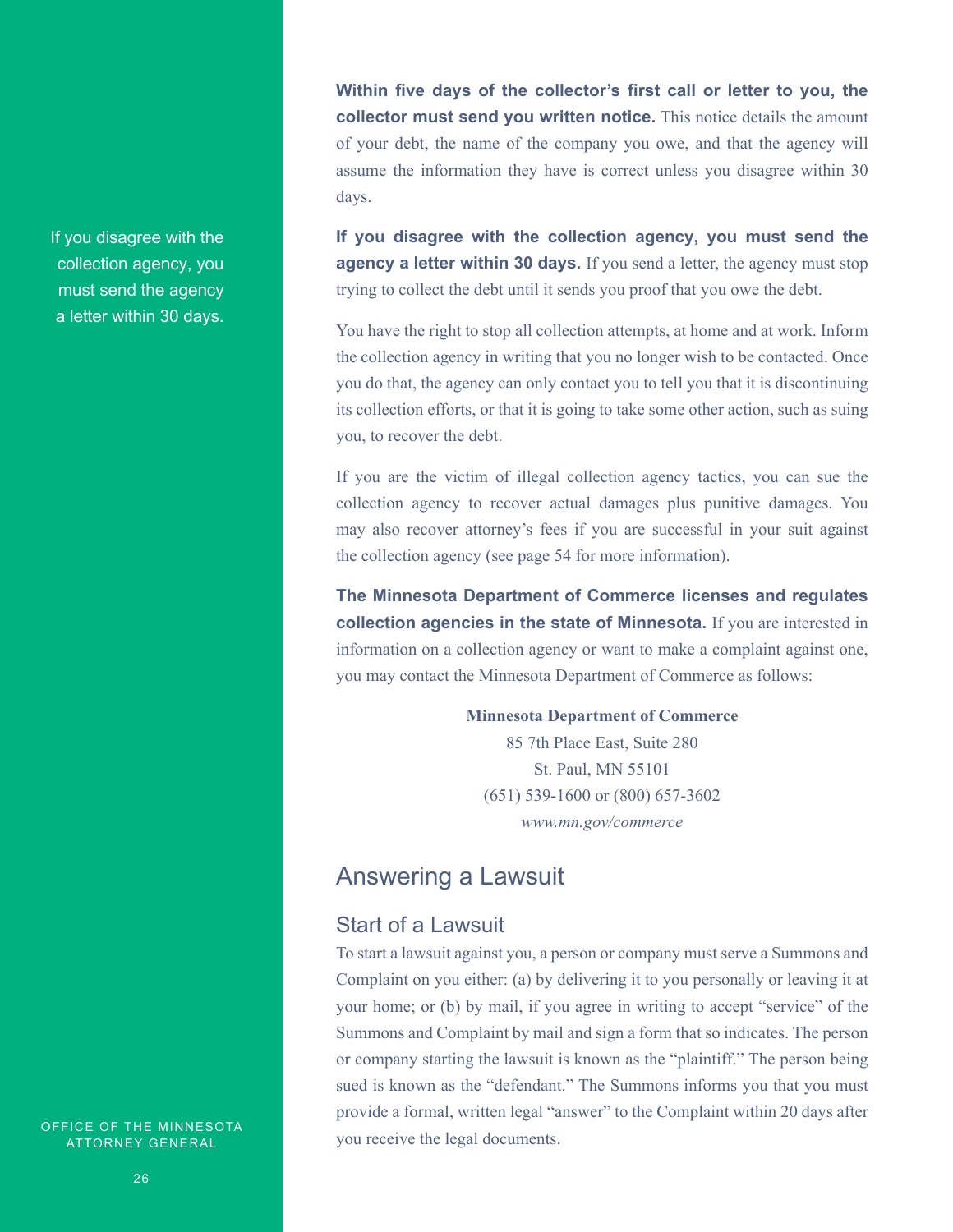The Summons and Complaint served on you may not include a court file number. They are, however, the legal documents that begin the lawsuit. **It is very important that you do not ignore the documents, or you will be in "default" and the plaintiff can automatically get a judgment against you.** No court hearing is required for a default judgment to be entered against you if you do not properly respond to the Complaint.

You should promptly consult a lawyer if you receive a Summons and Complaint claiming you owe money. If you cannot identify an attorney to advise you, the Minnesota State Bar Association's Attorney Referral Service is available on the Internet at: *www.mnfindalawyer.com.*

### Answering a Complaint

The "Answer" is the formal legal name for your response to the Complaint. **The Answer must meet certain requirements of the Minnesota Rules of Civil Procedure. Contacting the plaintiff or its attorney by telephone or written correspondence is not "answering" the Complaint.** Though the plaintiff may encourage you to call if you have questions regarding a bill or dispute, doing so is not a formal Answer. Some court clerks have form Answers which may be of assistance to you. You must serve a copy of your Answer on the plaintiff's attorney by mail, fax, or hand delivery, and complete an Affidavit of Service that explains who was served, how, and on what date. The Affidavit of Service form must be signed in front of a notary public or a court clerk. If you want a judge to hear the dispute, you should file the original Answer and Affidavit of Service with the court in the county in which you are being sued after you have served your Answer on the plaintiff's attorney. You will be required to pay a court filing fee. (If you meet certain financial guidelines, however, you may not be required to pay the court filing fee. You may obtain more information regarding a waiver of the fee, called *in forma pauperis,* by contacting the court clerk.)

#### Failure to Answer

If you do not "answer" the Complaint, the Plaintiff may get a "default" judgment entered against you requiring you to pay money. **By getting a default judgment, the plaintiff can then initiate a garnishment**  action against you. Garnishment is a way the Plaintiff can take money out of your bank account or paycheck in order to collect the money you owe pursuant to the default judgment.

### Motion to Vacate

**If judgment is already entered by the time you "answer," you may be able to request that the judgment be "vacated" or canceled.**  It is very important that you do not ignore a Summons and Complaint served on you.

By getting a default judgment, the Plaintiff may be able to initiate a separate garnishment action against you.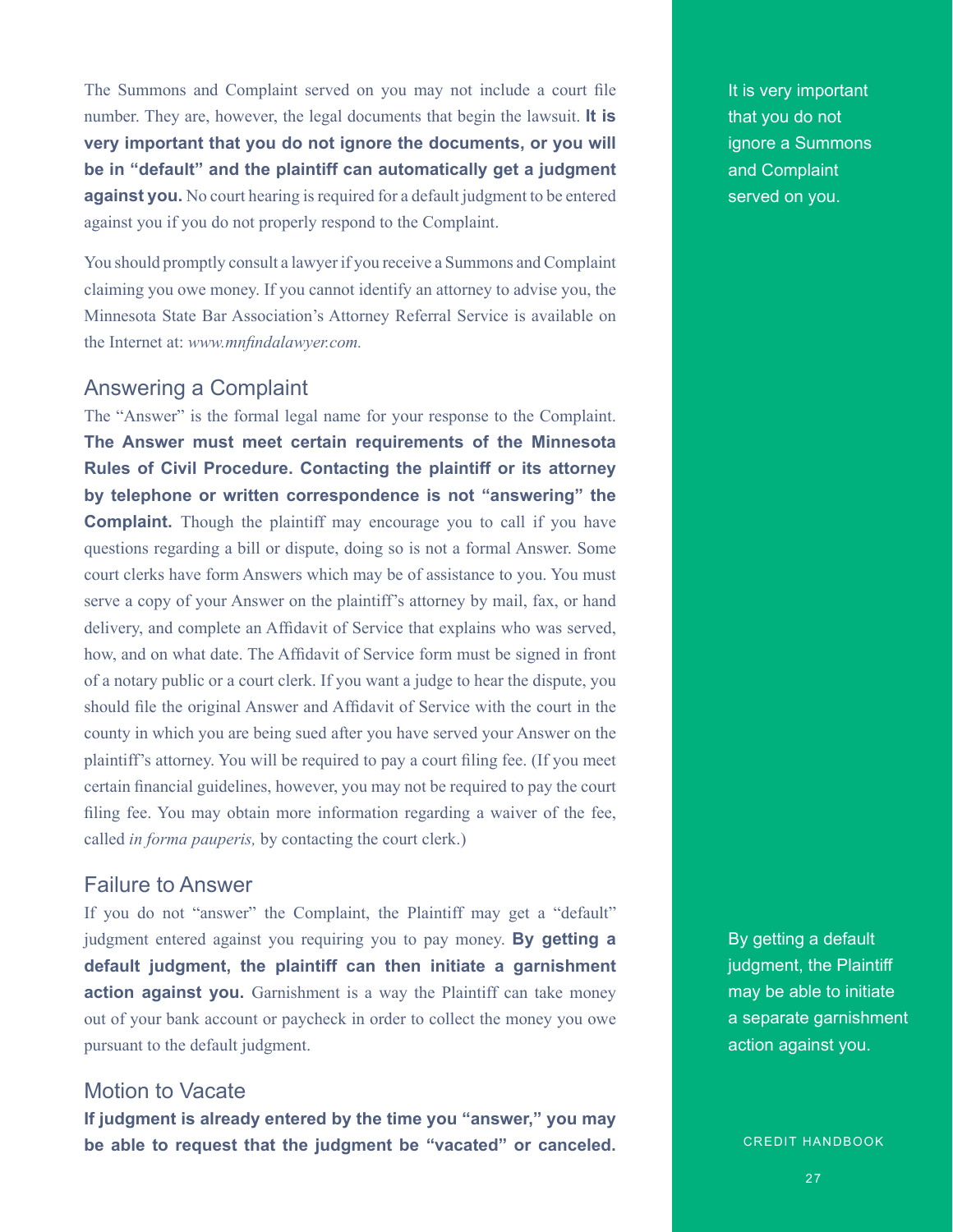If you decide to request that a default judgment be vacated, do so as soon as possible after learning about the judgment.

Garnishment can only take place after a civil lawsuit has been brought against you.

OFFICE OF THE MINNESOTA ATTORNEY GENERAL

You must make the request to the court in which the judgment was ordered. The most common reasons for requesting that a judgment be vacated are if you believe the judgment was entered due to: (1) mistake, inadvertence, surprise, or excusable neglect; or (2) fraud, misrepresentation, or other misconduct of an adverse party. Examples may include that you thought you "answered" by phone call or letter or you were not properly served with a Summons and Complaint. Other reasons to "vacate" exist, but you may wish to consult with an attorney to pursue those options. **In any event, if you decide to request that a judgment be vacated, you should do so as soon as possible after you become aware of the judgment.** You may want to contact the clerk of court to ask whether the clerk has a form for you to make your request.

### Garnishment

Garnishment is a process a creditor may use to recover money you owe by collecting it from a third party such as your employer or your bank. If a creditor attempts to garnish your wages or bank account, it is helpful to know how the garnishment process works and which assets are exempt.

### When Can Garnishment Take Place?

**Garnishment can only take place after a civil lawsuit has been brought against you.** A lawsuit is brought when the plaintiff—the person to whom you owe money—serves a copy of a Complaint on you. The plaintiff's Complaint is his or her claim that you owe money.

Typically, garnishment occurs after the plaintiff in the lawsuit wins a court judgment against you requiring you to pay some amount of money. By winning a judgment, the plaintiff becomes a "judgment creditor," and can then initiate a separate garnishment lawsuit against you.

However, garnishment can also take place *before* the plaintiff has won a court judgment against you. **Garnishment can occur before judgment if you do not respond to ("Answer") the plaintiff's Complaint within 20 days after it was served on you.** This means it is very important that you not ignore legal documents you receive. If you do not respond to the plaintiff's lawsuit, then you are considered to be in "default." If you are in default, the plaintiff only needs to wait another 20 days (for a total of 40 days from the time the lawsuit was started) before garnishing the amount he or she says you owe. Because of this, you should promptly consult a lawyer if you receive a legal document called a Complaint claiming you owe money.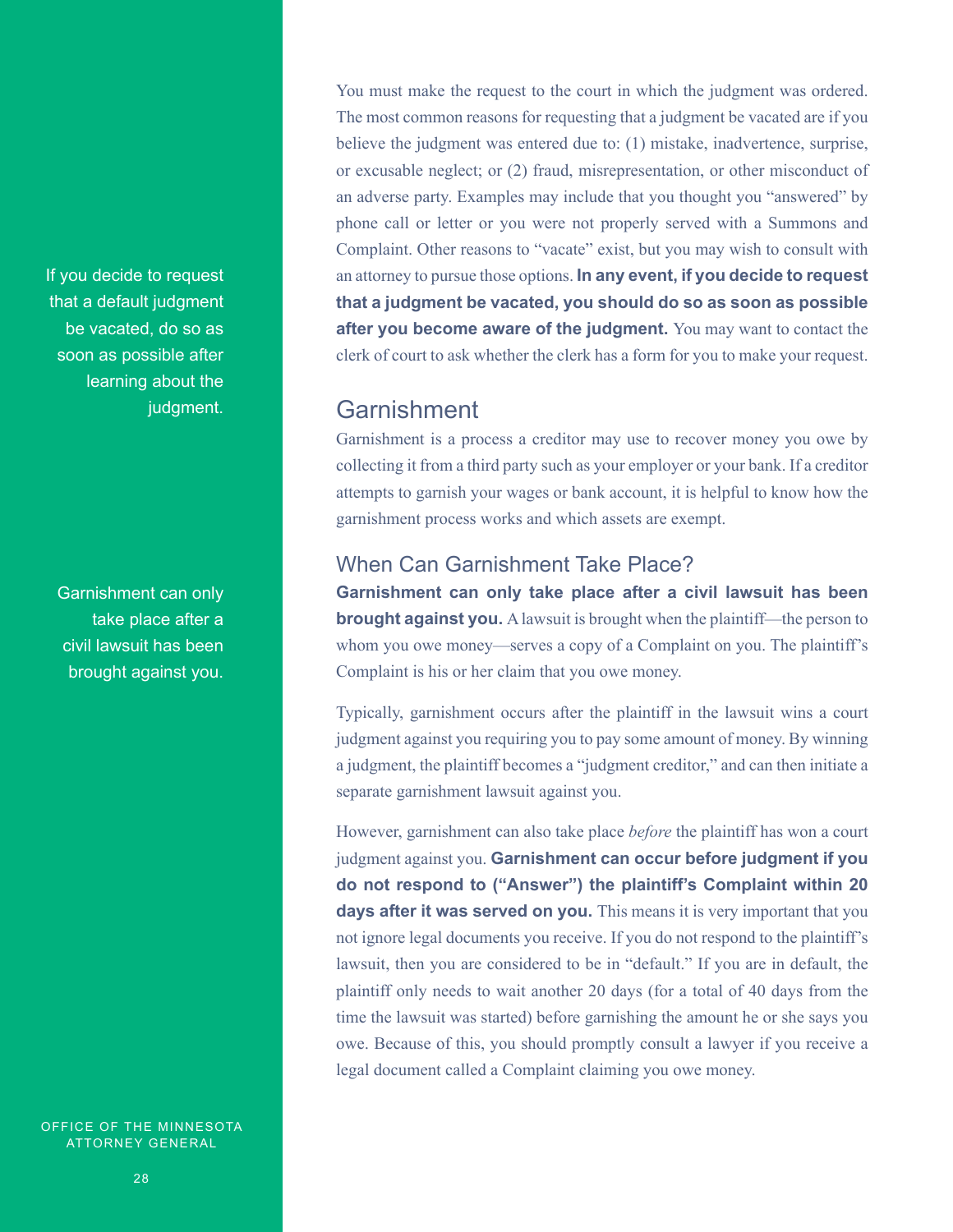Finally, in rare circumstances, garnishment can take place before judgment if it appears that you intend to delay or defraud your creditors by removing, converting, or selling your property to avoid paying the debt. The creditor in this instance must obtain a "prejudgment garnishment order," typically after a court hearing on the matter.

### How Is Garnishment Started?

**To begin garnishment, a creditor sends a "garnishment summons" to the "garnishee"—typically your employer or bank—and a worksheet for the garnishee to list and report your earnings or assets.** The garnishment summons will include your name, address, the amount of money you owe, and the date of the court judgment against you or the date you were in default.

If the creditor is garnishing your wages, it must serve you with a "Garnishment Exemption Notice and Notice of Intent to Garnish Earnings" ten days before serving garnishment papers on your employer. If the creditor is garnishing your bank account, it can surprise you by serving you copies of garnishment paperwork within five days after it serves them on your bank.

### How Can I Claim My Money Is Exempt from Garnishment?

**You have the right to claim that certain earnings or assets are "exempt" from garnishment (your creditor cannot take them) by completing a "garnishment exemption notice."** The following is a description of exempt wages and funds.

#### **Exempt Wages**

**Generally, creditors cannot garnish more than 25 percent of your net wages, or any of your net wages if they are less than \$290 per week.** If you have received public assistance based on need, then creditors cannot take any of your wages for six months after you received the assistance, if you timely fill out the proper paperwork. To claim that wages cannot be taken (i.e., are "exempt"), you must promptly return to the creditor's attorney the "Debtor's Exemption Notice" that came with the "Garnishment Exemption Notice and Notice of Intent to Garnish Earnings." Calling the creditor is not sufficient. If the creditor's attorney does not receive this exemption notice within 10 days, the creditor can seek to garnish your wages. If the creditor does not agree that your wages are exempt, it can still seek to garnish your wages, and you will have to ask the court to find your wages cannot be taken.

You have the right to claim that certain earnings or assets are "exempt" from garnishment.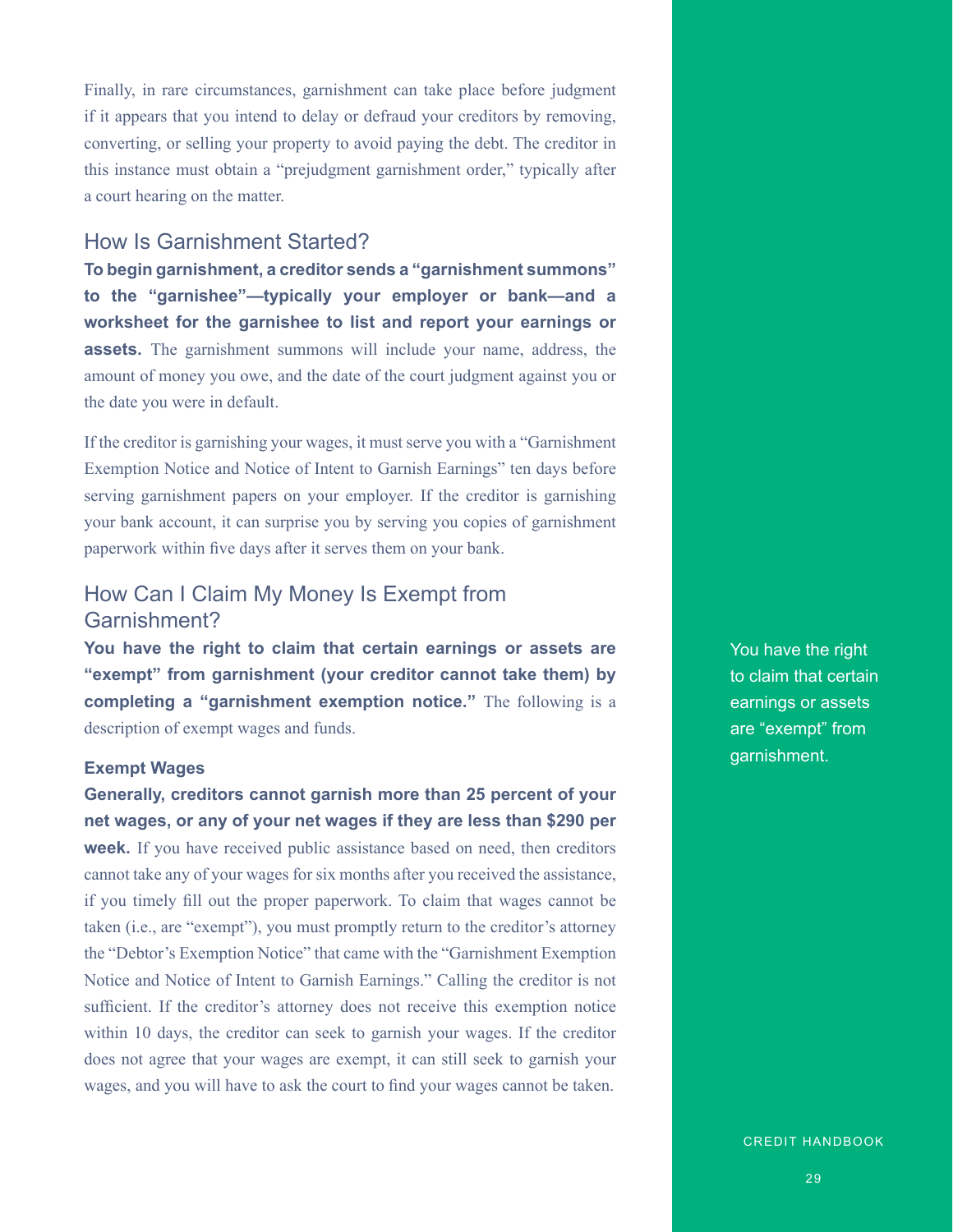#### **Exempt Bank Funds**

If the creditor is trying to take money from your bank account, the bank will "freeze" money in your account to pay off your debt to the creditor. You will not receive notice of the bank garnishment until after your funds are already frozen. You will not have access to your funds while they are frozen. Your checks may "bounce," and you may incur overdraft charges during this time. You may want to contact your bank immediately.

If you received public assistance based on need, the creditor cannot garnish your account for 60 days, if you timely fill out the proper paperwork. **To claim that funds in your bank account cannot be taken (i.e., are "exempt") you must sign and return within 14 days to the bank (and the creditor's attorney) the "Exemption Notice" sent to you and the last 60 days of statements for that bank account.** Calling the creditor is not sufficient. You may want to include copies of documents (i.e., benefit letters, etc.) to show why your funds are exempt. If you don't claim an exemption within 14 days from the date the bank mailed the exemption notice to you, the bank may turn over your frozen funds to the creditor.

**If you do claim an exemption in a timely manner, the bank will "unfreeze" your funds and release them to you in seven days unless the creditor "objects" to your "exemption claim."**  If the creditor objects, it must send you a written objection to your exemption claim, along with a form called "Creditor's Notice of Objection and Notice of Hearing on Exemption Claim." You must then attend the court hearing and show the judge why you believe your funds are exempt. You can ask the judge to order the creditor to pay you \$100 if you believe the creditor did not have good cause to object to your exemption claim.

#### How Does Garnishment Work?

If you can't claim that your wages or bank funds are exempt, the creditor can take your bank funds or a portion of your earnings in order to satisfy your debt. **In wage garnishment, your employer will withhold a portion of each paycheck—typically 25 percent of your weekly net income—for all paydays that fall within 70 days after your employer received a garnishment summons from the creditor.** You are entitled to be paid either 75 percent of your net (or disposable) wages or 40 times the federal minimum wage, whichever is more. (Net wages includes your regular pay, sick pay, and overtime, minus the withholdings required by law.)

To claim that funds in your bank account cannot be taken you must sign and return within 14 days to the bank (and the creditor's attorney) the "Exemption Notice" and the last 60 days of statements for that bank account.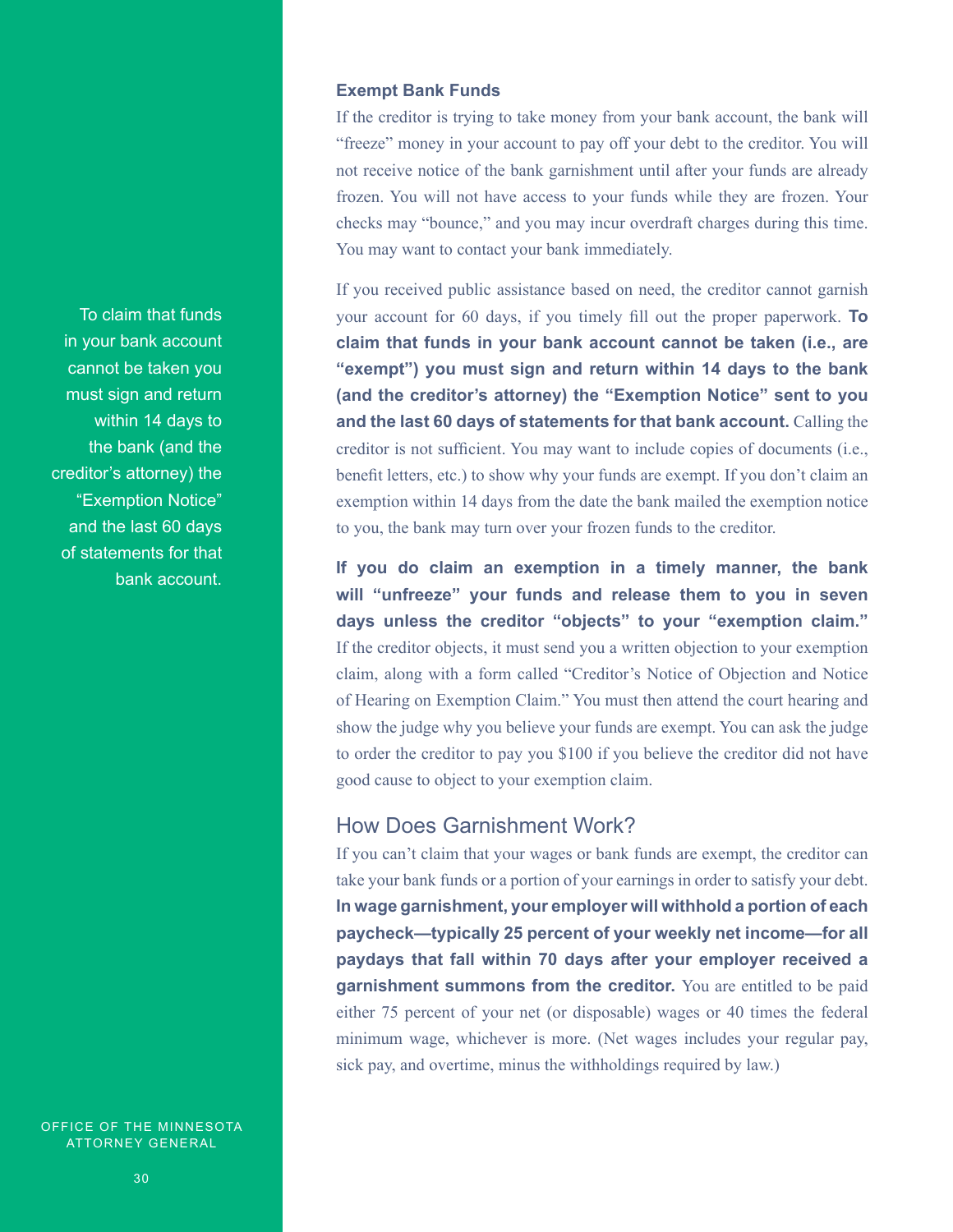Here's how to calculate the amount of your paycheck protected from garnishment:

- **1. Calculate your disposable earnings.** Your disposable earnings include your regular pay, sick pay, and overtime, minus all deductions including federal and state taxes, social security taxes, and any other deductions required by law.
- **2. Determine what portion of your earnings will be protected.**  If you earn only the federal minimum wage, all of your earnings are protected from garnishment. If you earn more, the protected amount may be calculated in one of two ways, whichever is higher:
	- **Method One:** 75 percent of your weekly disposable income, which is calculated as .75 x your weekly, after-taxes earnings.
	- **Method Two:** A week's wages at the federal minimum hourly wage, which is figured by multiplying 40 hours by the current federal minimum wage per hour. The federal minimum wage for most Minnesota employees is \$7.25 an hour. In the following examples, we will be using the federal minimum wage.

#### **Here are a few examples of how this works:**

- **1. Your disposable income in a week is \$180.** None of this may be garnished because it is less than the minimum wage (\$290).
- **2. Your disposable income in a week is \$320.** This would leave \$30 available to be garnished. You would have \$80 available for garnishment using method one  $(\$320 x .75 = \$240$  exemption, so  $$320 - $240 = $80$  available for garnishment). Using method two you would only have \$30 available for garnishment (\$320 - \$290 = \$30). Remember that you get to use the number that is in your best interest, so only \$30 can be garnished.
- **3. Your disposable income in a week is \$400.** This would leave \$100 available for garnishment under method one and \$110 available for garnishment under method two. In this example, method two would be in your favor, making \$100 available for garnishment.

Once the appropriate amount has been calculated and withheld by your employer or bank, your creditor typically obtains a "writ of execution" (for a fee chargeable to you). **A writ of execution is a court order that authorizes your employer or bank to release your garnished wages or frozen bank assets to your creditor.** One writ of execution can release garnished

If you earn more than the federal minimum wage, the protected amount may be calculated in one of two ways, whichever is higher.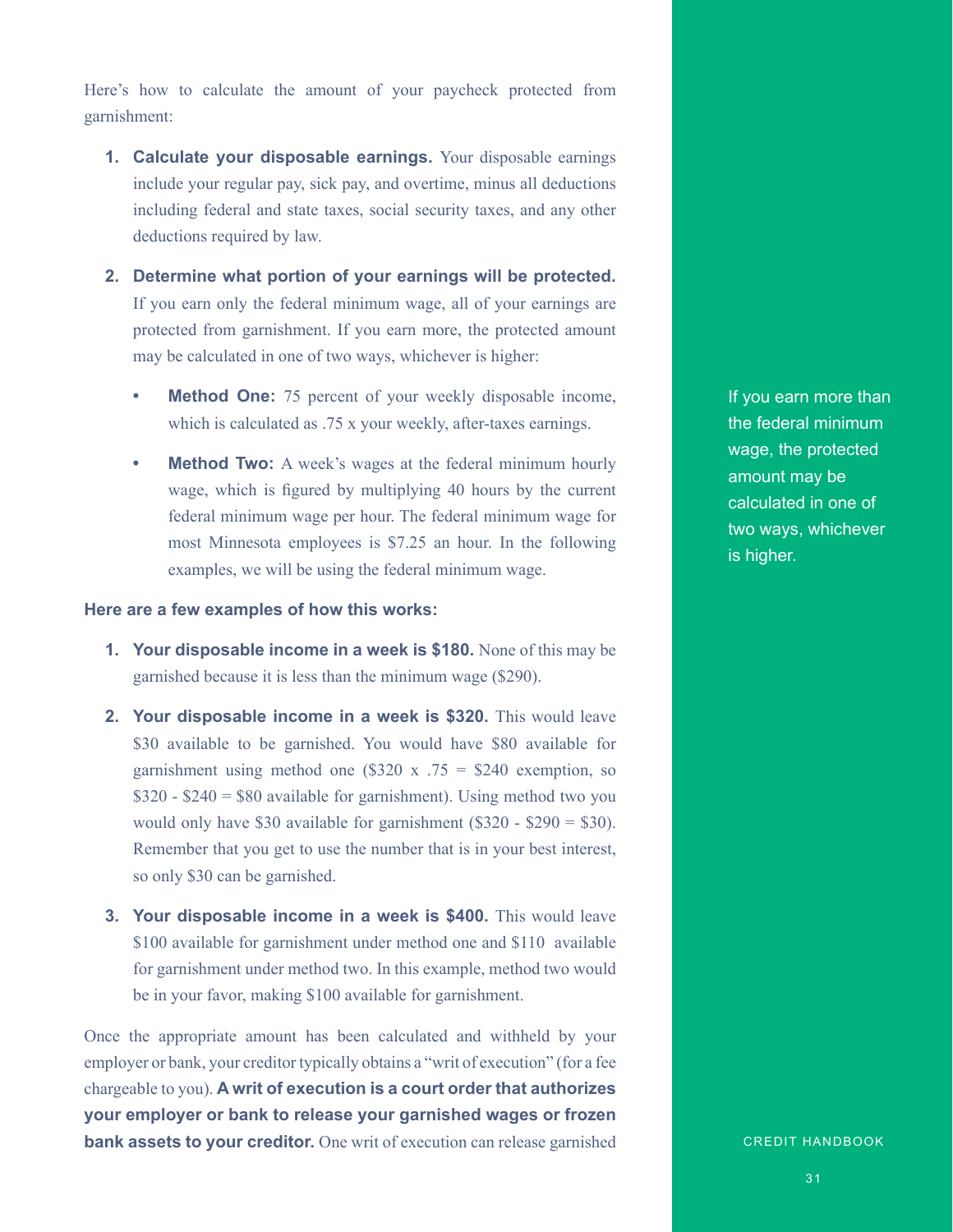funds over a number of pay periods. Without a writ of execution, the creditor must obtain your written authorization to release the garnished money. You may refuse to authorize the release, or you may agree to it in order to avoid paying the fee for a writ of execution.

### Can I Be Fired for Being Garnished?

State law prohibits an employer from firing a debtor because of garnishments, regardless of the number of times they occur.

### How Can I Avoid Garnishment?

The best way to avoid garnishment is by paying your bills on time. **Do not ignore letters from collection agencies, even if you dispute a debt. If you are unable to pay on time, contact your creditors right away to work out a revised or reduced payment schedule.** They might be willing to accept a payment plan, or even willing to settle for a lesser amount. If you reach a settlement, be sure to get it in writing and signed by both parties. While creditors are not obligated to agree to such a schedule, they may be willing to work with you, since collection and garnishment efforts can be costly. If you are sued over a debt you did not pay, be sure to take steps quickly to defend the lawsuit by initially answering the creditor's Complaint against you. Consider seeking help from an attorney in these circumstances.

### Vehicle Repossession

Most automobile financing agreements allow a creditor to repossess your car any time you're in default. No notice is required. **Your car can be repossessed when you're just one day late in making a payment.** 

If a creditor threatens repossession, try to negotiate with the creditor. Repossession is an expensive option, so the creditor may be willing to work out a payment plan with you. You may also want to talk to an attorney. Or, you may want to consider turning the vehicle over to the creditor. This might save you money in the long run. The creditor will have fewer costs, because less will be spent getting the car back (either way, the creditor will probably try to pass these costs on to you). The creditor will also be able to re-sell the vehicle more quickly.

When you refuse to give up the vehicle, the creditor may take you to court to try to get it back. If you lose in court, the legal costs may be passed on to you.

**If your car is repossessed, you will probably have to pay the full balance due on the loan, as well as towing and storage costs, to get it back.** If you can't do this, the creditor may sell the car. The creditor

Your car can be repossessed when you're just one day late in making a payment.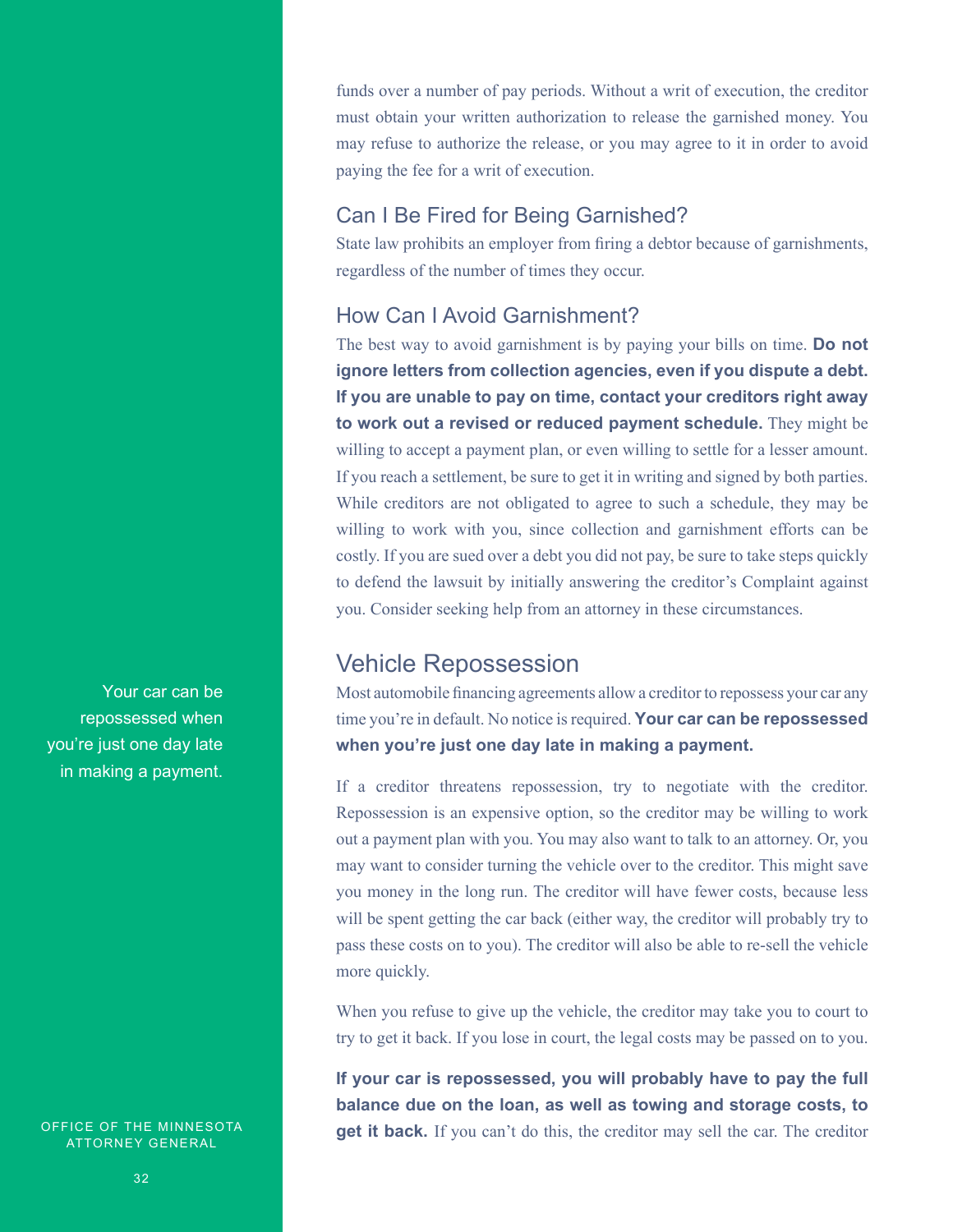must conduct a sale designed to get a fair price for the car. If the creditor gets less for the car than you owe on it, you may be asked to pay the difference. The creditor may sue you to recover the difference.

Creditors who are pursuing repossession do have to follow a few rules. **For example, the car may be towed from in front of your house, but the creditor may not break into your garage to get your car.** Also, if a creditor loaned you money to buy a car, then the creditor can only repossess the car. The creditor cannot keep other items that might be in the car when it is repossessed.

Other property that you are paying for over time can also be repossessed if you miss payments or only make partial payments. The creditor's right to repossess an item will depend on what your contract says. **If you have filed bankruptcy and are within the "automatic stay," the creditor cannot repossess anything without permission from the bankruptcy court.**

# Considering Bankruptcy

In 2017, there were 767,721 personal bankruptcy filings—down from the 1.5 million filed in 2010. Several studies suggest that medical debt is a significant cause of many of the bankruptcies in America.

Bankruptcy is designed for people caught in severe financial circumstances. If you have excessive debt, bankruptcy is a federal court process designed to help you eliminate your debts or repay them under the protection of the bankruptcy court. Most bankruptcy petitions are voluntary. The definition of a debtor who may file bankruptcy can be found in the Bankruptcy Code. **Deciding whether to file bankruptcy is a complicated question. You may need to consult with an attorney, financial advisor, or credit counselor to determine if you want to file bankruptcy.**

**You may need to consider bankruptcy if most of these statements apply to you:**

- Attempts to control your spending have failed, even after visiting a credit counselor or trying to stick to a debt consolidation plan.
- You are unable to meet debt obligations on your current income.
- Your attempts to work with creditors to set up a debt repayment plan have not worked.
- Your ratio of debt to annual income is 40-50 percent, or more.

Creditors can repossess your car from in front of your house, but they can't break into your garage to get your car.

You may need to consult with an attorney, financial advisor, or credit counselor to determine if you want to file bankruptcy.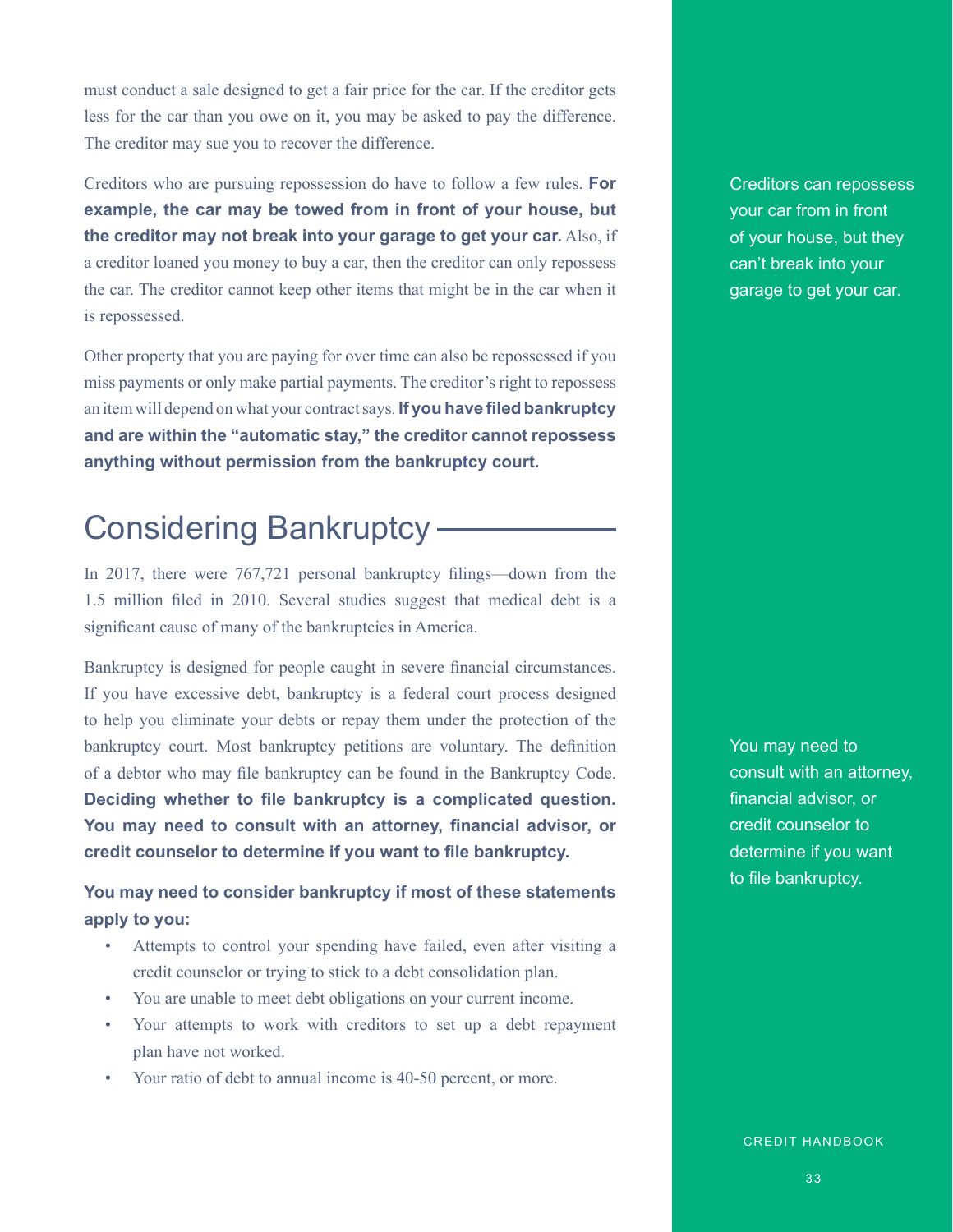If you are considering filing bankruptcy, beware of fly-by-night bankruptcy filers.

> The automatic stay may be a powerful reason for filing for bankruptcy. In most situations the automatic stay can buy you a few days or weeks in which to figure out your next move.

OFFICE OF THE MINNESOTA ATTORNEY GENERAL

### What Is an Automatic Stay?

After you file for bankruptcy, you have the protection of an immediate, but temporary, "automatic stay." The automatic stay can, for example, immediately stop a foreclosure, an eviction, car repossession, or wage garnishment. It can also stop debt collection, harassment, and disconnection of utilities.

**The automatic stay may provide a powerful reason for filing for bankruptcy. In most of the situations listed above, the automatic stay can buy you a few days or weeks in which to figure out your next move.** If your primary motivation in filing bankruptcy is to gain the benefits of the automatic stay, you don't need to file all of your papers at once. You just need to file the three-page petition, a signature declaration, and a listing of your creditors. In addition, within 180 days prior to filing, you will have to visit an approved credit counseling agency for advice and budget analysis. You will have to file a certification of such counseling when you file your petition. You have 15 days in which to file the rest of your papers. If you don't, your case will be dismissed.

Once you file, a creditor cannot take further action against you unless the creditor has permission from the bankruptcy court. The creditor will ask the bankruptcy court to remove (or "lift") the automatic stay if it is not serving its intended purpose. For example, if you file bankruptcy to stop a foreclosure, but you have no equity in the house and no income with which to make mortgage payments, the creditor is likely to ask the court for permission to proceed with the foreclosure. In a case like this, permission will probably be granted.

### Different Types of Bankruptcy

For individuals, there are two main types of bankruptcy cases. **Most individual debtors file for Chapter 7, which can also be described as "straight" bankruptcy or "liquidation."** Under this plan all non-exempt assets are converted to cash (liquidated), and secured creditors may have the item they financed turned over to them (such as a house or car), unless the debtor reaffirms the debt with the court's approval prior to obtaining a discharge. **Chapter 13, also called "reorganization," is an option for people with regular income and debts that are less than the limits allowed by law.** When you complete a Chapter 13 plan, you have the satisfaction of keeping your assets, paying your creditors, and possibly discharging some of your debts.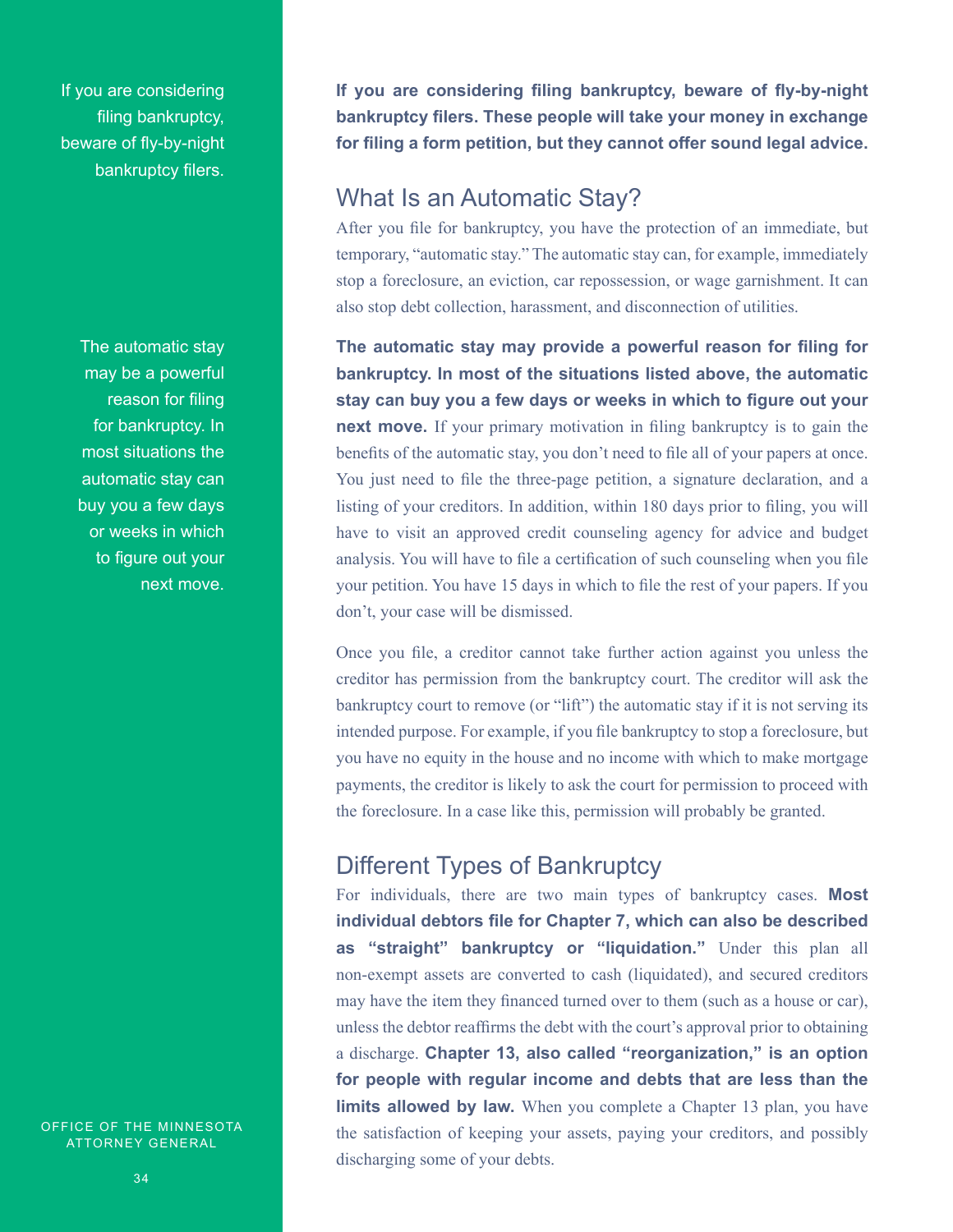Bankruptcy is a serious step. If you choose to file Chapter 7 or Chapter 13, you will probably need to hire an attorney. Be sure to find an attorney who has experience handling the type of bankruptcy case you plan to file. The following overview of Chapter 7 and Chapter 13 will give you some idea of what's involved.

### Chapter 7

Chapter 7 bankruptcy, you ask the bankruptcy court to discharge the debts you owe, meaning you don't have to pay them anymore. People with no steady income and few assets most often use Chapter 7. It eliminates most debts but also requires immediate liquidation of some assets. Co-signers to your debts can be required to make good on the contracts they have entered into with you. In most cases, if you file Chapter 7, you are allowed to keep your home if you only have a small amount of equity, an inexpensive car, and limited personal property. **A person may obtain a bankruptcy discharge only once every eight years.** Therefore, you should carefully consider your need for a bankruptcy discharge and your timing.

### What Property Will I Give Up if I File Chapter 7?

The following property will probably be considered non-exempt and subject to liquidation in order to pay your debts:

- Equity in a house, above a certain dollar limit.
- Luxury items such as fur coats and jewelry.
- A second house such as a cabin or time-share.

### What Property Will I Get to Keep if I File Chapter 7?

If you file Chapter 7, you can claim either state or federal exemptions. Exemptions place some property outside the reach of your creditors. But exemptions may not be applied to secured property to defeat a security interest. For example, a homestead exemption would only apply to the amount of equity you have in the home, not to the amount you still owe on your mortgage.

**Both state and federal exemptions include motor vehicles, your homestead, basic personal property, and tools of your trade.** Minnesota law provides exemptions in more categories and provides a more generous exemption for your homestead. The federal exemptions provide a little cushion you can use if you do not need the homestead exemption. Your attorney should help you determine which exemptions are best for your situation. You must claim either state or federal exemptions, you cannot mix and match. Exemptions generally include:

Most individual debtors file for Chapter 7, which can also be described as "straight" bankruptcy or "liquidation."

Chapter 13, also called "reorganization," is an option for people with regular income and debts that are less than the limits allowed by law.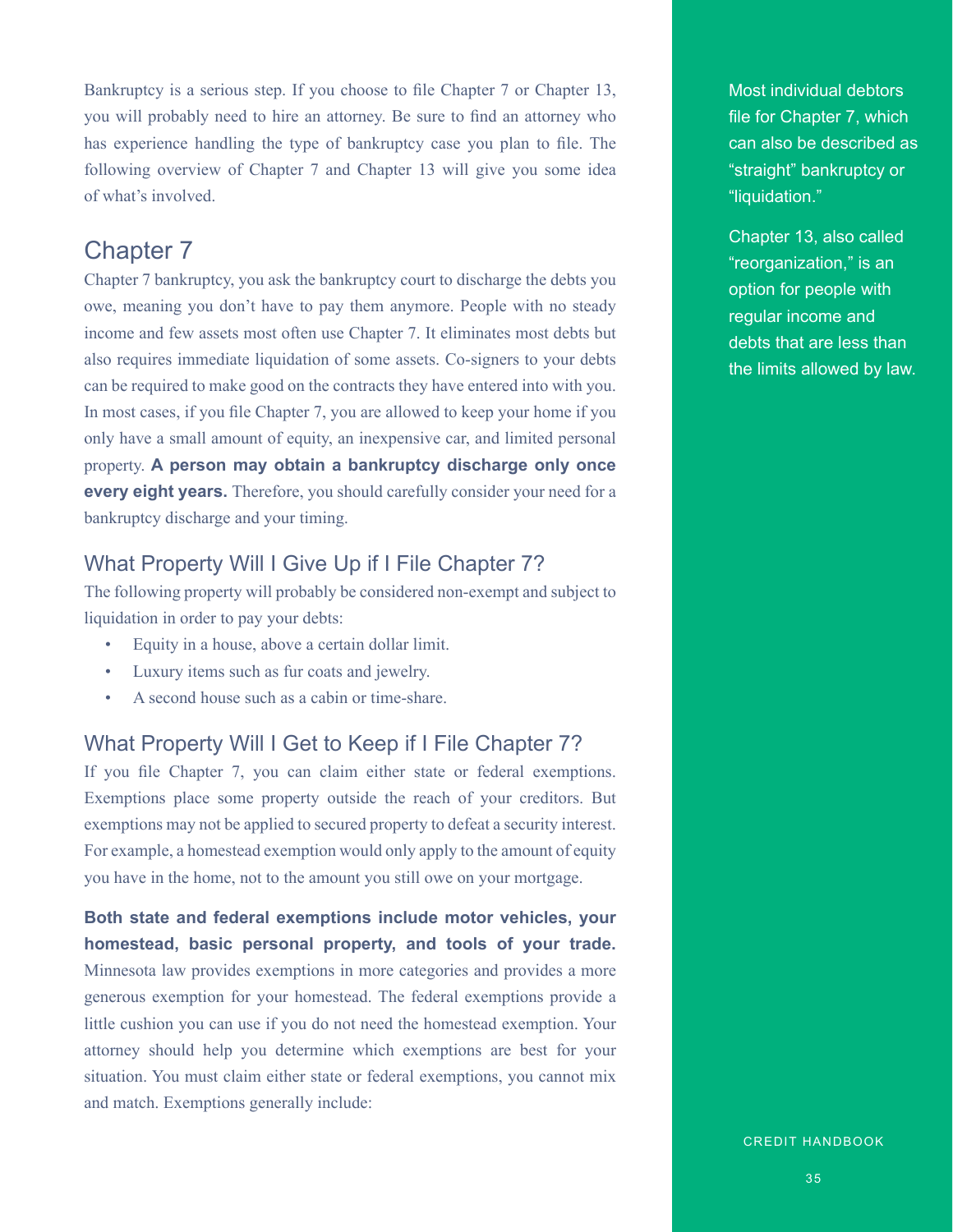In Chapter 7, exemptions place some property outside the reach of your creditors.

If you wish to file a Chapter 7 bankruptcy petition, you will have to pass a "means test" to determine whether you have the means to pay back portions of your debt.

OFFICE OF THE MINNESOTA ATTORNEY GENERAL

- **• Equity in Your Home:** This may be capped at a certain dollar limit.
- **Personal Property:** You generally can keep most personal property including items such as furniture, appliances, and clothing.
- **Motor Vehicles:** You can generally keep a motor vehicle worth a certain amount.
- **Insurance:** Usually you can keep the cash value of your policies.
- **• Retirement Plans:** Pensions which qualify under the Employee Retirement Income Security Act are fully protected in bankruptcy.
- **• Public Benefits:** Payments from welfare, Social Security, and unemployment insurance are protected.
- **• Tools of the Trade:** You will probably be able to keep the tools you use for your job, up to a certain dollar limit.
- **Wages:** You can generally protect most of your earned but unpaid wages.

### How Does Chapter 7 Work?

The nuts and bolts of Chapter 7 are that it moves fairly quickly, is less expensive than other chapters, and doesn't take too much of your time. Generally your debts will be discharged approximately four to six months after the date the bankruptcy petition is filed. You will need to pay a filing fee, which does not include attorney's fees. And, usually you will just make one trip to the courthouse. **If you wish to file a Chapter 7 bankruptcy petition, you will have to pass a "means test" to determine whether you have the means to pay back portions of your debt.** Depending on your income and the amount of debt you owe, you may have to file a Chapter 13 petition instead.

#### **The steps in a Chapter 7 case usually go like this:**

- 1. First, within 180 days prior to filing a petition, you will have to visit an approved credit counseling agency for advice and budget analysis, unless certain exigent circumstances exist. Your attorney can help you find an approved credit counseling agency and determine if you have exigent circumstances present to exempt you from this requirement.
- 2. Next, you or your attorney will file your petition and other forms with the Clerk of the United States Bankruptcy Court in your area. You must list all of your debts and creditors. You must also detail the property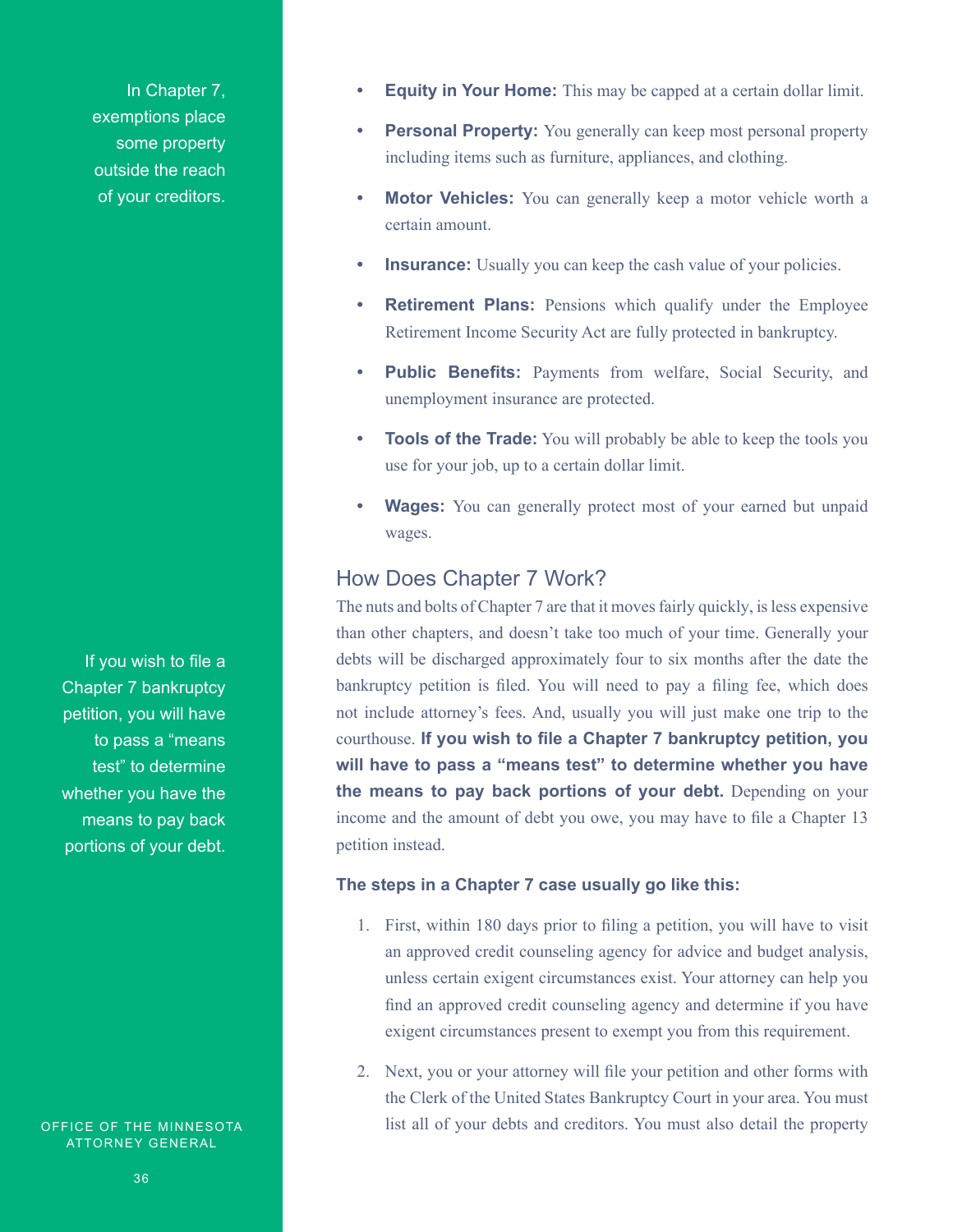you own, your income, money owed you, insurance policies owned, current monthly living expenses, property you are claiming as exempt, as well as money that may be inherited within six months. You must also list property you owned, sold, or gave away.

- **3. Once your attorney files your bankruptcy petition, the automatic stay goes into effect. This stops your creditors from trying to collect what you owe them.** The automatic stay stops wage garnishment, lawsuits, and other negative action. (See page 34 for more information on the automatic stay.)
- 4. After the bankruptcy petition is filed, a trustee will be appointed by the court. The trustee's primary duty is to the creditors. This means the trustee will be interested in what you own and what exemptions you are claiming. The more the trustee recovers for creditors, the more the trustee is paid.
- 5. The trustee will review your file and hold a hearing called the "creditors' meeting." At the meeting the trustee will ask you questions. You must attend this meeting, but creditors rarely do. These meetings generally last about five minutes.
- 6. After this meeting, the court-appointed trustee takes control of your property that is to be sold and delivers property to the secured creditors, if appropriate. Once property is sold and administrative costs are paid, the remaining cash is paid proportionately to all creditors.
- 7. The bankruptcy court later holds a hearing to inform you whether your debts have been discharged or not. Debts may not be discharged if someone objected or if the debts are nondischargeable.
- 8. Prior to receiving a discharge, you must complete an instructional course concerning personal financial management.
- 9. If you want to keep property that is used as collateral, like your car, you can continue making the payments on it. The creditor may ask you to "reaffirm" the debt, meaning you agree to keep making payments on it again. Talk to your attorney about whether it is better to keep making the payments without reaffirming the debt. The bankruptcy court must approve all reaffirmations of debts.

Chapter 7 bankruptcy filers must undergo financial counseling before filing as well as after filing in order for any debts to be discharged.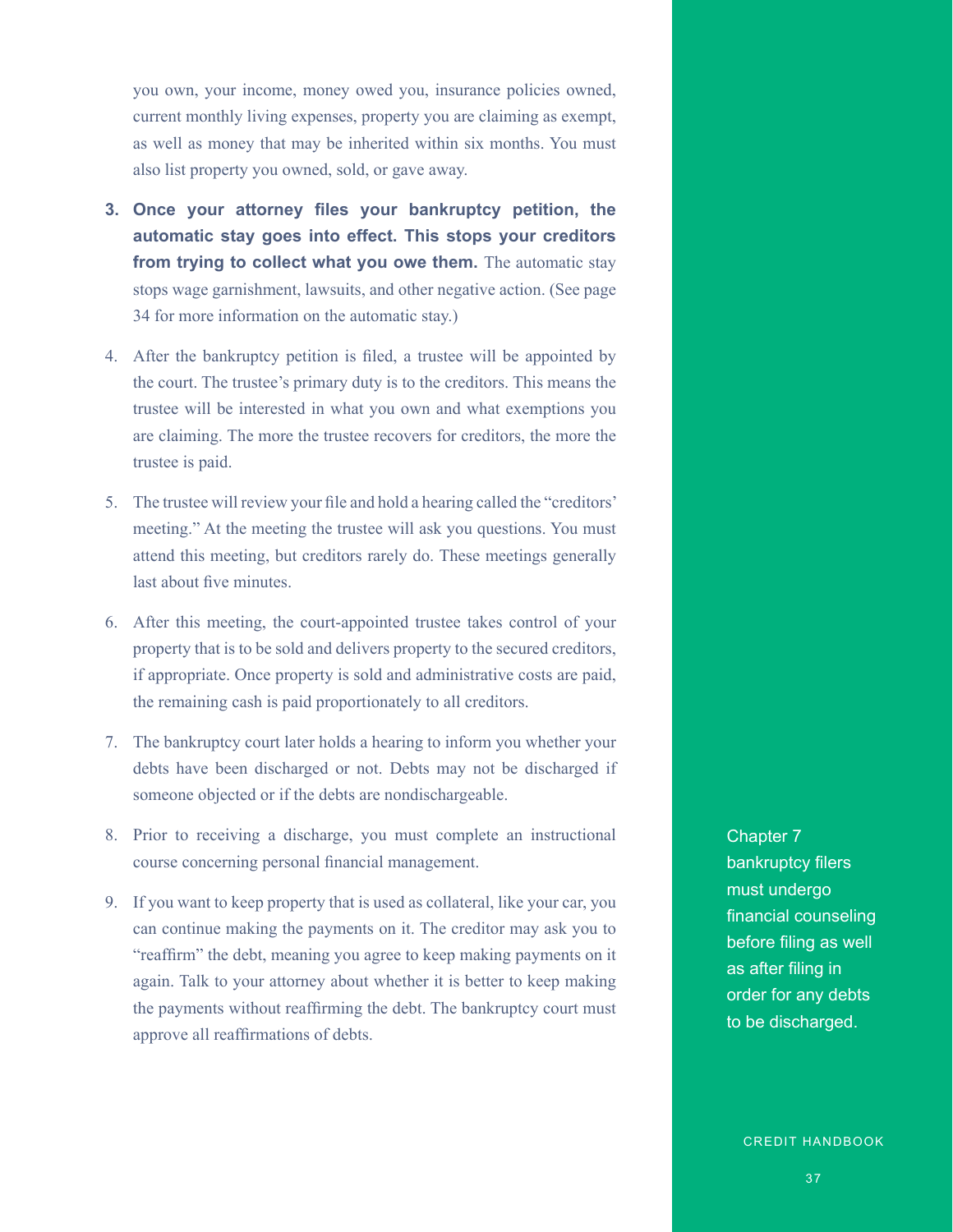### When Is Chapter 7 a Bad Idea?

**If you are judgment or garnishment proof (meaning you have absolutely no non-exempt assets to protect), bankruptcy may be a waste of time and attorney's fees.** If this is your situation, you may want to talk to an attorney or credit counselor to use other options to stop harassing phone calls and similar practices. Other reasons Chapter 7 bankruptcy may not be the right step for you include:

- You cannot file for Chapter 7 bankruptcy more often than every eight years.
- You have a co-signer on a loan, and you do not want to stick the co-signer with your debt.
- You will not be able to discharge enough of your debts. For example, debts you will still owe after filing for Chapter 7 include: back child support and alimony obligations, most student loans, tax liens on your property, and income taxes less than three years past due.
- You will have to give up more property than you would like to. For example, if you are filing bankruptcy to help you keep your home, this will better be accomplished by filing for Chapter 13. If you are behind on your mortgage, a Chapter 7 case will not help you catch up on the mortgage payments, so a Chapter 7 bankruptcy would not help you keep your home. However, in a Chapter 13 case you can pay your mortgage arrears in the Chapter 13 plan, in an attempt to keep your home.
- You defrauded your creditors. If you've recently taken a lavish vacation or bought luxury items, all the while intending to file bankruptcy, bankruptcy may not help you. Creditors may object to discharging these debts, and a court would probably agree.

### Chapter 13

**Chapter 13 reorganizes your debt rather than liquidates your assets. When you file under Chapter 13, a debt repayment plan is designed to pay off as much of your debt as possible, usually within three or five years.** When you file Chapter 13, you agree to pay approximately 25 percent of your income to the court. A bankruptcy trustee will supervise the plan, handle your money, and distribute it to pay off the debts covered by your plan of reorganization.

Chapter 13 reorganizes your debt rather than liquidates your assets.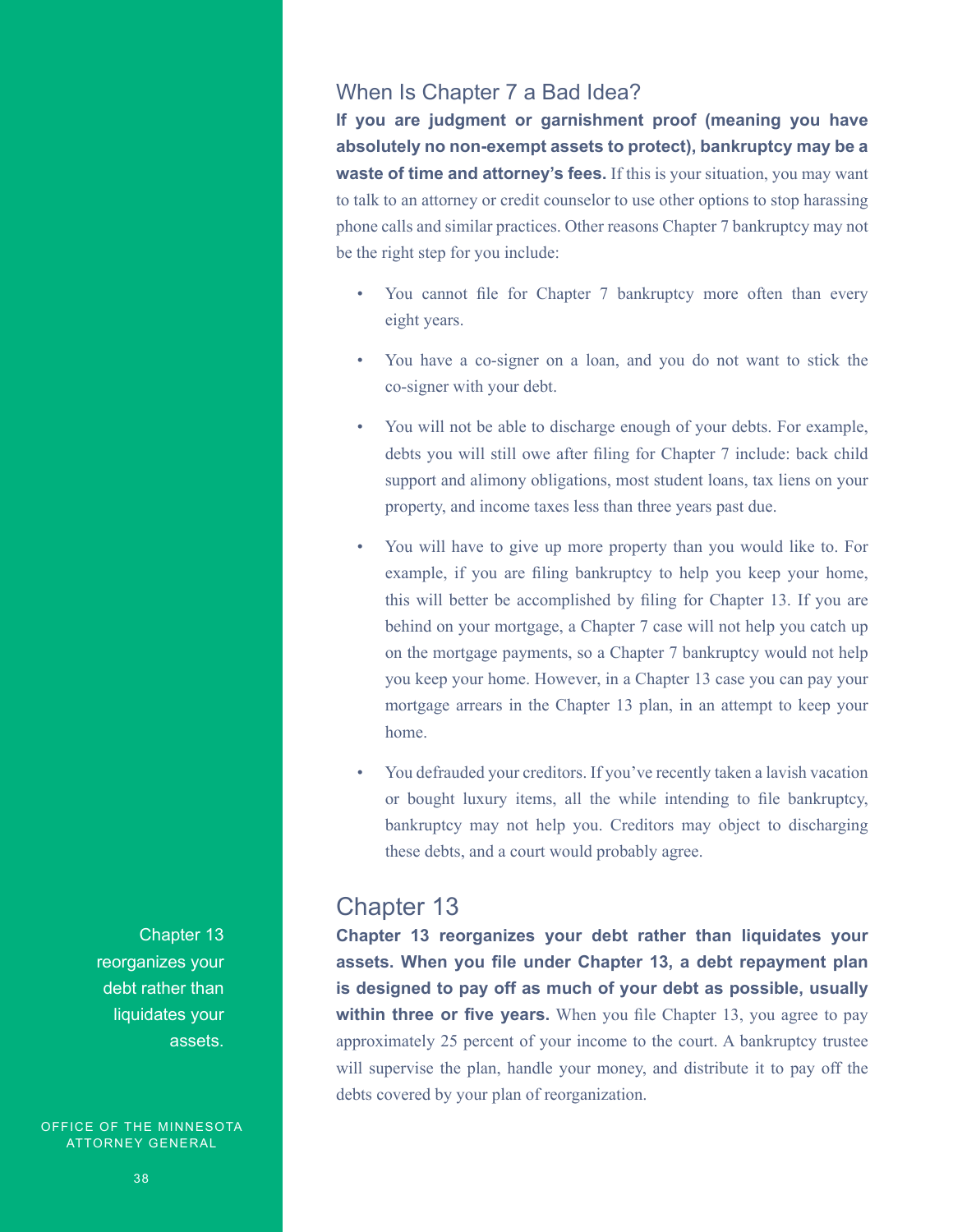Chapter 13 is also called personal reorganization because it is most often used by people with regular incomes and less than \$394,725 in unsecured debt and less than \$1,184,200 in secured debt. These limits are valid as of June 2018, but federal law changes these limits periodically. (Examples of unsecured debt include credit and charge card purchases, medical and dental bills, rent, and loans from family or friends. Secured debts are home mortgage loans and vehicle loans.) The actual amount of money paid to creditors depends on the amount you owe, your salary, and the payback time frame. Depending on your income level, Chapter 13 payment plans may be proposed for 36 months, but most often plans are for 60 months. The maximum time allowed is five years.

### When Should I Consider Chapter 13?

**The bottom line on Chapter 13 is that it takes longer, requires**  discipline, and costs you more. First, your plan may be approved in four to six months. Second, for the three or five years specified in your plan, you will pay a good portion of your income to the court to pay off your debts. In fact, only about 35 percent of the people who file Chapter 13 complete their plans. Third, Chapter 13 costs more than filing Chapter 7 because administrative costs can add up. You will pay a filing fee and other costs, including court costs, attorney's fees, and the trustee's fees for paying off the debts.

However, despite these drawbacks, there are some good reasons people choose Chapter 13 over Chapter 7. Reasons include:

- You do not lose your assets.
- It looks better on your credit report than Chapter 7. This is because it shows you tried to pay off the debt instead of simply discharging it in Chapter 7.
- There is an expanded list of debts that may be dischargeable in Chapter 13 that are not in Chapter 7.
- If you are behind in mortgage or car payments, Chapter 13 allows you to make up missed payments, reinstate the original agreement, and keep your home or car.
- You want to pay off your debts, but you need the protection of the bankruptcy court to do so.
- You need help repaying your debts now but would like to reserve the option of filing Chapter 7 later.

Filing for Chapter 13 takes longer, requires discipline, and will cost you more than a Chapter 7 filing.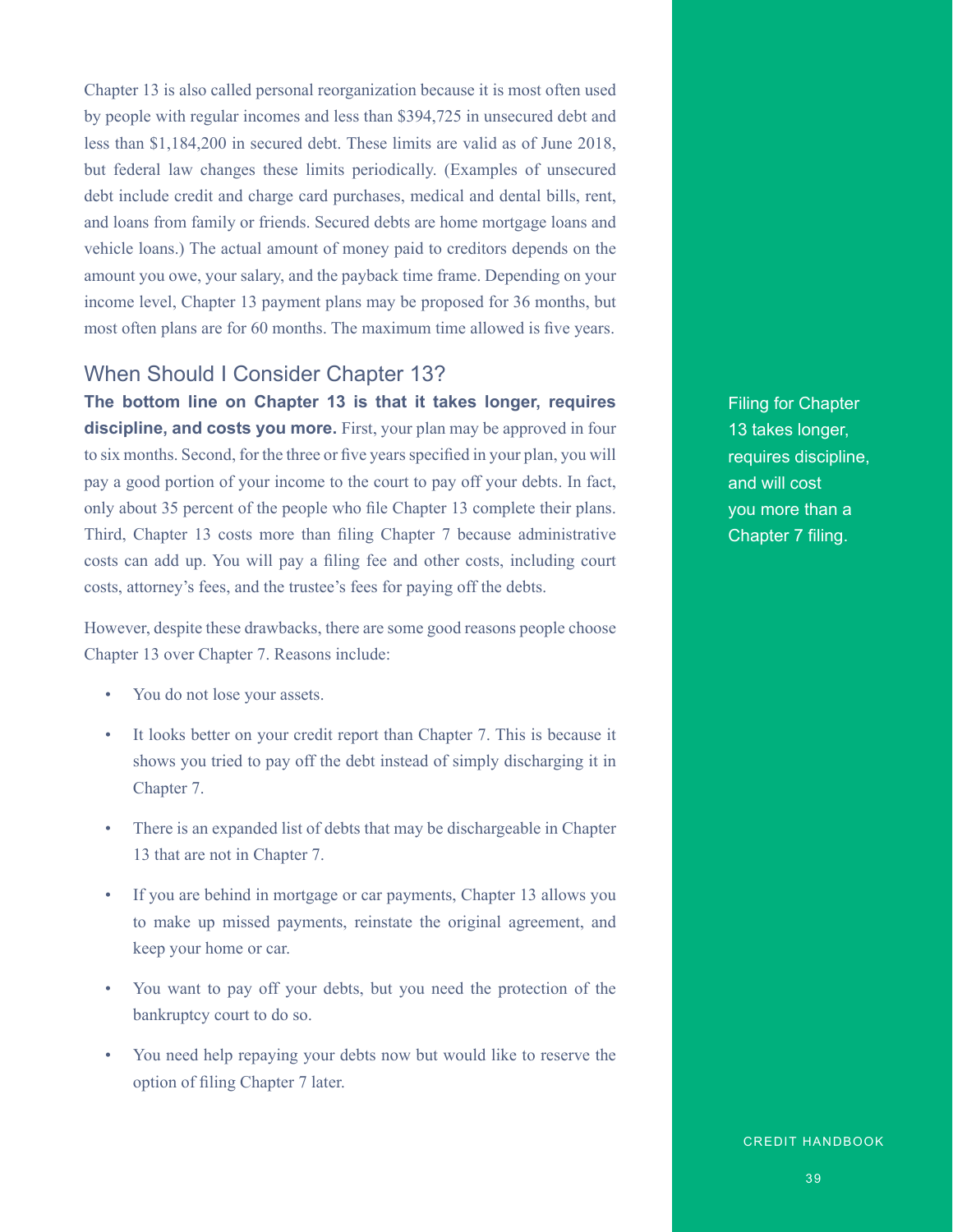To file under Chapter 13, you will need to contact an attorney who has experience in filing Chapter 13 bankruptcies.

When filing for Chapter 13, you will file a plan of repayment either at the time of filing or within 15 days.

OFFICE OF THE MINNESOTA ATTORNEY GENERAL

- You are not eligible for a Chapter 7 discharge because you received one within the last eight years. However, you cannot receive a Chapter 13 discharge if you received a Chapter 7 or 11 discharge within the last four years or a Chapter 13 discharge within the last two years.
- You have a co-signer on a loan and you do not want the creditor to go after the co-signer.
- It may be easier to work with tax debts in Chapter 13 than in Chapter 7.

### How Does Chapter 13 Work?

**To file under Chapter 13, you will need to contact an attorney who has experience in filing Chapter 13 bankruptcies.** You can expect the process to work like this:

- 1. First, within 180 days prior to filing a petition, you will have to visit an approved credit counseling agency for advice and budget analysis, unless certain exigent circumstances exist. Your attorney can help you find an approved credit counseling agency and determine if you have exigent circumstances present to exempt you from this requirement.
- 2. Your attorney will file your bankruptcy petition with the federal bankruptcy court in your area. To do this properly, you will need to compile the following information:
	- A list of all of your creditors and the amounts you owe.
	- The source of your income and how often you get paid.
	- A list of your property.
	- A detailed listing of your monthly living expenses.
- 3. You will either file a plan of repayment with your petition, or within 15 days of filing the petition. This plan must provide for full payment of all priority claims, which usually includes secured claims. If the plan classifies claims, it must provide the same treatment for each class of creditors. The plan also details the amount of your future income that you will deposit with the trustee to repay your debts.
- 4. When you file for bankruptcy, the automatic stay goes into effect. This stops creditors from trying to collect the debts you owe. See page 34 for more information.
- 5. When you file, a trustee is appointed to administer your case. The trustee will collect the money you pay in under your plan and disburse the money to your creditors.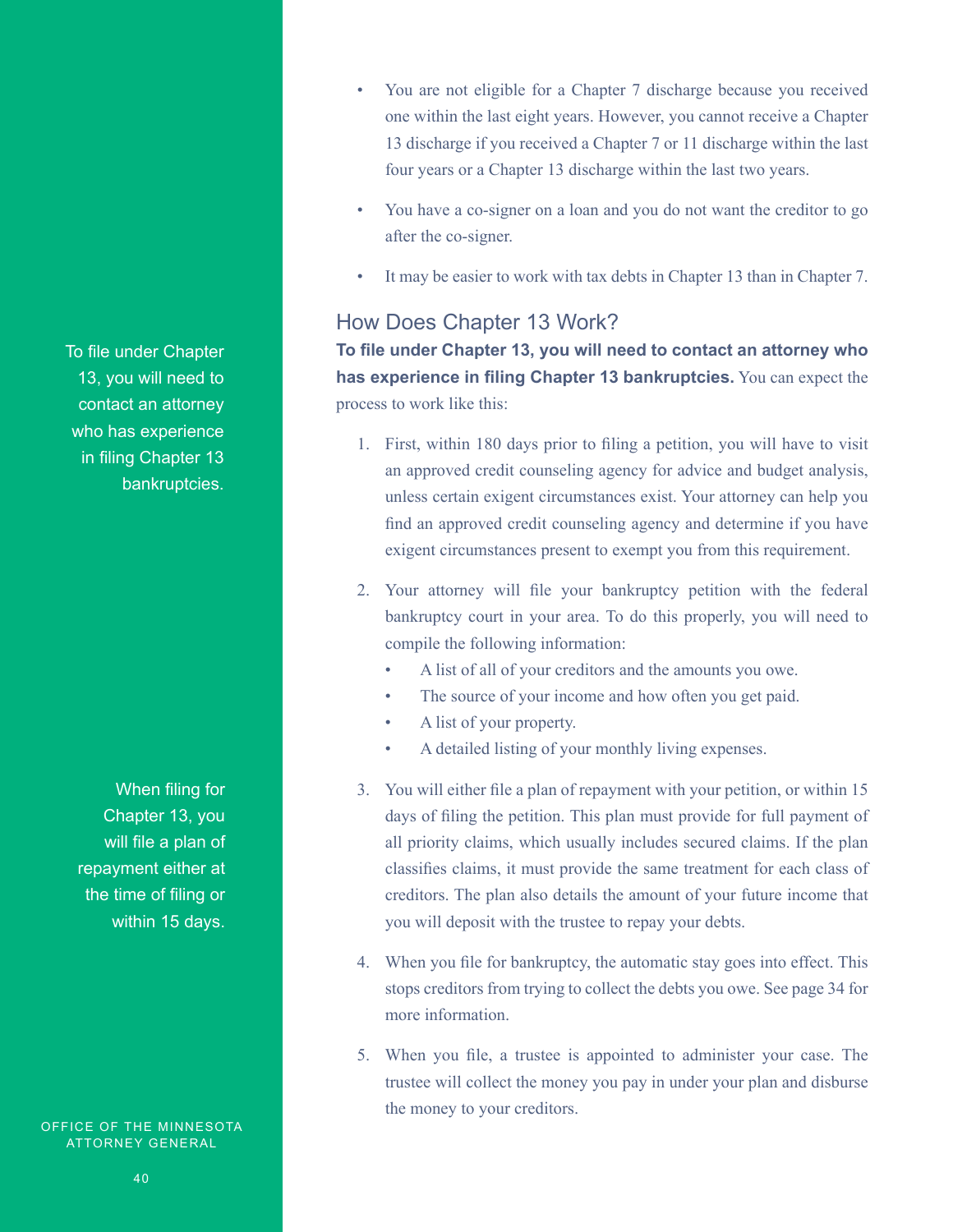- 6. Within 30 days of filing your plan, you must begin making payments to the trustee. This is true even if the court has not yet confirmed your plan.
- 7. A "341 meeting" of creditors is held within 20 to 40 days after your petition is filed. You must attend this meeting. Creditors may attend and ask questions about your financial affairs. The trustee will attend the meeting and question you.
- 8. Unsecured creditors who have claims against you must file their claims with the court within 90 days after the first date set for the meeting of creditors. If an unsecured creditor fails to file, they may not do so later.
- 9. At a confirmation hearing, the bankruptcy judge will determine if your plan is feasible and meets the standards for confirmation. Creditors do not vote on the plan, but they may object to the plan. Creditors most frequently object if they will receive less under your Chapter 13 plan than if you filed Chapter 7 and liquidated all of your assets. If your plan is not confirmed, the money you have already paid will revert to you. As the debtor, you have the right to dismiss your case or convert it from Chapter 13 to Chapter 7.
- 10. Once the court confirms your plan, it is your responsibility to make the plan succeed. You will continue making payments under your plan for the three- or five-year period specified in your plan. A confirmed plan may be modified if your financial situation changes. If you stop making payments and the Chapter 13 gets dismissed, your debts are not discharged and your creditors can resume collection.
- 11. You are entitled to a discharge when you successfully complete an instructional course concerning personal financial management and your plan payments.

### What Debts Cannot Be Discharged in Bankruptcy?

The following debts cannot be discharged in either a Chapter 7 or a Chapter 13 bankruptcy case. If you file Chapter 7, you will still owe these debts after your case is over. If you file Chapter 13, these debts will either be paid in full during your plan, or the balance will remain at the end of your case.

Nondischargeable debts include:

- Child support or alimony.
- Unlisted debts, unless the creditor had knowledge of your bankruptcy filing.

Once the court confirms your repayment plan, it is your responsibility to make the plan succeed.

Even if you file for bankruptcy, you still have to pay child support and alimony.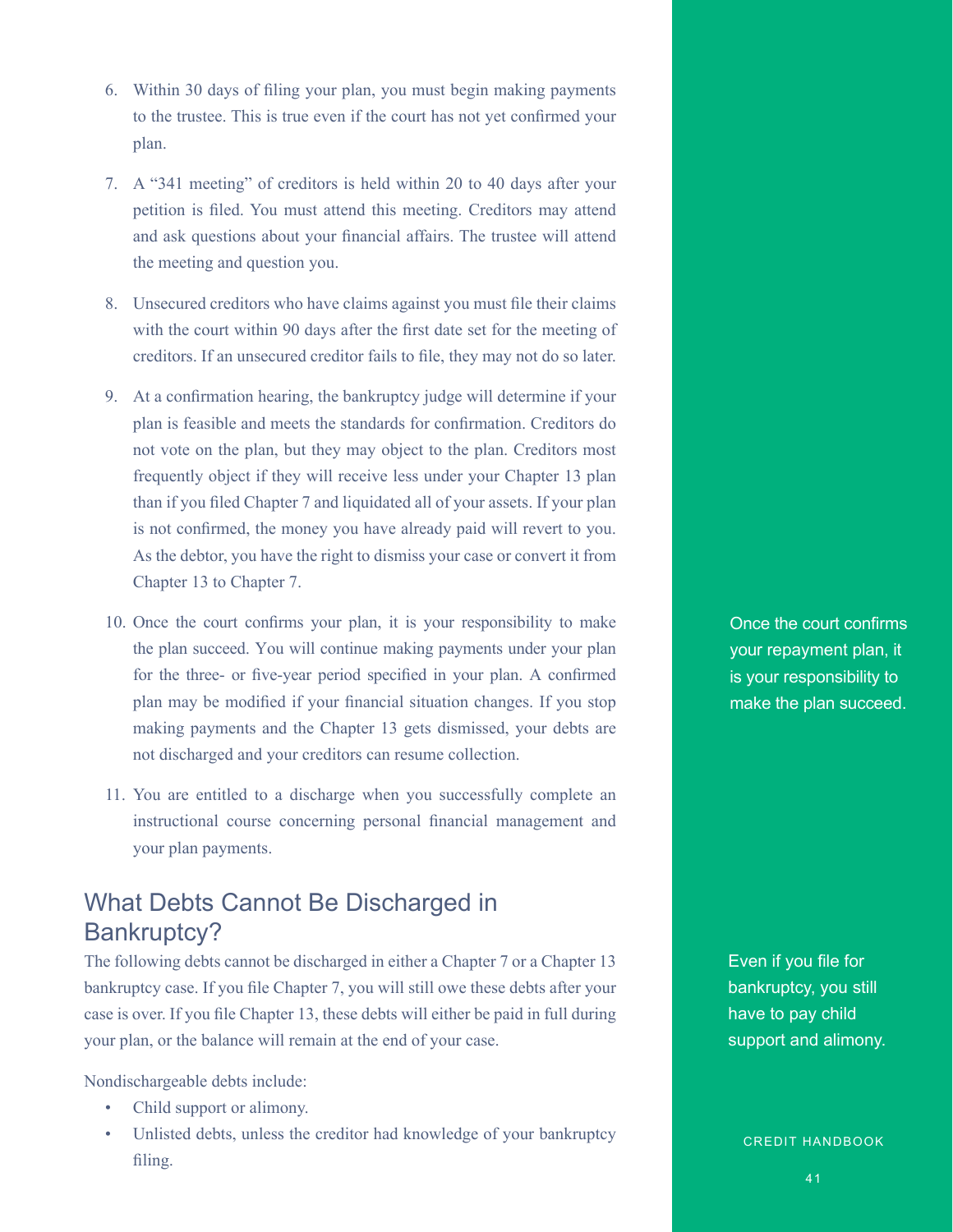Credit purchases made within 90 days or cash advances made within 70 days of filing might not be discharged.

Because they are not credit cards, debit and ATM cards do not help build your credit rating.

OFFICE OF THE MINNESOTA ATTORNEY GENERAL

- Recent income tax debt and other tax debt.
- Fines imposed for violating the law.
- Student loans, unless you can show that it will cause a hardship for you to repay them.
- Debts you owe under a divorce decree or settlement.

In a Chapter 7 and 13 case, a creditor may object, and a judge may agree, to these additional debts being discharged:

- Debts incurred by embezzlement, fraud, or larceny.
- Certain credit purchases made within 90 days or cash advances made within 70 days of filing.
- Restitution or damages awarded in a civil action for willful or malicious injury to a person.

### For More Information

The Bankruptcy Code is federal law and is found at United States Code Title 11. There is no such thing as state bankruptcy law. A bankruptcy case is filed within the district containing the home address of the debtor. Minnesota has one bankruptcy district with divisions in Minneapolis, St. Paul, Fergus Falls, and Duluth.

# Other Issues ———

### Electronic Banking

Electronic banking, also known as electronic funds transfer (EFT), is the use of electronic means to transfer funds directly from one account to another, rather than by check or cash. EFT is commonly used to deposit paychecks directly into workers' accounts, withdraw money from an ATM, pay certain bills on a regular schedule, and to buy items with a debit card.

Debit and ATM cards are not credit cards, because you are not borrowing money when you use them. These cards allow you easy access to your own money. **Because they are not credit cards, debit and ATM cards do not help build your credit rating. What they do offer is convenience.**

### ATM Cards

ATM cards, or Automatic Teller Machine cards, are used at ATMs to withdraw cash from your bank account. You type a password (a Personal Identification Number or PIN) into the ATM to verify your identity and activate the card.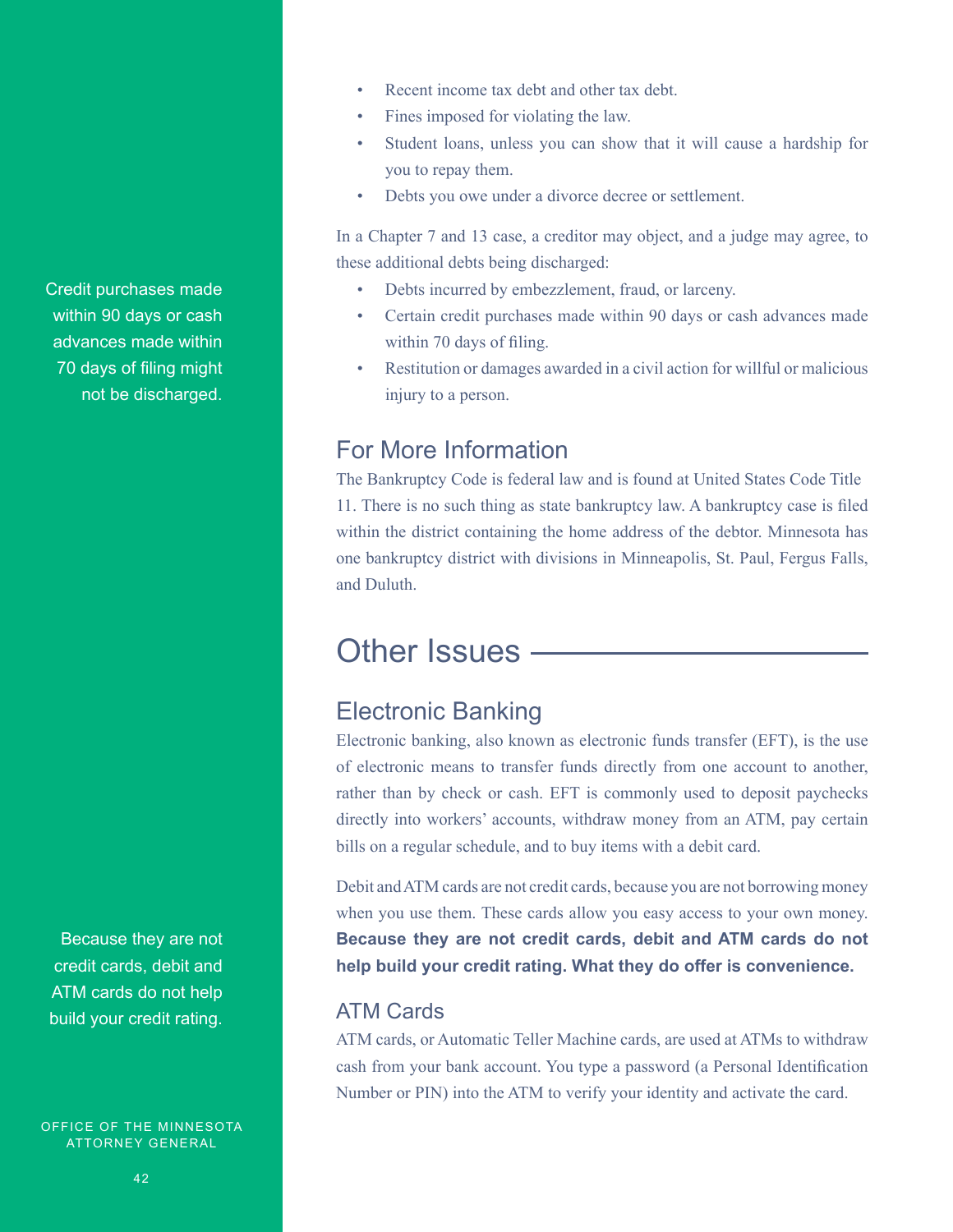### Debit Cards or Check Cards

"Check card" is another name for debit cards. A debit card can be used at the point of purchase to transfer money from your account to the store's account. These cards are used instead of cash, personal checks, or credit cards. Sometimes your ATM card and your debit card are the same. They are convenient, but keep these drawbacks in mind:

- You have less bargaining power with a debit card than with a credit card. With a credit card you have the right to refuse to pay for a purchase if you are not satisfied with it. With a debit card you have already paid for the item, so you have less bargaining power.
- A thief with your debit card and PIN can take all the money in your account. The thief can even make point-of-sale purchases with your card.
- Your liability is limited to \$50 if you report the debit card lost or stolen within two days. **If you do not report the card lost or stolen within two days, your liability can jump to \$500.** After 60 days, you can be responsible for the entire amount (Visa and MasterCard have voluntarily implemented zero liability policies, but this protection is not written into law, and some requirements or exceptions may apply).
- You may wish to enter debit card transactions into your checkbook ledger, like you would record checks you write. If you sign up for online access to your bank account you can review your debit card transactions before—or even instead of—receiving monthly statements.

### Fighting Credit Card Fraud

If you are the victim of credit card fraud you will spend a lot of time undoing the damage. To help prevent it from happening to you, the Federal Trade Commission recommends these tips:

#### **Do:**

- Sign your cards as soon as they arrive.
- Keep (in a secure place) a record of your account numbers, their expiration dates, and the phone number and address of each company.
- Keep an eye on your card during the transaction, and get it back as quickly as possible. Make sure you get your own card back.
- Void incorrect receipts, destroy carbons, and save receipts to compare with billing statements.

If you do not report lost or stolen check cards within two days, your liability can jump to \$500.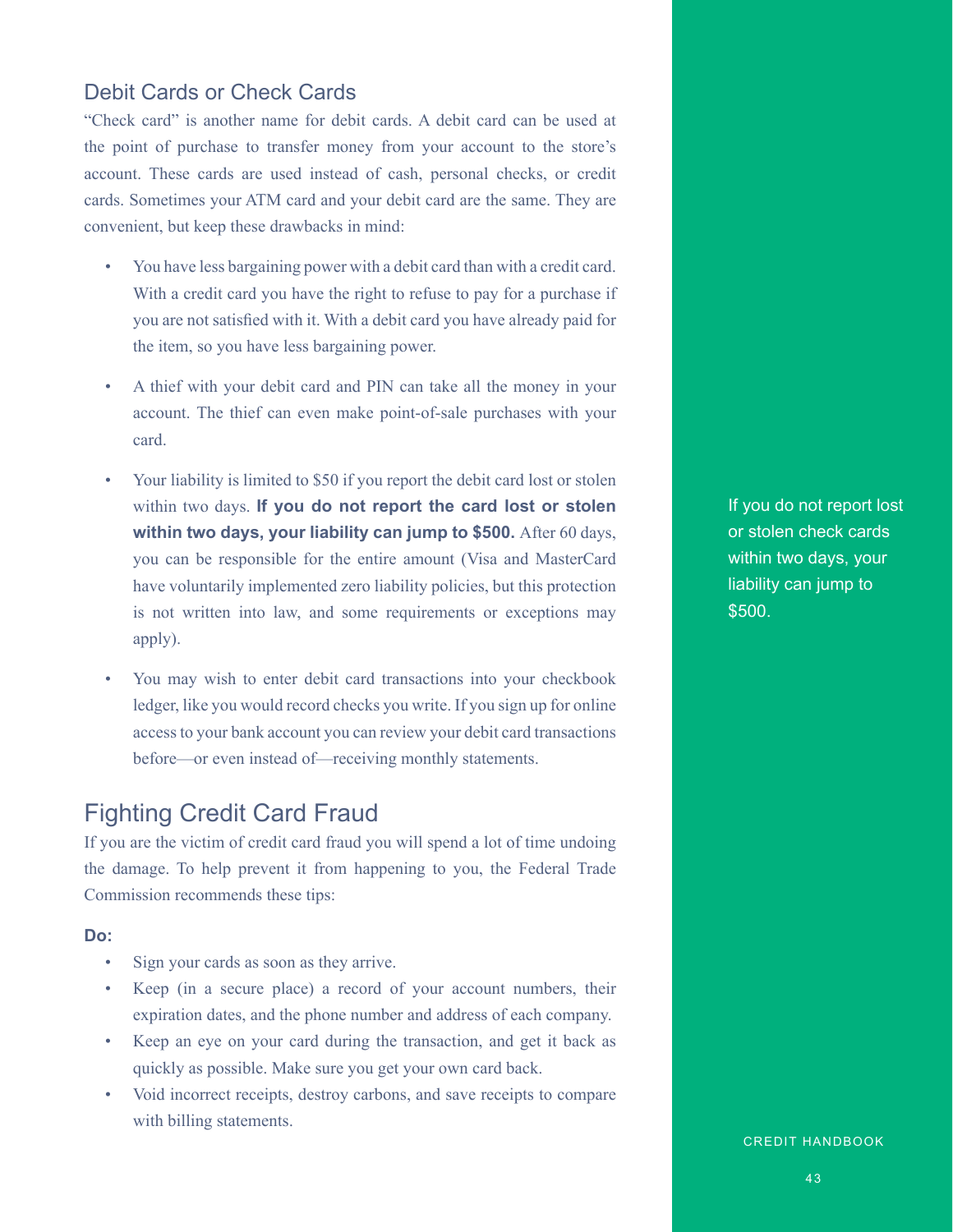Reviewing your credit report every four months is a good way to check for unauthorized uses of your financial information.

An impostor using your personal information can acquire phony credit cards, siphon money from your checking or savings accounts, get a mortgage, and even give you a criminal record.

OFFICE OF THE MINNESOTA ATTORNEY GENERAL

- Open bills promptly and reconcile accounts monthly, just as you would do with your checking account.
- Report any questionable charges promptly, and in writing, to the card issuer.
- Notify card companies in advance of a change in address.

#### **Don't:**

- Lend your card(s) to anyone.
- Leave cards or receipts lying around.
- Sign a blank receipt. When you sign a receipt, draw a line through any blank spaces above the total.
- Write your account number on a postcard or the outside of an envelope.
- Give out your account number over the phone unless you're calling a company you know is reputable. If you have questions about a company, check it out with your local consumer protection office or Better Business Bureau.

### Stop Identity Thieves in Their Tracks

There were approximately 16.7 million identity theft victims in 2017. The amount of fraud related to identity theft is estimated to cost Americans tens of billions of dollars every year.

Identity theft is a growing concern for citizens across Minnesota and the rest of the country. A few vital bits of personal data are a gold mine for information crooks looking to steal your identity. **An impostor using personal information like your address, birthdate, and Social Security number can acquire phony credit cards, siphon money from your checking or savings accounts, get a mortgage, and even give you a criminal record.** 

Maybe the identity theft is first noticed when you don't receive your monthly credit card statement. Or, you receive your bill and it contains charges from places you have never been. Either way, you may be the latest victim of a crime that can wreak havoc on your personal finances.

Worse, you may not even be aware your identity has been stolen until something goes wrong. Over the last decade, the explosion of information available to businesses and companies about individuals is staggering. In addition, creditors are often willing to give consumers access to thousands of dollars of credit quickly and with little information.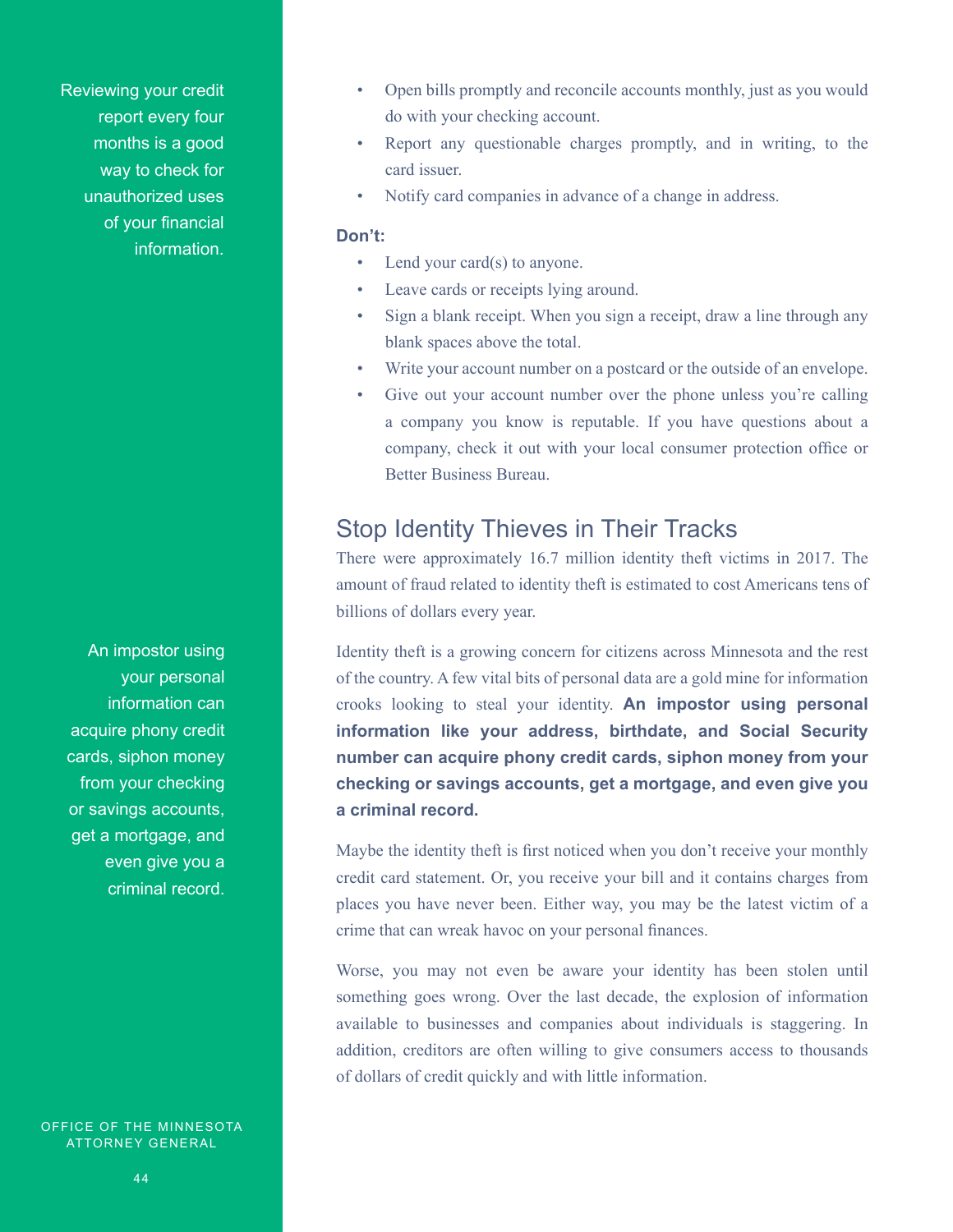### Minnesota Security Freeze Law

A Minnesota law helps citizens protect themselves from new account fraud. **If you believe that your financial information has been stolen, you may wish to "freeze" your credit report so that the thieves cannot obtain a credit card or loan in your name.** The law empowers any consumer to freeze his or her credit report for free by simply contacting a credit reporting agency and requesting that it freeze your credit report. A credit report freeze will deny identity thieves access to the consumer's credit history and prevent them from opening new credit cards or loans under the consumer's name.

**Any Minnesotan can impose such a freeze on his or her personal credit report for any reason for free.** When a credit reporting agency receives a freeze request, it must place the freeze within three days of the request, and provide a unique PIN to the consumer within 10 days of the request.

When your credit file is frozen, you cannot be approved for new credit. In order for you to obtain new credit, you must use your PIN and contact the credit reporting agencies to thaw your file. While credit reporting agencies are to thaw credit reports in an expedited manner, thawing your file may take up to three business days. Be sure to plan ahead and temporarily thaw your credit file before applying for credit.

The consumer may then use the PIN to temporarily lift or "thaw" his or her report for a specific period of time or for a specific creditor. For example, suppose that you are looking to purchase a new car. If you know that you want to buy the car from Dealership XYZ, you may contact the credit reporting agencies and allow that specific dealership to access your credit report. Or you may request that your credit report be accessible to any creditor for a specific period of time, such as 30 days, to give you time to shop at several dealerships. After the specified time, your credit report will automatically refreeze.

Be sure to keep the PIN in a safe place. If you forget your PIN, you can get a second one for free, but will have to pay \$5 for a third one. Like placing the freeze, consumers can also thaw their credit reports without charge.

**Because different credit issuers may use different credit reporting agencies, you will need to freeze your credit report with each of the three major credit reporting agencies**. Each of the three credit reporting agencies has its own process for taking credit freeze requests.

For instructions on how to request a credit freeze, consumers may contact the credit reporting agencies as follows:

If you believe that your financial information has been stolen, you may wish to "freeze" your credit report.

After freezing your credit report you can use your PIN to temporarily lift the freeze if you wish to make a purchase requiring access to your account.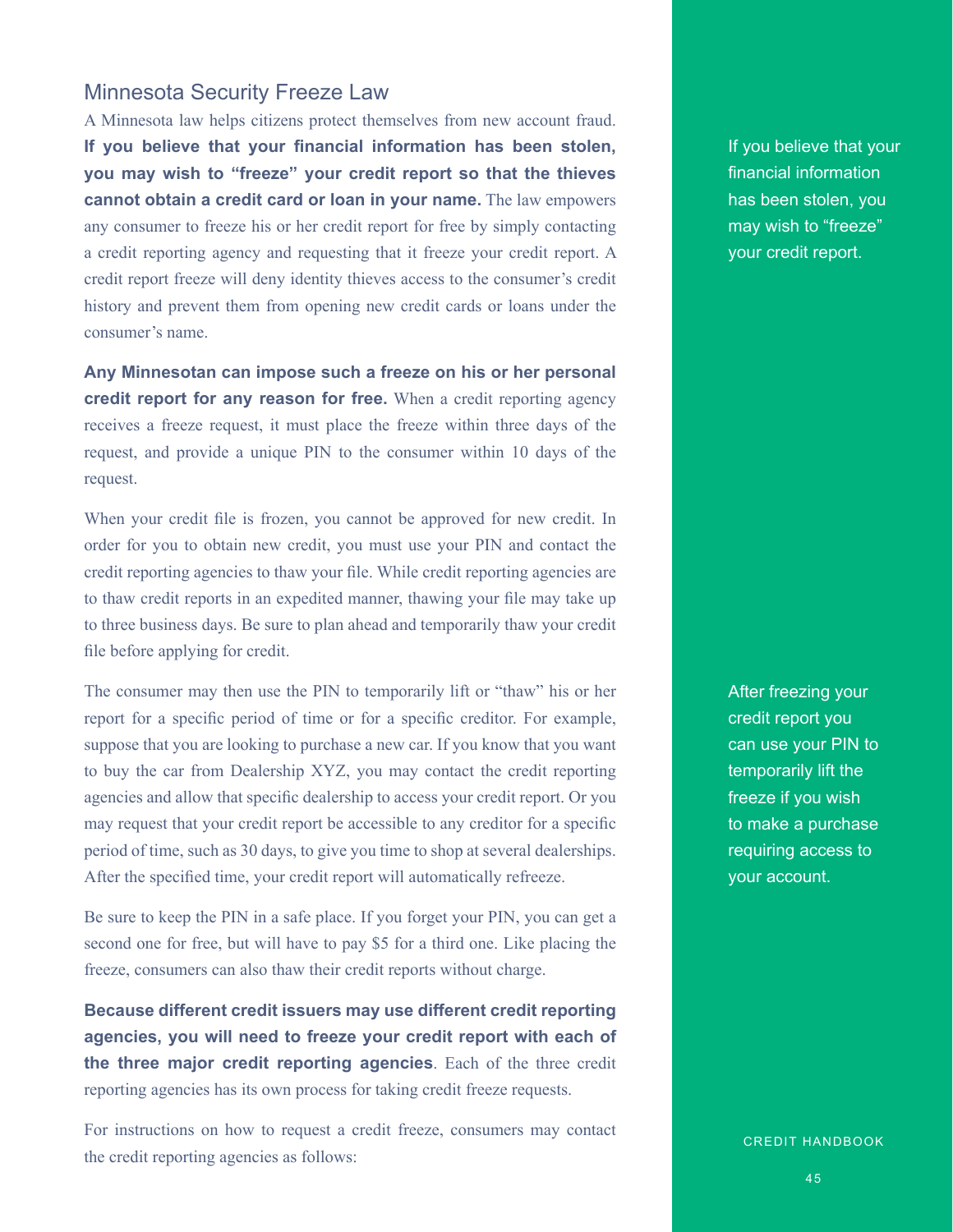| <b>Experian</b>        | <b>Equifax</b>         | <b>TransUnion</b>      |
|------------------------|------------------------|------------------------|
| <b>Security Freeze</b> | <b>Security Freeze</b> | <b>Security Freeze</b> |
| P.O. Box 9554          | P.O. Box 105788        | P.O. Box 2000          |
| Allen, TX 75013        | Atlanta, GA 30348      | Chester, PA 19016      |
| (888) 397-3742         | (888) 826-0597         | (888) 909-8872         |
| www.experian.com/      | www.freeze.equifax.com | www.transunion.com/    |
| freeze                 |                        | securityfreeze         |

Credit reporting freezes are one defense in the fight against identity theft. As this crime continues its climb to the top of law enforcement charts, you can be proactive in protecting yourself from its expensive, time-consuming consequences by freezing your credit report.

### Make Yourself Less Vulnerable to Identity Theft

While there is no guaranteed way to stop a thief, there are ways to become a less attractive target:

- **• Keep and carry as few credit cards as possible.** After completing a credit card transaction, make sure that the card you get back is your own. Cancel all credit accounts you don't use and when you open a new credit account, ask that a password is used before any changes or inquiries can be made.
- **• Review statements.** Carefully review all bank and credit card statements, canceled checks, and phone and utility bills. Report any discrepancies. If statements don't arrive on time, contact the post office and the creditor to ensure your mail is not being diverted.

With respect to accounts that have been opened fraudulently or tampered with, contact the creditor and ask to speak with someone in their fraud department. Be sure to follow up in writing, file a police report, and keep copies of all documents for your records.

**Guard your information.** Your checks should not have your driver's license number or phone number preprinted on them. **Never put your Social Security number on a check.** Don't let a merchant write a credit card number on your check. Shred all personal documents before you discard them so a thief who picks through your recycling will come up empty. If you have reason to think someone else is using your Social Security number, call the Social Security Administration to verify the accuracy of your account.

To prevent identity theft, carefully review all bank and credit card statements.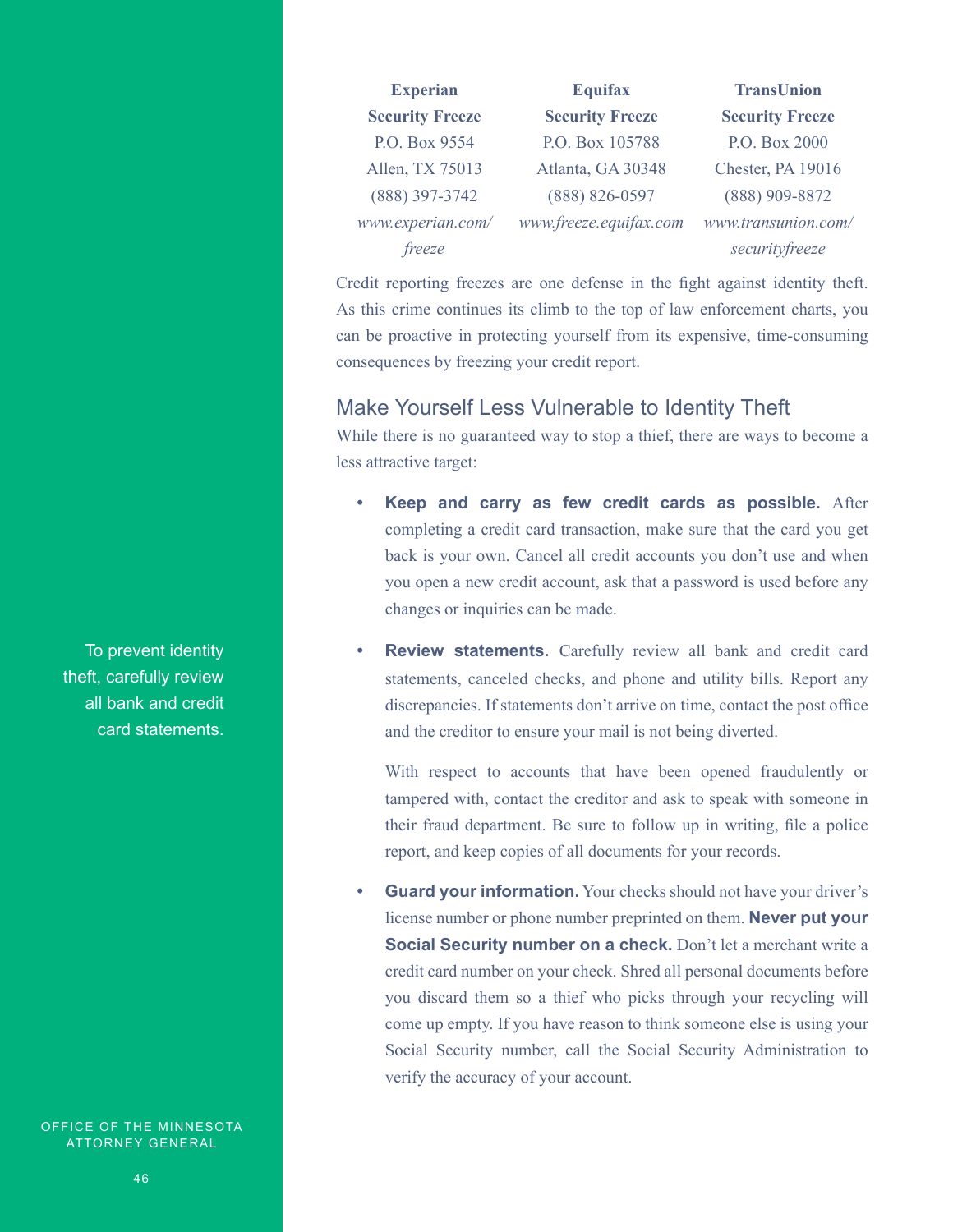- **• Use your telephone with caution. Avoid giving out your credit card number or other personal information over the telephone unless you have a trusted business relationship**  with the company. Do not provide personal information over unencrypted wireless communications such as cell phones.
- **•• Check your credit report.** You are entitled to a free copy of your credit report once each year from each of the three credit bureaus. Free annual reports may be requested in the following ways:
	- 1) Log on to: *www.AnnualCreditReport.com*
	- 2) Call: (877) 322-8228
	- 3) Write to: Annual Credit Report Request Service, P.O. Box 105281, Atlanta, GA, 30348-5281
- **• Make sure the report is accurate and includes only those activities you have authorized.** If there has been fraud on your account, tell each credit reporting agency to flag your file with a fraud alert including a statement that creditors should contact you for permission before they open new accounts in your name.
- **Stop pre-approved credit card offers.** In addition to maintaining your credit report, the three major credit reporting agencies sell your credit information to companies. To remove your name from the generated lists, you should call the "Opt Out" hotline for the three major credit reporting agencies Equifax, Experian, and TransUnion at: (888) 5OPT-OUT ((888) 567-8688) or online at *www.optoutprescreen.com*.
- **• Be vigilant.** These steps to protect your personal information will make it more difficult for someone to steal your good name, but be vigilant because, as technology makes the transfer of information easier, crooks will try to find ways around today's safeguards.

For more information about privacy and identity theft, request a free copy of the publication *Guarding Your Privacy: Tips to Prevent Identity Theft* published by the Minnesota Attorney General's Office.

### The Rent-to-Own Trap

**Rent-to-own stores often target low-income consumers who do not have credit cards.** These stores charge the equivalent of 100 percent to 125 percent average annual interest rates. Rent-to-own businesses offer items such as televisions, washers and dryers, refrigerators, couches, and more. They set up short-term rental-purchase agreements. No down payment or credit

Avoid giving out your credit card number or other personal information over the telephone unless you have a trusted business relationship with the company.

The credit reporting agencies sell some of your information to companies so they can solicit you. To remove your name from the generated lists, you should call the "Opt Out" hotline for the three major credit reporting agencies.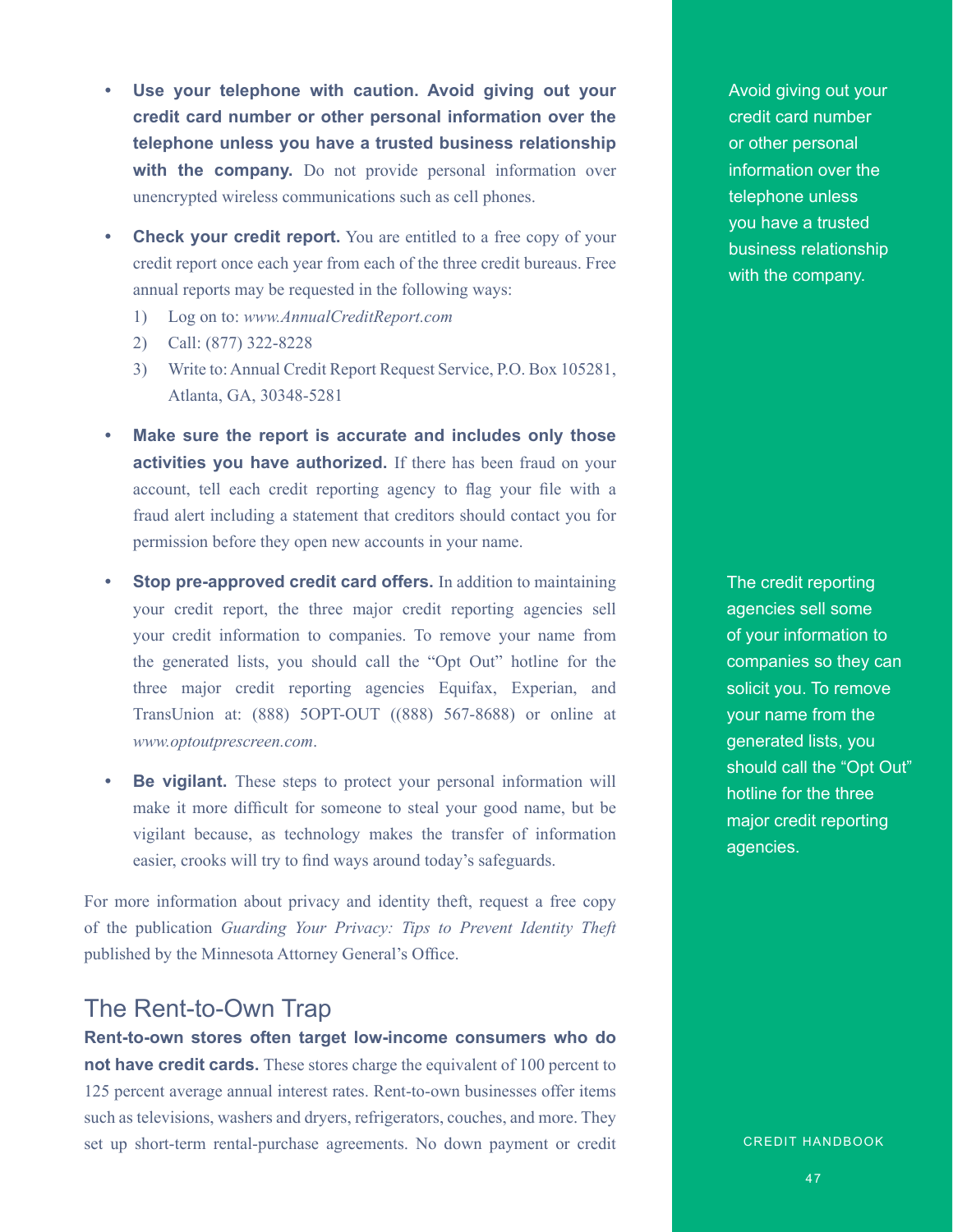check is usually required. The renter pays over time to "rent" an item. If the renter makes all the required payments, the renter then owns the item. **The catch is, the renter usually makes payments that add up to much more than the cost of the item, or the cost of the item bought through a traditional credit card.** Rent-to-own deals should be avoided when other options are available.

### Look Out for These Scams

### **Avoid these common scams that prey on people in financial difficulty.**

Advance fee loan scams may sound appealing, because ads promise that companies can deliver loans no matter what your credit situation. Often you are asked to make some type of up-front payment. This is illegal. Usually you'll lose your money and never see a loan.

Businesses and some nonprofit organizations that offer debt counseling and reorganization plans may charge high fees and fail to follow through on the services they sell. Others may misrepresent the terms of a debt consolidation loan, failing either to explain high costs or to mention that you're signing over your home as collateral. Other businesses advertising debt reorganization may not explain that they are really pushing Chapter 13 bankruptcy, an option that may not be right for you.

Companies offering "credit repair" promise to clean up your credit history. These con artists can't deliver or may charge you to do what you could do for yourself for free. They may also advise you to do something illegal. No matter which approach they take, they are likely to disappear with your money, leaving you worse off than when you started.

You may be the target of another credit repair scheme, often called "file segregation." You are promised a chance to hide unfavorable credit information and establish a new credit identity. The scheme is illegal.

Usually when you pay money to the crooks running these offers you will be directed to apply for an Employer Identification Number (EIN) from the Internal Revenue Service (IRS). These numbers are typically used by businesses to report financial information to the IRS and Social Security.

After you receive your EIN, you are told to use it in place of your Social Security number when you apply for credit. If you defraud the government this way, you could face fines or even prison.

Many credit repair companies promise to clean up your credit history, but they often can't deliver or may charge you to do what you could do yourself for free.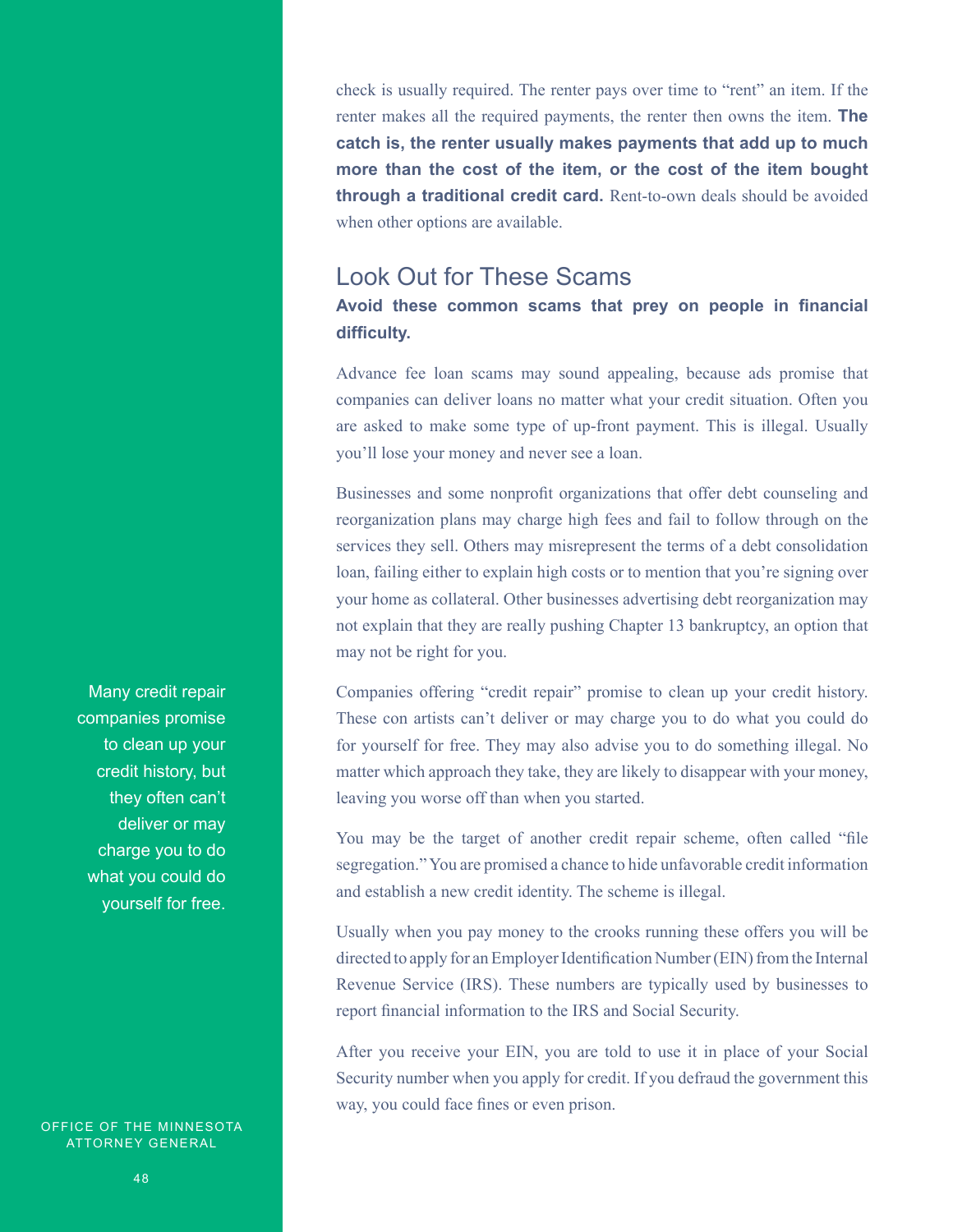# Credit Laws and Your Credit Rights

Credit laws help reduce the problems and confusion people have when they use credit. Together, a number of laws set a standard for how you should be treated in your financial dealings. For example, you cannot be turned down for a credit card because you are a single woman; your credit won't disappear just because you've turned 65; you have protections from abusive debt collection practices; your risk is limited if your credit card is lost or stolen; and much more. It is important to know your rights, so that you can use them to your advantage.

### Truth in Lending Act

**The federal Truth in Lending Act requires creditors to give you certain basic information about the cost of credit.** The Act requires open-end creditors to tell you the terms of the credit they are offering, so you can shop for the best deal. The following information must be disclosed in writing:

- The amount financed.
- The total number of payments and their amounts.
- A description of any security held by the creditor.
- The annual percentage rate (APR).
- The finance charge (creditors must also tell you the method they use to figure the finance charge).
- Other fees you'll pay including annual membership fees, transaction charges, and points.
- Other loan terms and conditions such as the payment due date, grace periods, late payment, and prepayment penalties.

In addition, the Act does the following:

- Regulates advertising of credit terms.
- Prohibits credit card issuers from sending unrequested cards.
- Requires a written itemization of the amount borrowed and all charges not included as part of the finance charge.

### Fair Credit Billing Act

**This federal law sets up procedures to promptly correct billing mistakes, to withhold payments for defective goods, and protect you from credit card fraud.** Specifically, the act protects you from the following types of errors:

- Charges not made or authorized by you.
- Charges listing the wrong price, description, or date.

The federal Truth in Lending Act requires creditors to give you certain basic information about the cost of credit.

Federal law sets up procedures to promptly correct billing mistakes, to withhold payments for defective goods, and protect you from credit card fraud.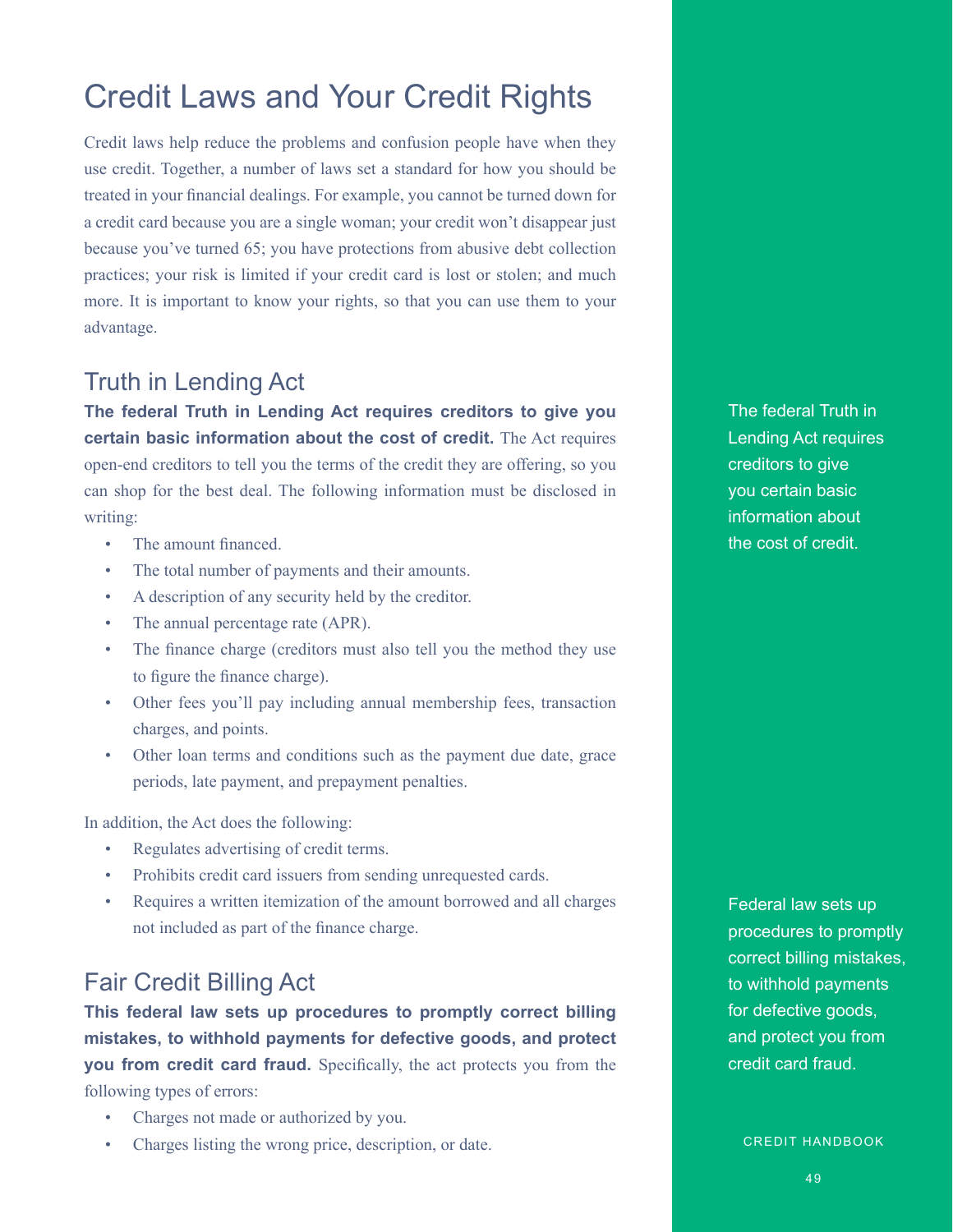- Failure to credit your account for items you did not accept or which were not delivered as promised.
- Accounting errors.
- Failure to credit payments on returned items.
- Charges for which you have requested an explanation or written proof of purchase.
- Bills that are not mailed or are sent to another address (provided you gave at least a 20-day notice if your address changed).

In addition, the Fair Credit Billing Act sets the procedures to follow if you have a billing dispute. Periodically, creditors must send you a copy of the procedures. These include:

- **• If you find a billing error, you have 60 days to notify the creditor in writing.**
- Your letter must be acknowledged within 30 days of receipt, unless the problem is resolved within that period.
- **• The creditor must correct the mistake or explain why the bill is correct within two billing cycles or 90 days.**
- If you do not accept the creditor's explanation, you have 10 days to inform the creditor that you still refuse to pay the disputed amount.
- Legally, at this point, the creditor may begin collection procedures. However, any reports to a credit reporting agency must include a note that your refusal to pay was due to a billing dispute.
- A creditor may not threaten your credit rating during the billing dispute. Once you have notified the creditor, the business must not give information to credit reporting agencies that would damage your credit record.
- You have the right to withhold payment on any damaged or poor quality goods or services purchased with a credit card, as long as you make a serious attempt to resolve the problem with the merchant.

### Fair Credit Reporting Act

This federal law sets up procedures to correct information in your credit report. It gives you the following rights:

- You have the right to obtain a free copy of your credit report from each of the three national consumer reporting agencies once per year. The copy you receive must contain all the information in your report at that time.
- You have the right to know who has received your report in the last year, and two years for employment purposes.

If you find a billing error, you have 60 days to notify the creditor in writing.

The creditor must correct the mistake or explain why the bill is correct within two billing cycles or 90 days.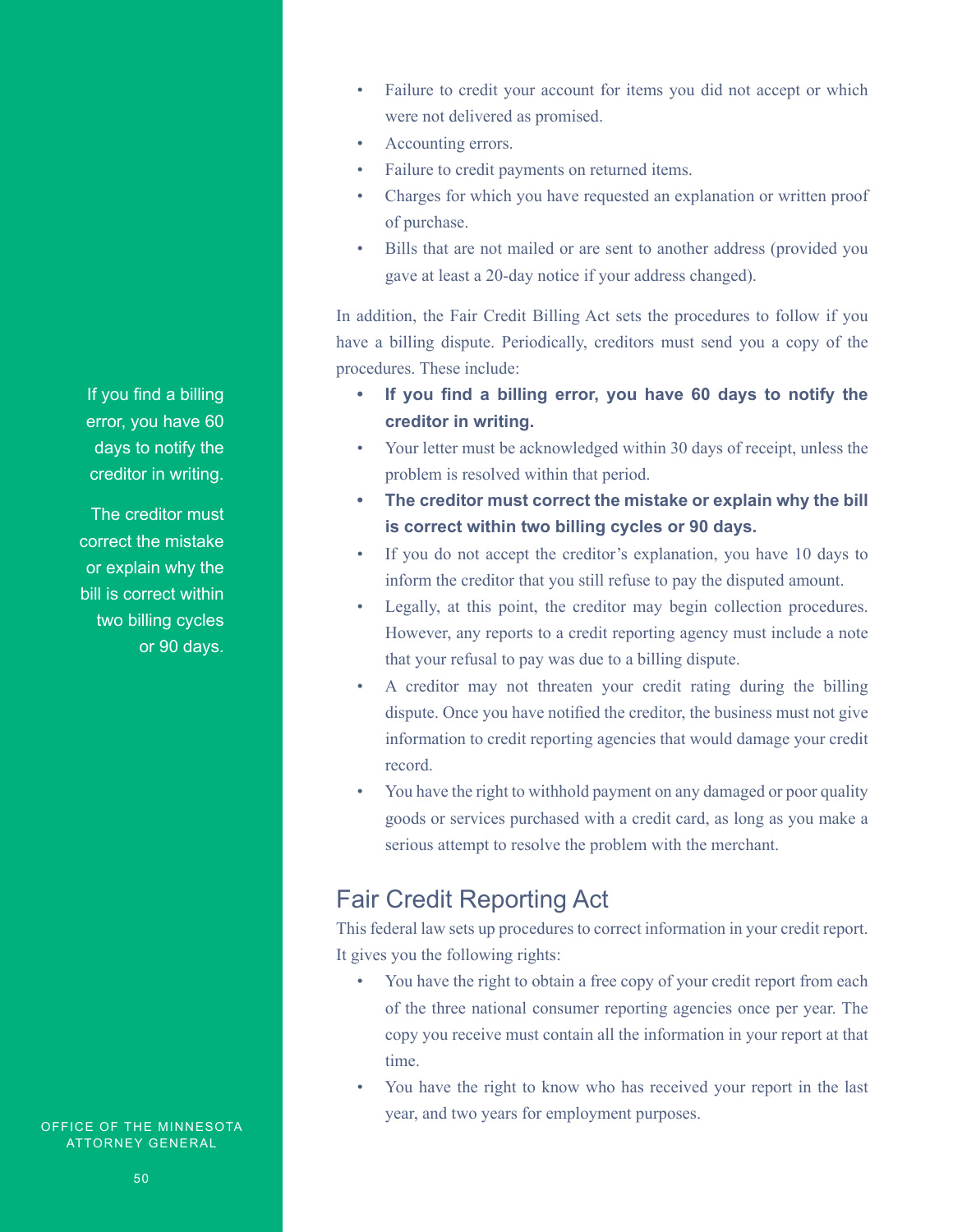- **• If you are denied credit because of information in your credit report, the creditor must tell you the name and address of the credit reporting agency used.**
- You have the right to a free copy of your credit report when your application for credit is denied due to information in the credit report. Your request for a free report must be made within 60 days of receiving the denial notice.
- **• If you contest the accuracy or completeness of your credit report, you should file a dispute with the credit reporting agency and with the creditor that provided the information. Both the credit reporting agency and the company providing the data are required to reinvestigate your complaint.**
- You have a right to add a brief explanation to your credit report if the dispute is not resolved to your satisfaction.
- Outdated information may not be reported. In most cases, information will drop off after seven years. A bankruptcy stays on your credit report for ten years.

### Electronic Funds Transfer Act

The federal Electronic Funds Transfer Act of 1978, along with the Federal Reserve Board's Regulation "E," provide guidelines for electronic banking. Together, these regulations provide the following protections:

- A valid EFT card can be sent to you only if you request it.
- Unsolicited cards can be issued only if the card cannot be used until it is validated.
- The financial institution must tell you your rights by providing a written disclosure statement, including the procedures to use to correct errors in your statements.
- **• You are entitled to a written receipt when making deposits or withdrawals from an ATM or using a card to make a purchase.** The receipt must include the amount, the date, and the type of transfer.
- Statements must confirm the amount of all transfers, the dates and types of transfers, the types of accounts used, and the address and phone number to use to make inquiries about the statement.

You have 60 days from the date a problem or error appears on your written receipt or statement to notify your financial institution. If you miss the 60-day period, you may have little recourse.

If you are denied credit because of information in your credit report, the creditor must tell you the name and address of the credit reporting agency used.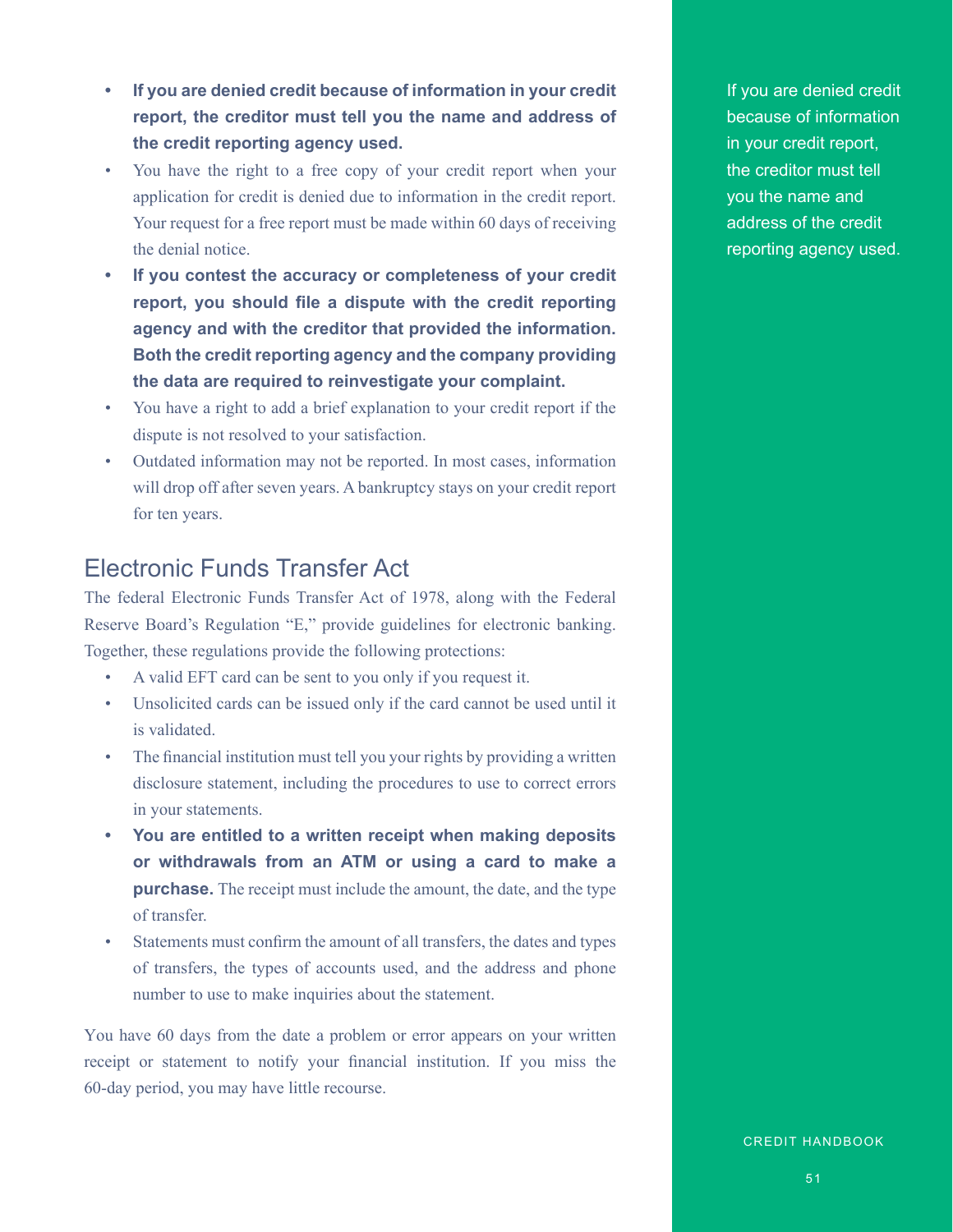**If you report an ATM or EFT card missing before it is used without your permission, the card issuer cannot hold you responsible for any unauthorized withdrawals.** If unauthorized use occurs before you report the card lost, the amount for which you can be held responsible depends upon how quickly you report the loss.

- If you report the loss within two days, the most you can be charged is \$50.
- If you report the loss after two days, but before 60 days, the most you could lose is \$500 (Visa and MasterCard have voluntarily implemented zero liability policies, though some requirements and exceptions may apply, and this protection is not written into law).
- **• If you do not report the loss within 60 days, you risk losing all the money in your account plus any unused portion of your line of credit.**

### Equal Credit Opportunity Act

**The Equal Credit Opportunity Act, another federal law, prohibits discrimination in granting credit.** Creditors may not consider the following factors when deciding whether to grant credit: sex, marital status, race, color, religion, national origin, age, or income from public assistance. Creditors may not discriminate against you because you have used your legal rights, such as contacting a creditor about a billing error. The Equal Credit Opportunity Act applies to companies that regularly extend credit including banks, credit unions, finance companies, retail and department stores, and credit card companies. Specifically, the Equal Credit Opportunity Act requires that:

Creditors must not:

- Ask your sex.
- Ask your marital status.
- Ask you to choose a courtesy title (Mr., Ms., Mrs.).
- Ask for information about your spouse or former spouse unless:
	- You live in a community property state.
	- Your income comes from alimony or your spouse's support.
	- Your spouse will also use the account.
- Require your spouse's signature.
- Require you to reapply for credit if there is a change in your marital status.

The Equal Credit Opportunity Act, another federal law, prohibits discrimination in granting credit.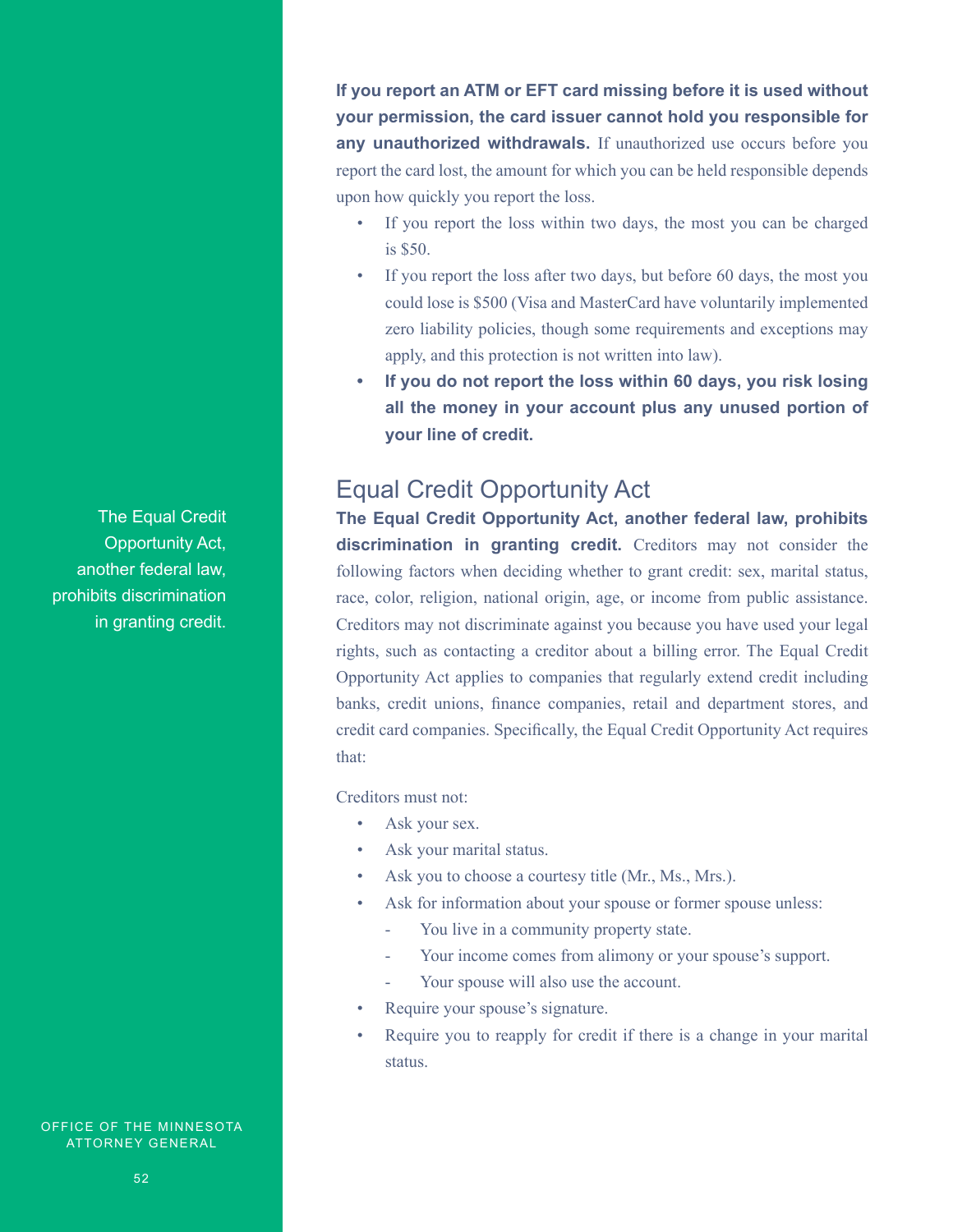In addition:

- Creditors must let you know within 30 days if your credit application was rejected.
- **• Creditors must provide a written statement explaining why your application was rejected.**
- Creditors are required to report information to the credit reporting agencies in the names of both spouses if you have a joint account.
- You have the right to have reliable public assistance considered in the same manner as other income.

Creditors may develop their own criteria to judge potential customers as good credit risks. Items that a creditor may legally ask you about include:

- Your income, savings, and investments.
- Your occupation and how long you've been with your present employer.
- How long you have lived at your present address.
- Whether you own or rent your home.

### Consumer Leasing Act

**The Consumer Leasing Act requires the disclosure of important lease terms and costs so that you can compare one lease with another or compare the cost of buying with cash to buying on credit.** This federal law applies to personal property leased by a consumer for more than four months. It covers cars, furniture, appliances, and other personal property.

The Consumer Leasing Act does not cover:

- Daily or month-to-month car rentals.
- Leases for apartments or houses.
- Property leased to companies for business use.

The law requires a written contract with the following costs and terms stated:

- Total price of the item.
- Amount of any down payment, such as a security deposit.
- Total number of payments.
- Amount of payments.
- Due date for payments.
- Amount of license, registration, taxes, maintenance, or other fees.
- Cost of late payment or default penalties.
- Type of insurance required.
- Type of warranty.
- Person or department responsible for maintenance and service.

The Consumer Leasing Act requires the disclosure of important lease terms and costs so that you can compare one lease with another or compare the cost of buying with cash to buying on credit.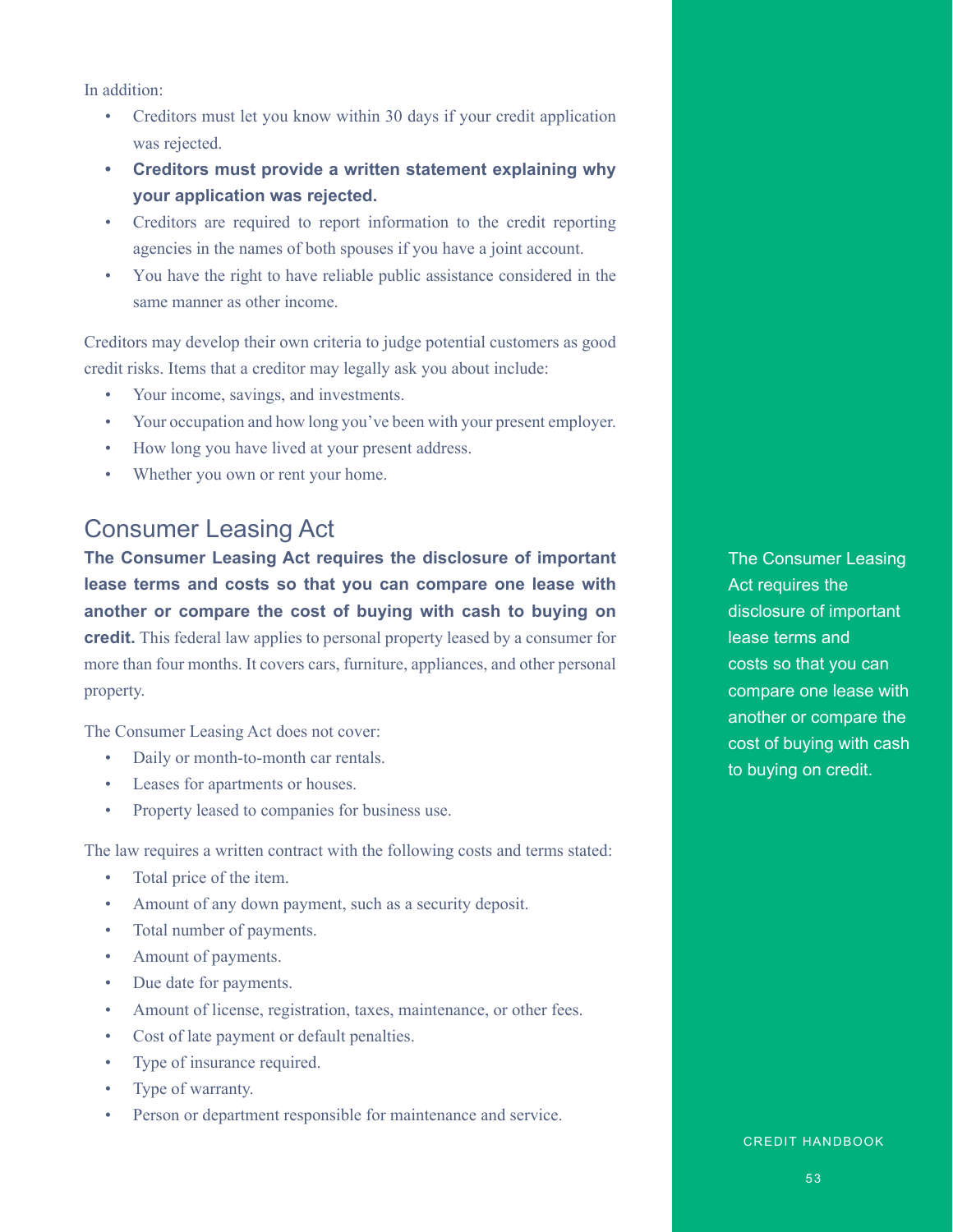- Procedure and penalty to cancel contract.
- Purchase option cost.
- Wear and tear standards.

### Fair Debt Collection Practices Act

This law was established to ensure that consumers are treated fairly by debt collectors. All kinds of personal and household debts are covered in the law, including automobile loans, medical expenses, credit card debts, and more. However, the law does not apply to businesses collecting their own debts. The Act, which is discussed on page 25, provides the following protections:

- It prohibits debt collectors from using abusive, deceptive, and unfair practices such as:
	- Using abusive language or making threats.
	- Using the telephone to annoy you.
	- Contacting you at inconvenient times or places.
	- Misrepresenting themselves to you.
	- Threatening a lawsuit or other action that the creditor does not intend to take.
	- Collecting more from you than you owe.
- It establishes the procedure for debt collection:
	- First, within five days after the debt collector's initial contact with you, the debt collector must send you a statement of the amount you owe the creditor, and what action you can take if you dispute owing the money.
	- Second, if you send a letter within 30 days disputing that you owe the money, then the debt collector cannot make further collection efforts until it sends you proof of the debt.
	- Third, the debt collector cannot collect for any debt that cannot be verified.
- It limits debt collector contact with third parties (except to locate you).
- It requires that if you owe several debts, the money you provide must be applied as you wish.

The Fair Debt Collection Practices Act forbids debt collectors from abusive, deceptive, and unfair practices.

Debt collectors generate more complaints to the Federal Trade Commission than any other industry.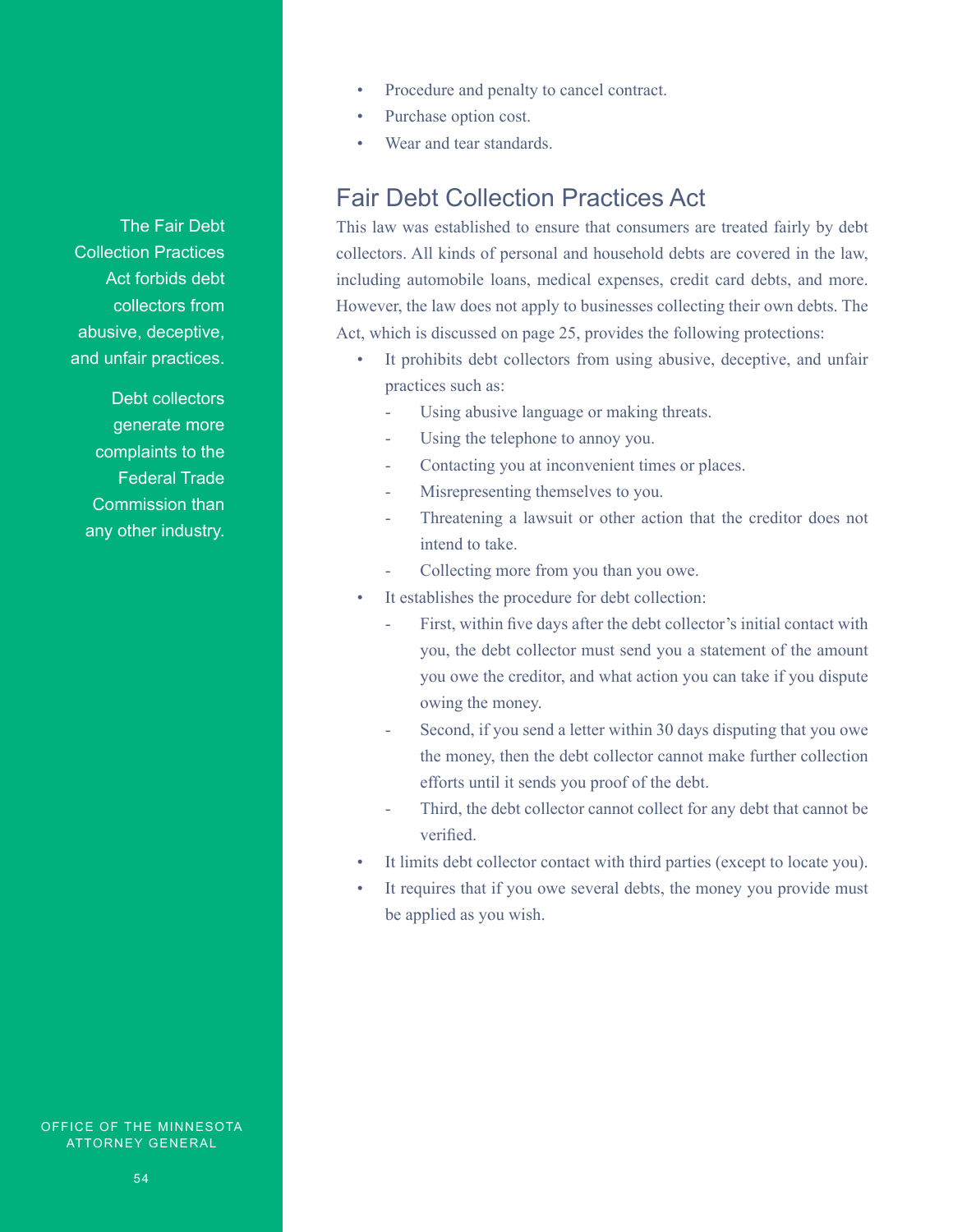# **Resources**

### Top Ten Credit Tips

- **1. Remember that credit cards are just like a loan**—you have to repay what you borrow.
- **2. Pay your bills on time.** This will help your credit rating, and eliminate costly late fees.
- **3. Pay your bills in full if possible.** This will eliminate finance charges.
- **4. Always pay more than the minimum payment.** If you don't, it will take forever to get caught up on your bills, and you will pay a lot of money in finance charges.
- **5. Reduce your reliance on credit.** When you do use credit, keep track of how much you spend. Remember that impulse purchases add up fast.
- **6.** Save your receipts. Then you can compare your receipts to your monthly bill and promptly report any problems.
- **7. Never lend your credit card or debit card to anyone.** Don't share your PIN either. You could just be setting yourself up for fraud.
- **8. Set a budget and stick to it so you don't end up owing more than you can afford.** This could damage your credit rating. A negative credit rating can make it harder to finance a car, rent an apartment, buy a house, or even get a job.
- **9. Check out your credit report at least once a year.** Make sure it accurately reflects your financial situation, and check for potential fraud.
- **10. If you are overwhelmed by credit debt, seek help.** Don't delay. Facing up to your financial problems will help you begin solving them.

You can gain a lot from using credit. You can also lose a lot if you don't handle credit well.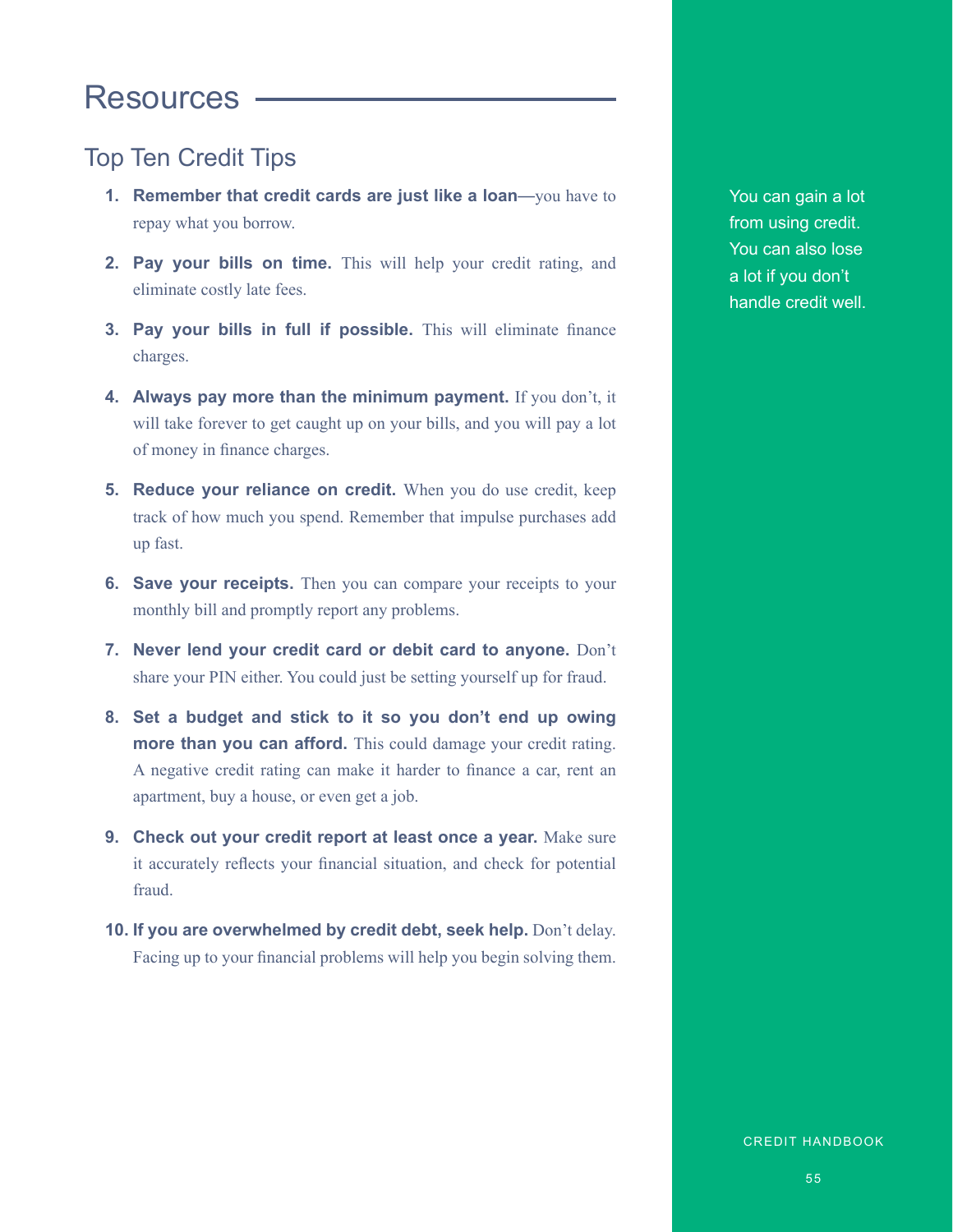### Glossary of Terms

#### **341 Meeting:**

A meeting of creditors at which the debtor is questioned under oath by creditors, a trustee, examiner, or the United States trustee about the debtor's financial affairs.

#### **Advance-Fee Loan Scam:**

In this scam, con artists promise loans in exchange for up-front payment.

#### **Annual Fee:**

A flat, yearly charge imposed by credit card companies, similar to a membership charge.

#### **Annual Percentage Rate (APR):**

The measure of the cost of credit, expressed as a yearly rate.

#### **Asset:**

Property that can be used to repay debt, such as a car or home.

#### **Automated Teller Machine (ATM):**

Electronic terminals that consumers can use to make deposits, withdraw money, and conduct other financial transactions.

#### **Automatic Stay:**

A temporary injunction that automatically stops lawsuits, foreclosure, garnishments, and all collection activity against the debtor the moment a bankruptcy petition is filed.

#### **Bankruptcy:**

A legal procedure in federal court for dealing with the debt problems of individuals and businesses.

#### **Bankruptcy Code:**

The formal name for Title 11 of the United States Code, (11 U.S.C. 101- 1330), the bankruptcy law.

#### **Bankruptcy Estate:**

All legal or equitable interests of the debtor at the time of the bankruptcy filing. (The estate includes all property in which the debtor has an interest, even if it is owned or held by another person.)

#### **Bankruptcy Petition:**

A formal request for the protection of the federal bankruptcy laws. (There is an official form for bankruptcy petitions.)

More information on bankruptcy can be found in the chapter "Considering Bankruptcy" beginning on page 33.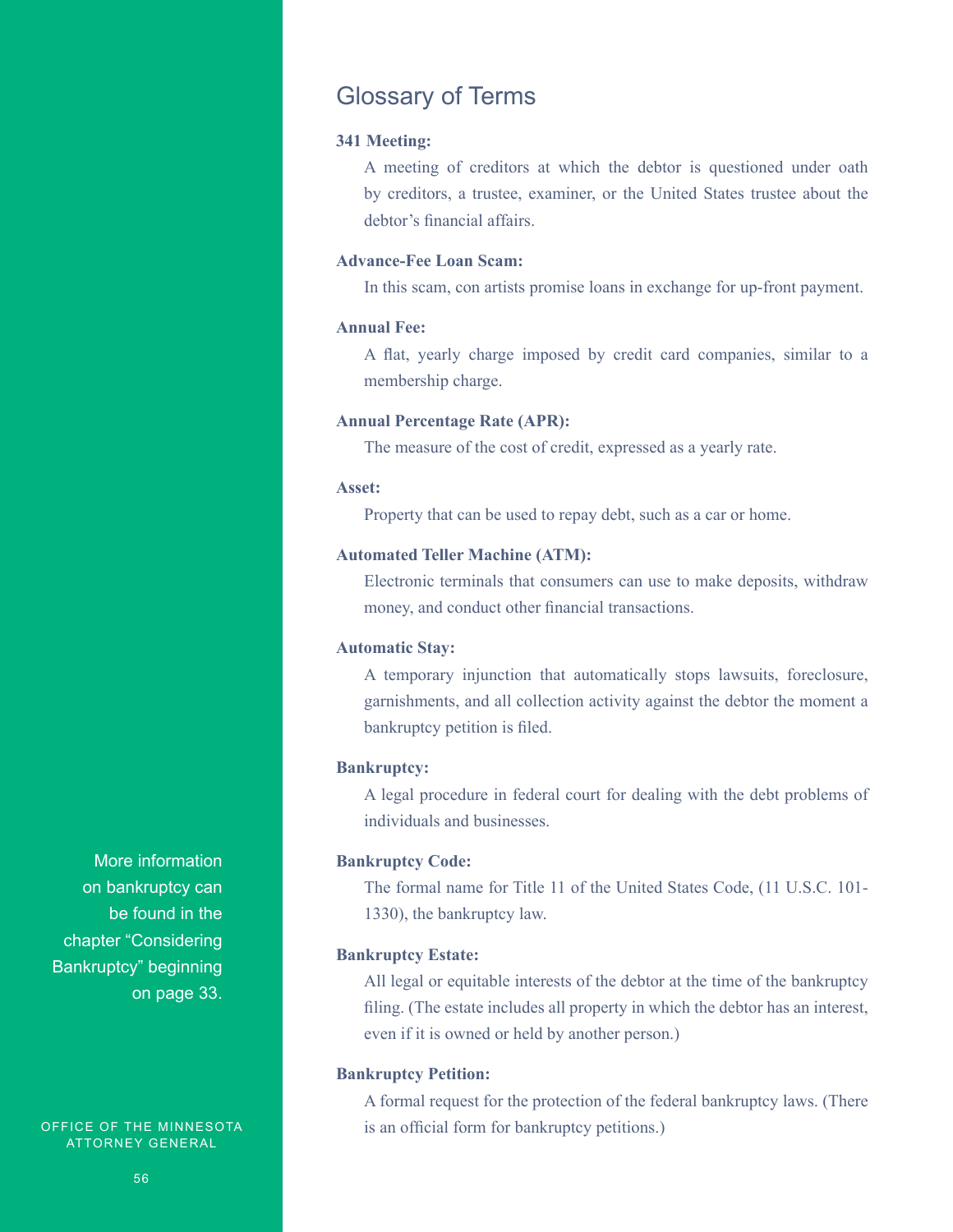#### **Bankruptcy Trustee:**

An individual appointed in all Chapter 7 and 13 cases to represent the interests of the bankruptcy estate and the debtor's creditors.

#### **Chapter 7:**

The chapter of the Bankruptcy Code that provides for liquidation of a debtor's assets. The proceeds are distributed to creditors.

#### **Chapter 13:**

Also called personal reorganization, this type of bankruptcy allows a debtor to keep property and pay debts over three or five years.

#### **Claim:**

A creditor's assertion of a right to payment from a debtor or the debtor's property.

#### **Collateral:**

Property offered to support a loan and subject to seizure if you default on the loan.

#### **Complaint:**

The first document in a lawsuit that notifies the court and the defendant of the grounds claimed by the plaintiff for an award of money or other relief against the defendant.

#### **Confirmation:**

Approval of a plan of reorganization by a bankruptcy judge.

#### **Co-Signer:**

A person who signs a loan or credit contract with someone else, thereby assuming equal responsibility for the loan or agreement.

#### **Credit:**

The right granted by a creditor to pay in the future in order to buy or borrow in the present.

#### **Credit Reporting Agency:**

An agency that keeps your credit record. The credit reporting agency creates credit reports about you based on your credit history.

#### **Credit Card:**

A card used over and over to borrow money or buy goods or services on credit.

Contact information for the three major credit reporting agencies can be found on page 63.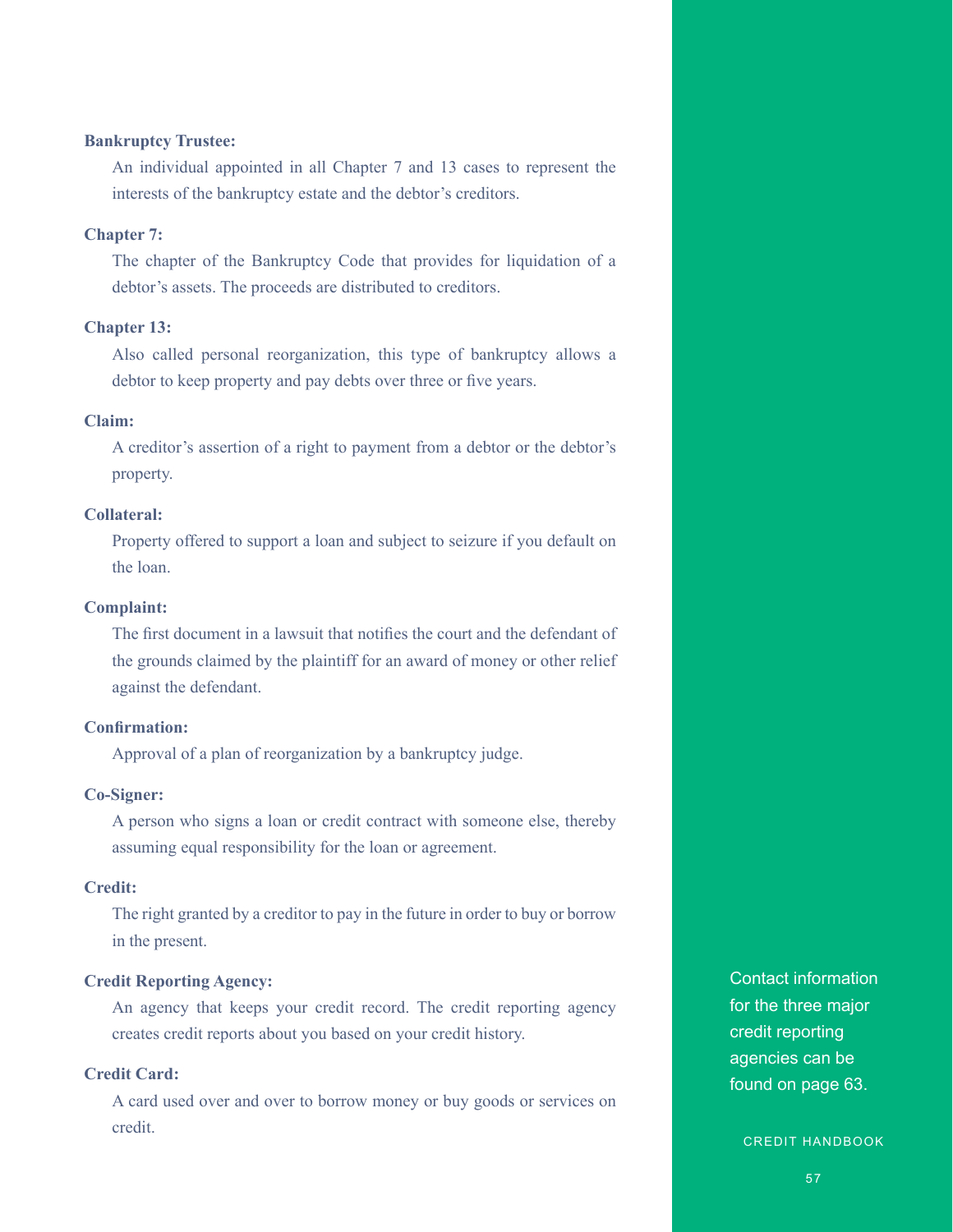#### **Credit History:**

The record of how you have used credit over time. This is usually reported by credit reporting agencies in the form of a credit report.

#### **Credit Repair Scam:**

A scam in which con artists promise to "fix" your credit report.

#### **Credit Report:**

Information provided by a credit reporting agency to someone with a legitimate business need. The report details how you have borrowed and repaid debts.

#### **Credit Scoring System:**

A statistical system used to rate credit applicants according to characteristics relevant to creditworthiness.

#### **Creditor:**

A person or business owed money by a debtor.

#### **Creditworthiness:**

Past and future ability to repay debts.

#### **Debit Card:**

A plastic card that consumers use to make purchases, access cash, or make other types of electronic funds transfers.

#### **Debtor:**

Formally, a person who has filed a petition for relief under the Bankruptcy Code. Informally, anyone who owes money.

#### **Default:**

Failure to repay a loan or otherwise meet a credit obligation.

#### **Defendant:**

An individual against whom a lawsuit is filed.

#### **Deferment:**

A legal right to postpone payment on a student loan.

#### **Discharge:**

A release of a debtor from personal liability for debts.

#### **Dischargeable Debt:**

A debt for which the Bankruptcy Code allows the debtor's personal liability to be discharged.

More information on credit reports and scores can be found in the chapter "How to Get Credit" beginning on page 6.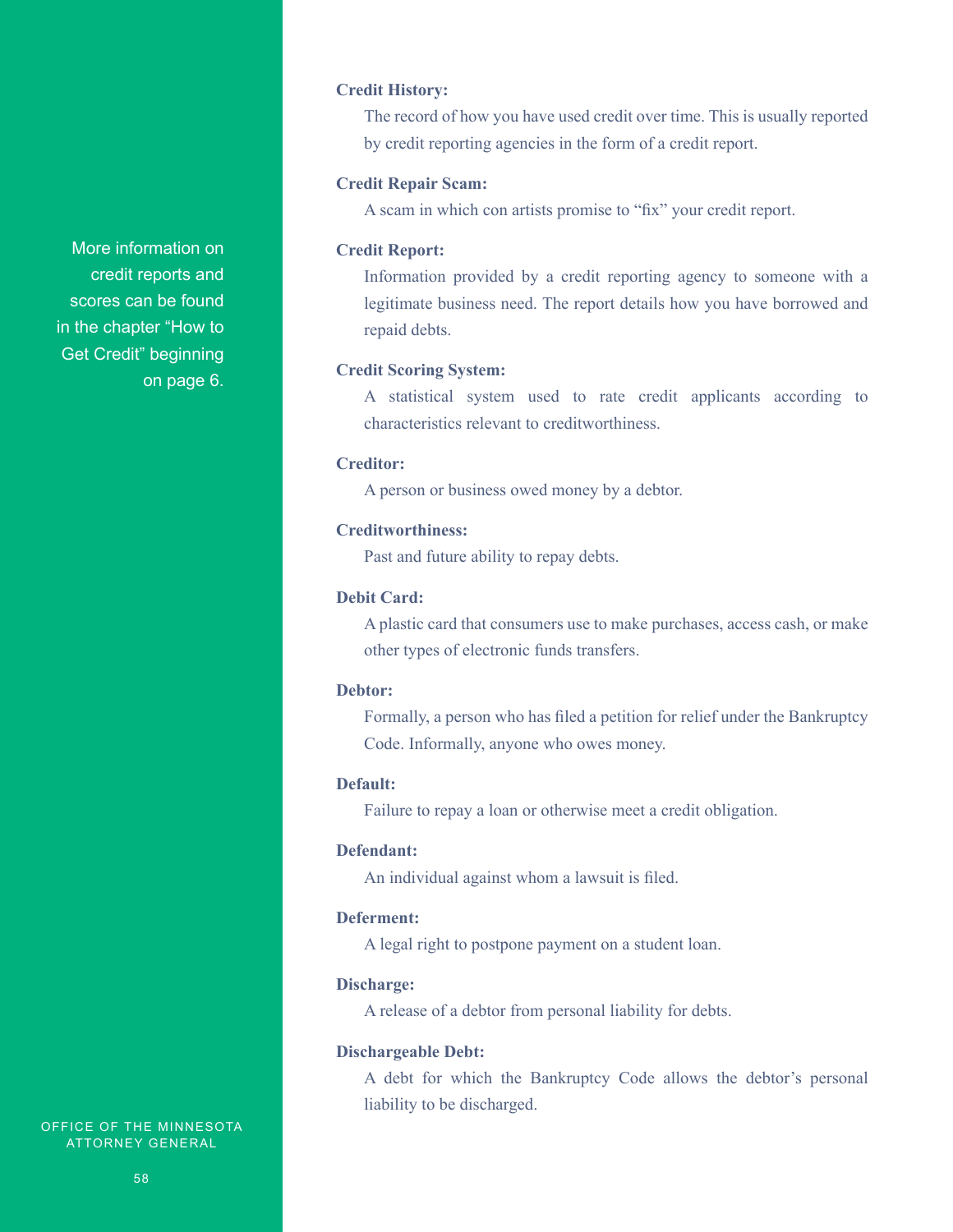#### **Disclosures:**

Information that must be given to consumers about their financial dealings.

#### **Electronic Funds Transfer Systems:**

Technology used to transfer funds electronically, rather than by cash or check.

#### **Equity:**

The value of a debtor's interest in property that remains after liens and other creditors' interests are considered. (For example, if you have a home valued at \$100,000 and you have a \$60,000 mortgage on the home, you have \$40,000 in equity.)

#### **Exempt Property:**

Property that a creditor is not allowed to take to repay a debt.

#### **Exemption:**

Property that state law or the Bankruptcy Code permits a debtor to keep from creditors.

#### **Finance Charge:**

The dollar amount you pay to use credit. This includes interest costs and all charges associated with the transaction.

#### **Forbearance:**

Asking the lender for a temporary break or reduction in student loan payments.

#### **Garnishee:**

The third party, often an employer or a bank, that holds your assets.

#### **Garnishment:**

When a creditor wins a judgment against you in court and then collects it by taking money out of your bank account or paycheck.

#### **Grace Period:**

The number of days you have before a credit card company starts charging you interest on new purchases. Not all credit cards have grace periods. Also called a free period.

#### **Joint Account:**

An account held by two or more people so that all can use the account and all are responsible for paying any debts under it.

#### **Joint Petition:**

One bankruptcy petition filed by spouses together.

More information on garnishment can be found in the chapter "Debt Collection" beginning on page 25.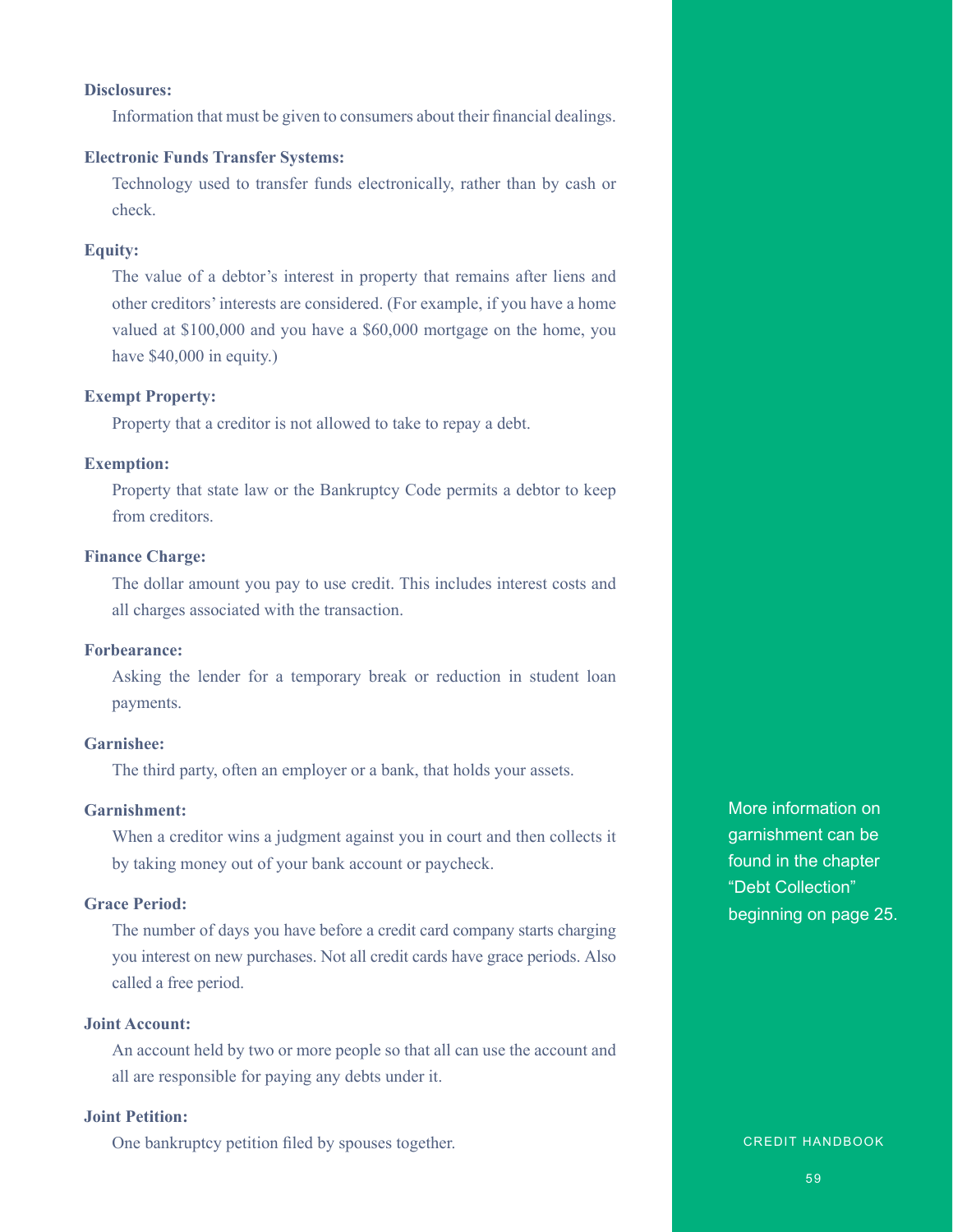#### **Late Payment:**

A payment made after the due date. Additional penalties may be assessed.

#### **Lessee:**

A person who signs a lease to get temporary use of property.

#### **Lessor:**

A company that provides temporary use of property, usually in exchange for periodic payment.

#### **Lien:**

A claim against a property designed to secure payment of a debt or performance of an obligation.

#### **Liquidated Claim:**

A creditor's claim for a fixed amount of money.

#### **Liquidation:**

A sale of a debtor's property with the proceeds to be used to pay creditors.

#### **Motion to Lift the Automatic Stay:**

In bankruptcy proceedings, a request by a creditor to allow the creditor to take action against a debtor that would otherwise be prohibited by the automatic stay.

#### **No-Asset Case:**

A Chapter 7 bankruptcy case where there are no assets available to satisfy any portion of the creditor's claims.

#### **Nondischargeable Debt:**

A debt that cannot be discharged in bankruptcy.

#### **Objection to Discharge:**

A trustee's or creditor's objection to a debtor receiving any discharge in bankruptcy.

#### **Objection to Exemptions:**

A trustee's or creditor's objection to a debtor's attempt to claim certain property as exempt.

#### **Open-end Credit:**

A line of credit that may be used over and over again, including credit cards, overdraft credit accounts, and home equity lines of credit.

See page 35 for more on Chapter 7, which can also be described as "straight" bankruptcy or "liquidation."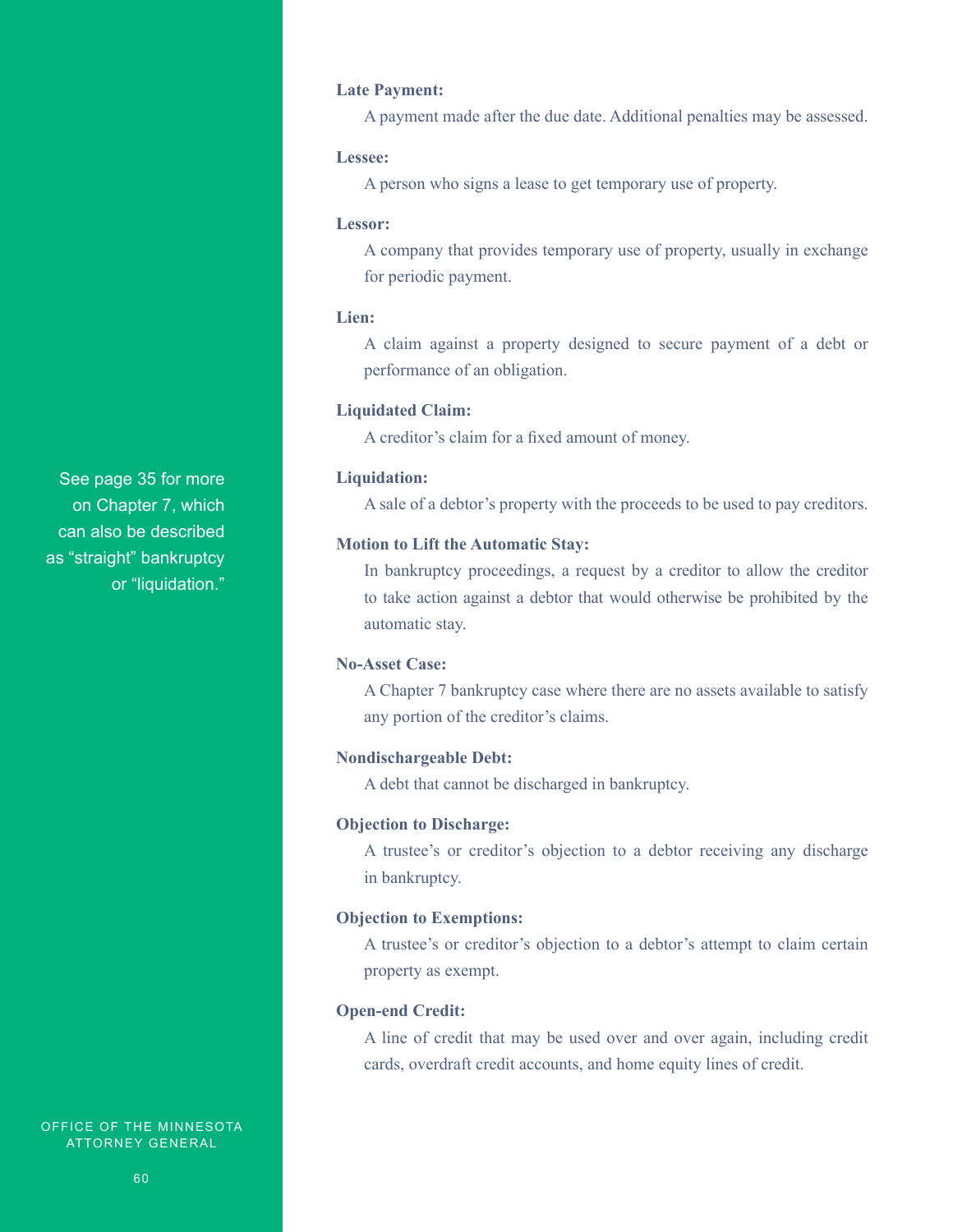#### **Overdraft Checking:**

A line of credit that allows you to write checks or withdraw funds for more than your actual balance, with an interest charge applying to the overdraft.

#### **Periodic Rate:**

The interest rate the card issuer applies to your outstanding account balance to calculate the finance charge for each billing cycle.

#### **Personal Identification Number (PIN):**

A numeric password that you use to activate your ATM or debit card.

#### **Plaintiff:**

A person that sues someone by serving a formal complaint.

#### **Plan:**

A debtor's detailed description of how the debtor proposes to pay creditors' claims over a fixed period of time.

#### **Point-of-Sale (POS):**

The point at which a consumer makes a payment to a merchant, usually by having money taken electronically from their accounts and deposited in the merchant's account.

#### **Priority:**

The Bankruptcy Code's identification and ranking of some unsecured claims. This determines the order in which certain unsecured claims that are considered priority claims are paid if there is not enough money to pay them all in full. Some examples of priority claims that may be ranked by the Bankruptcy Code are attorney's fees, accountant's fees, child support, and some tax debts.

#### **Reaffirmation Agreement:**

An agreement by a debtor who has gone through Chapter 7 to continue paying dischargeable debt after the bankruptcy, usually to keep the collateral or property.

#### **Replevin:**

This is a court action allowing a sheriff to conduct a repossession with a court order.

#### **Schedules:**

Lists submitted by the debtor in a bankruptcy case along with the petition showing the debtor's assets, liabilities, and other financial information.

More information on credit card rates and fees can be found in the chapter "The Cost of Credit" beginning on page 12.

More information on repossessions can be found on page 32.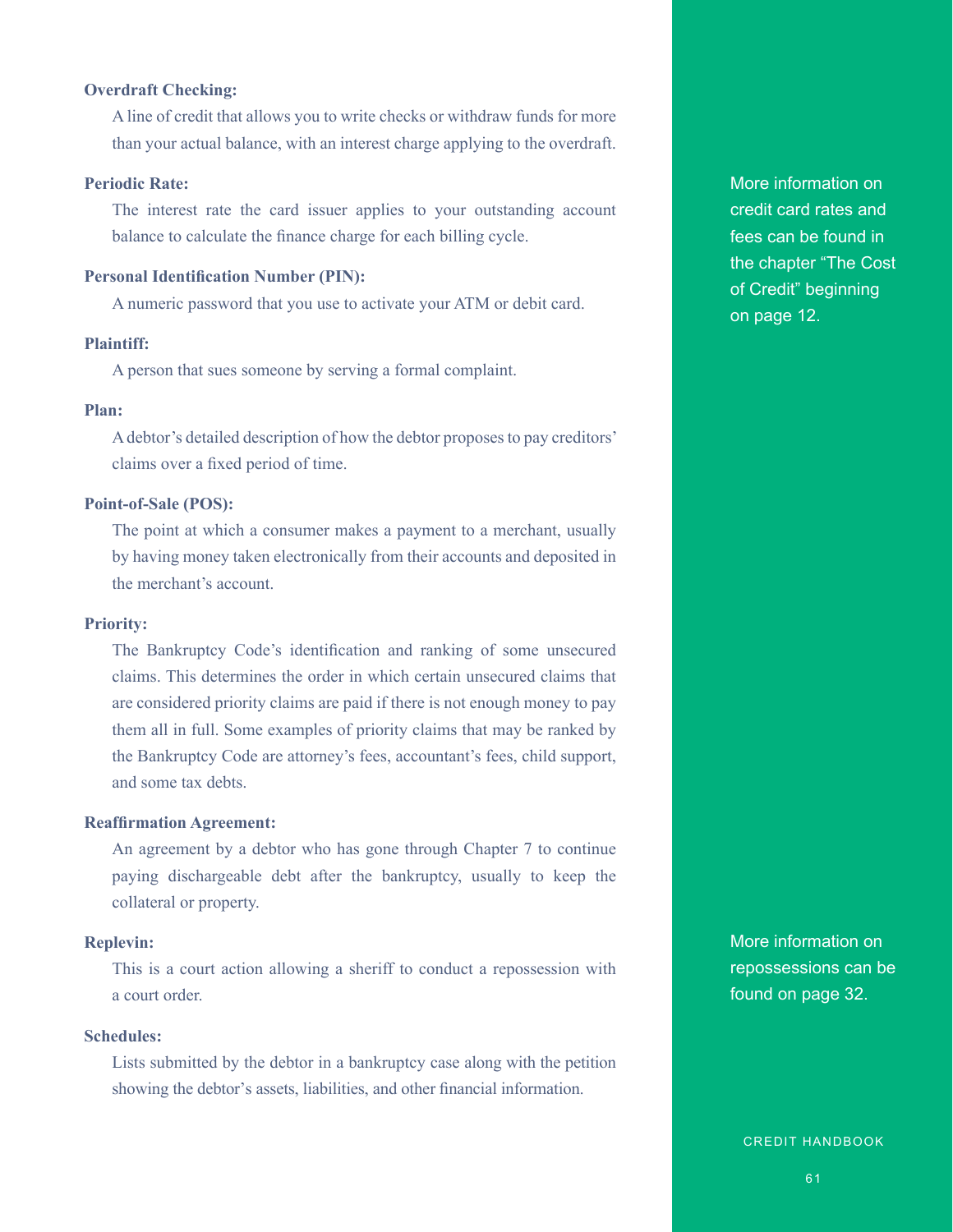#### **Secured Debt:**

A debt for which the creditor has the right to pursue specific property upon default, like a house or car.

#### **Security:**

Property pledged to a creditor in case a consumer defaults on a loan.

#### **Transaction Fee:**

Some credit card issuers charge a fee for a cash advance, a late payment, or going over your credit limit.

#### **Transfer:**

Any means by which a debtor disposes of the debtor's property.

#### **Undersecured Claim:**

A debt secured by property that is worth less than the amount of the debt.

#### **United States Trustee:**

An officer of the federal Justice Department responsible for supervising the administration of bankruptcy cases, estates, and trusts, monitoring plans and disclosure statements, monitoring creditors' committees, monitoring fee applications, and other duties.

#### **Unlawful Detainer Action:**

A lawsuit brought by a landlord to evict a tenant from rental property.

#### **Unliquidated Claim:**

A claim by a creditor in bankruptcy for which a specific value has not been determined.

#### **Unsecured Claim:**

A claim or debt for which a creditor holds no special assurance of payment. A debt for which credit was extended based solely upon the creditor's assessment of the debtor's future ability to pay.

#### **Voluntary Transfer:**

A transfer of a debtor's property with the debtor's consent.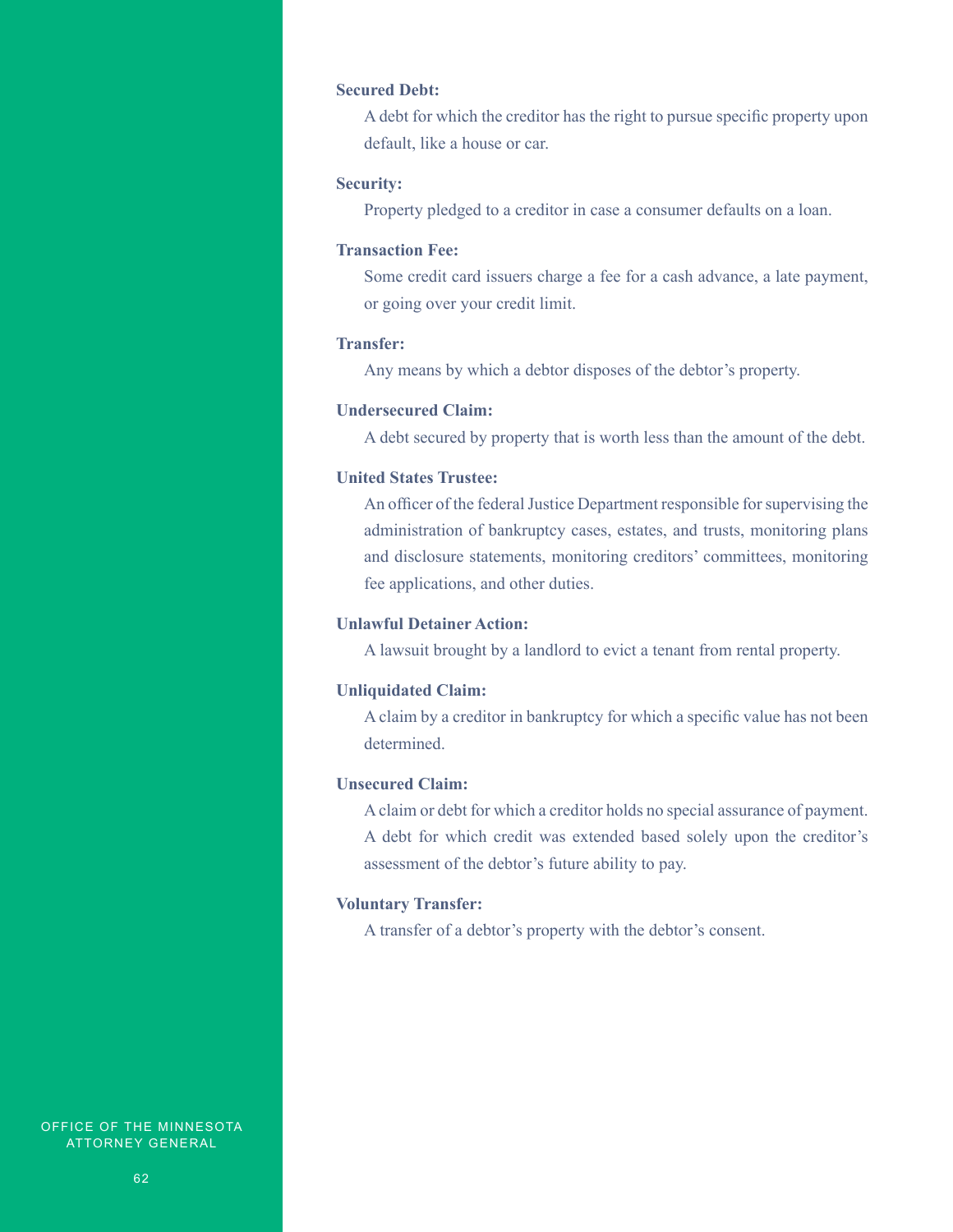### Consumer Agencies

#### **Office of Minnesota Attorney General Keith Ellison**

445 Minnesota Street, Suite 1400, St. Paul, MN 55101 (651) 296-3353 (Twin Cities Calling Area) (800) 657-3787 (Outside the Twin Cities) (800) 627-3529 (Minnesota Relay) *www.ag.state.mn.us* (for help with consumer questions or to file a consumer complaint)

#### **Better Business Bureau of Minnesota and North Dakota**

220 South River Ridge Circle Burnsville, MN 55337 (651) 699-1111 or (800) 646-6222

*www.bbb.org/minnesota* (for help with consumer questions, to file a complaint, or to check the complaint data about a company)

#### **Minnesota Department of Commerce Financial Institution Divisions – Banking**

85 7th Place East, Suite 280

(651) 539-1570 or (800) 657-3602

# *www.mn.gov/commerce*

(to file a complaint about a state chartered bank or other state chartered financial institution)

#### **U.S. Government Publishing Office**

(844) 872-4681

*https://pueblo.gpo.gov* (to review and order hundreds of federal government publications)

#### **Minnesota State Bar Association**

Attorney Referral Service *www.mnfindalawyer.com* (for attorney referrals statewide)

**Dakota County** (952) 431-3200

**Hennepin County** (612) 752-6666

**Ramsey County**  (651) 224-1775

(for attorney referrals in the above counties)

You may contact the agencies and organizations listed here for additional assistance.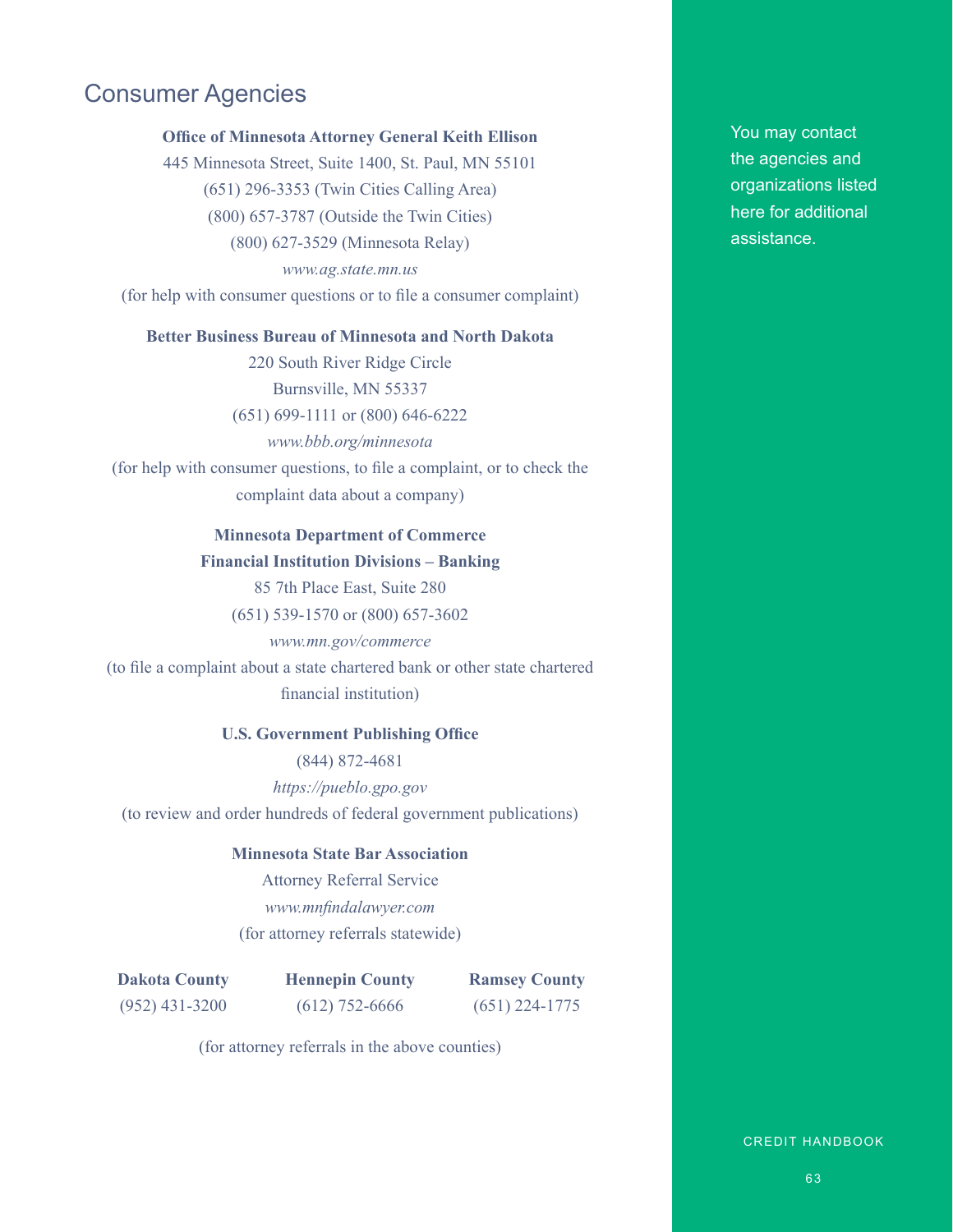#### **Federal Trade Commission**

Consumer Response Center 600 Pennsylvania Avenue NW Washington, DC 20580 (877) 382-4357

#### *www.consumer.ftc.gov*

(for help with entities regulated by the FTC, such as finance companies, stores, auto dealers, mortgage companies, and credit reporting agencies)

#### **National Credit Union Administration**

Office of Public and Congressional Affairs 1775 Duke Street Alexandria, VA 22314-3428 (703) 518-6330 *www.ncua.gov*

(for help with federally chartered credit unions)

#### **National Foundation for Credit Counseling**

(800) 388-2227

*www.nfcc.org* (for help with money management, budgeting, and debt counseling)

#### **Annual Credit Report Request Service**

P.O. Box 105281 Atlanta, GA 30348-5281 (877) 322-8228 *www.AnnualCreditReport.com*

**Experian**

**Equifax** P.O. Box 749241 Atlanta, GA 30348 (866) 349-5191 *www.equifax.com*

P.O. Box 2002 Allen, TX 75013 (866) 200-6020 *www.experian.com*

**TransUnion** P.O. Box 1000 Chester, PA 19022 (800) 888-4213 *www.transunion.com*

#### **Consumer Financial Protection Bureau**

P.O. Box 2900 Clinton, IA 52244 (855) 411-2372

#### *www.consumerfinance.gov*

(for consumer information and help with entities regulated by the CFPB, such as banks, mortgage companies, and financial institutions)

Contact the Annual Credit Report Request Service to order your free annual credit report from each of the three credit reporting agencies.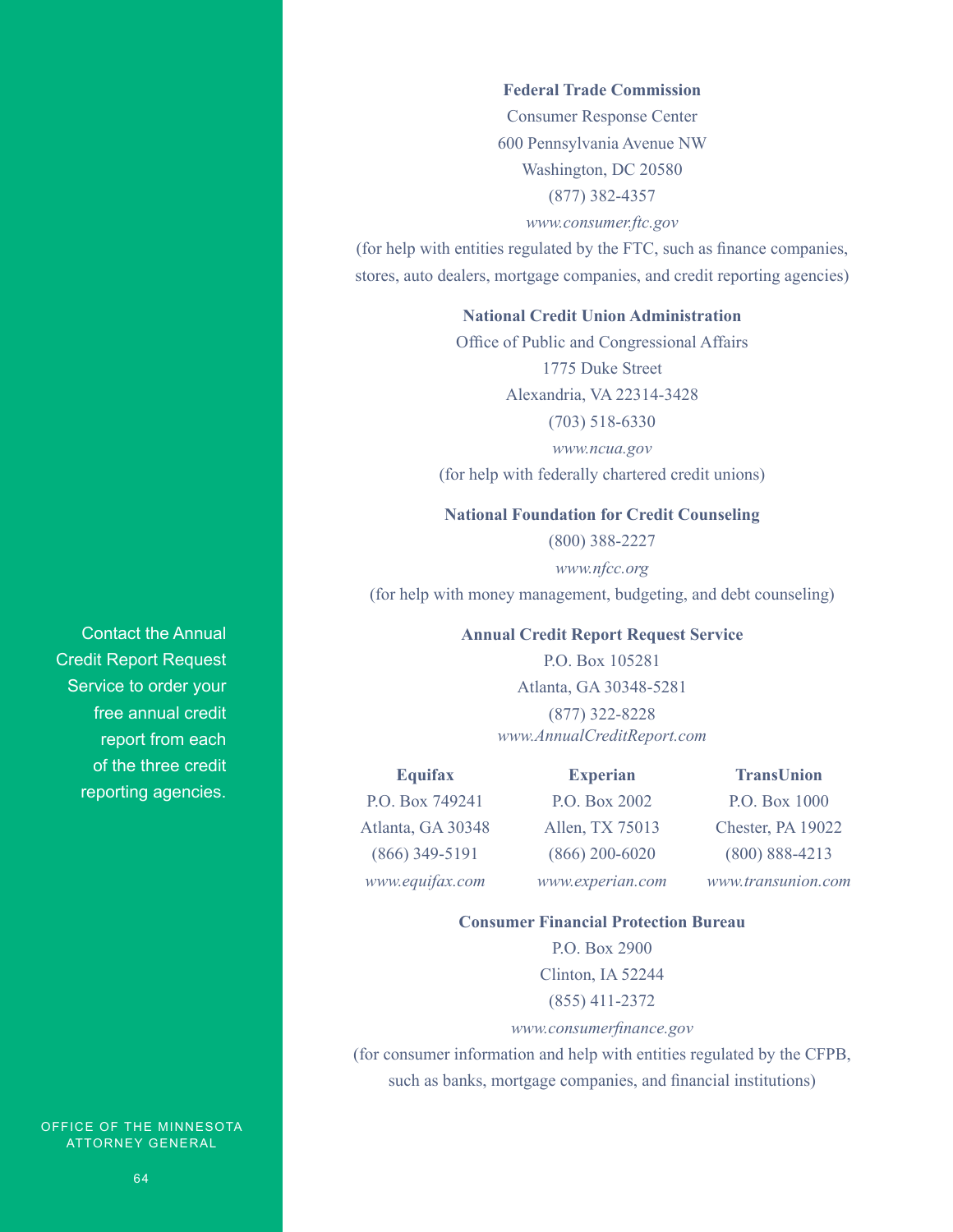#### **Lutheran Social Services Financial Counseling**

424 West Superior Street, Suite 600 Duluth, MN 55802 (218) 529-2227 or (888) 577-2227 *www.lssmn.org/debt*

#### **Consumer.gov**

*www.consumer.gov*

(for consumer information from many federal government agencies)

#### **Board of Governors of the Federal Reserve System**

Federal Reserve Consumer Help Center

P.O. Box 1200

Minneapolis, MN 55480

(888) 851-1920

*www.federalreserveconsumerhelp.gov*

(investigates consumer complaints against Minnesota chartered banks that

are members of the Federal Reserve System)

#### **Comptroller of the Currency Customer Assistance Group**

1301 McKinney Street, Suite 3450 Houston, TX 77010 (800) 613-6743 *www.occ.treas.gov* (for help with banks it has the authority to regulate, such as banks with

"national" in the name or N.A. after the name)

#### **Federal Deposit Insurance Corporation**

Compliance and Consumer Affairs FDIC Consumer Response Center 1100 Walnut Street, Box #11 Kansas City, MO 64106 (877) 275-3342 *www.fdic.gov/consumers*

(for help with banks it has the authority to regulate, such as state-chartered banks that are not members of the Federal Reserve System)